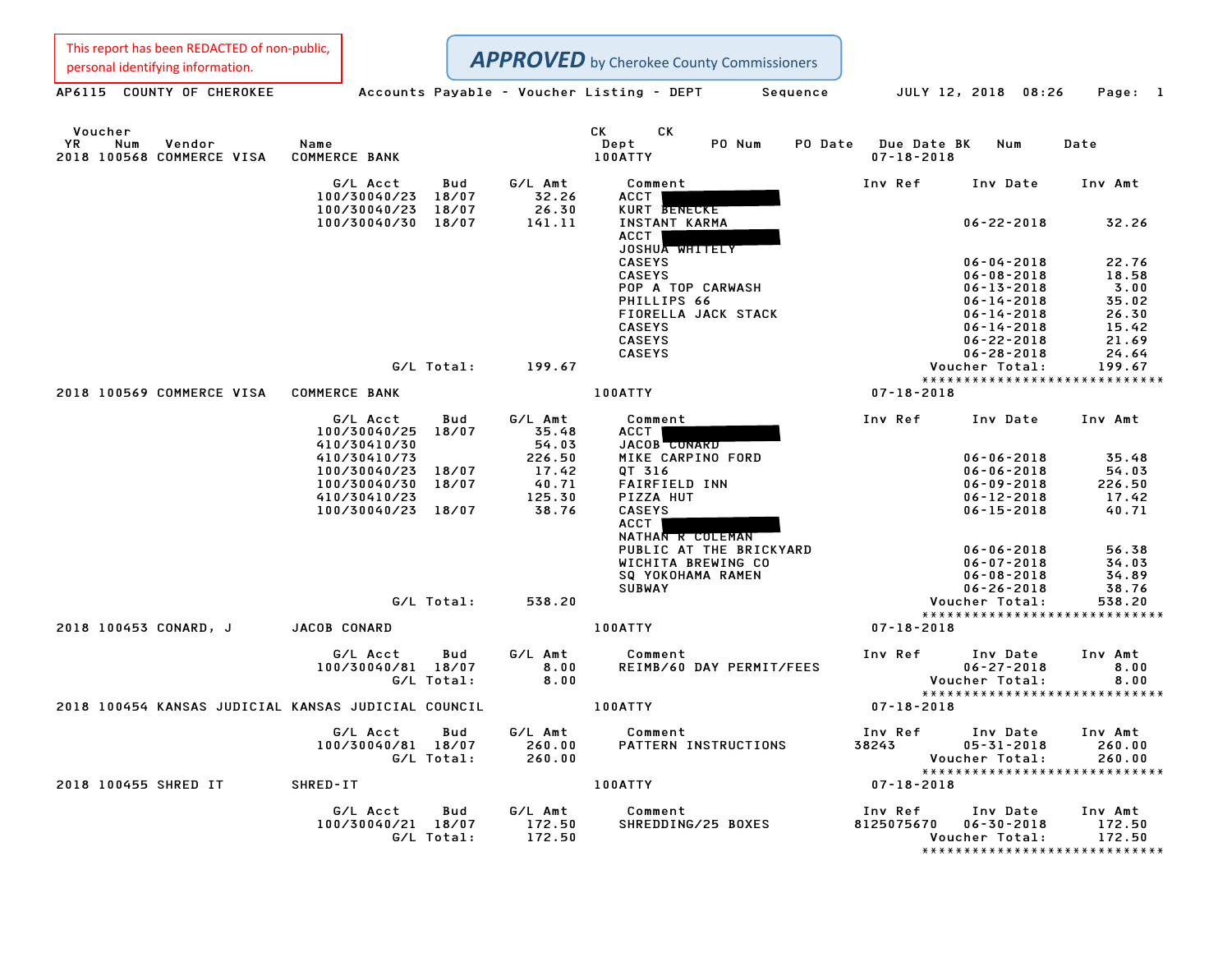| AP6115 COUNTY OF CHEROKEE                           |                                                                                                                                                                                                                                                                                                       |                                                                                                                                       | Accounts Payable – Voucher Listing – DEPT Sequence JULY 12, 2018 08:26                                                                                                                                                                                                    |                                         |                                                                                                                                                              | Page: 2                                                             |
|-----------------------------------------------------|-------------------------------------------------------------------------------------------------------------------------------------------------------------------------------------------------------------------------------------------------------------------------------------------------------|---------------------------------------------------------------------------------------------------------------------------------------|---------------------------------------------------------------------------------------------------------------------------------------------------------------------------------------------------------------------------------------------------------------------------|-----------------------------------------|--------------------------------------------------------------------------------------------------------------------------------------------------------------|---------------------------------------------------------------------|
| Voucher<br>YR<br>Num<br>Vendor<br>2018 100456 XEROX | Name<br>XEROX CORPORATION                                                                                                                                                                                                                                                                             |                                                                                                                                       | CK and the set of the set of the set of the set of the set of the set of the set of the set of the set of the set of the set of the set of the set of the set of the set of the set of the set of the set of the set of the se<br>CK.<br>Dept<br>PO Num<br><b>100ATTY</b> | PO Date Due Date BK<br>$07 - 18 - 2018$ | Num                                                                                                                                                          | Date                                                                |
|                                                     | G/L Acct<br><b>Bud</b><br>100/30040/21 18/07<br>G/L Total:                                                                                                                                                                                                                                            | 263.79<br>263.79                                                                                                                      | G/L Amt Comment<br>COPIER CHARGES                                                                                                                                                                                                                                         | Inv Ref<br>093706902                    | Inv Date Inv Amt<br>$07 - 01 - 2018$<br>Voucher Total:                                                                                                       | 263.79<br>263.79<br>*****************************                   |
| 2018 100355 BEST                                    | B.E.S.T. PLUMBING & HEATING INC 100CHOUSE                                                                                                                                                                                                                                                             |                                                                                                                                       |                                                                                                                                                                                                                                                                           | <b>DEPT</b><br>07-18-2018               | Total:                                                                                                                                                       | 1442.16                                                             |
|                                                     | G/L Acct<br>Bud<br>100/30080/91 18/07<br>G/L Total:                                                                                                                                                                                                                                                   | G/L Amt<br>5442.97<br>5442.97                                                                                                         | Comment<br>TRANE UNITS, FILTER BAGS                                                                                                                                                                                                                                       | Inv Ref<br>290                          | Inv Date<br>$06 - 21 - 2018$<br>Voucher Total:                                                                                                               | Inv Amt<br>5442.97<br>5442.97<br>*****************************      |
| 2018 100559 CINTAS 459                              | CINTAS #459                                                                                                                                                                                                                                                                                           |                                                                                                                                       | <b>100CHOUSE</b>                                                                                                                                                                                                                                                          | 07-18-2018                              |                                                                                                                                                              |                                                                     |
|                                                     | G/L Acct<br>Bud<br>100/30080/89 18/07<br>G/L Total:                                                                                                                                                                                                                                                   | G/L Amt<br>106.96<br>106.96                                                                                                           | Comment<br><b>DUST MOPS</b>                                                                                                                                                                                                                                               | Inv Ref<br>4007464807                   | Inv Date<br>$07 - 10 - 2018$<br>Voucher Total:                                                                                                               | Inv Amt<br>106.96<br>106.96                                         |
| 2018 100357 COL TEL                                 | COLUMBUS TELEPHONE COMPANY 100CHOUSE                                                                                                                                                                                                                                                                  |                                                                                                                                       |                                                                                                                                                                                                                                                                           | 07-18-2018                              |                                                                                                                                                              | *****************************                                       |
|                                                     | G/L Acct<br>Bud<br>100/30080/81 18/07<br>100/30040/74 18/07<br>100/30020/74 18/07<br>100/30010/74 18/07<br>100/30095/74 18/07<br>100/30150/74 18/07<br>100/30070/74 18/07<br>100/30090/74 18/07<br>100/30050/74 18/07<br>100/30190/74 18/07<br>100/30030/74 18/07<br>230/30230/74 18/07<br>G/L Total: | G/L Amt<br>1014.32<br>255.63<br>85.64<br>85.07<br>37.84<br>110.00<br>484.62<br>82.49<br>86.46<br>87.12<br>165.59<br>270.45<br>2765.23 | Comment<br>ACCT 7577                                                                                                                                                                                                                                                      | <b>Inv Ref</b>                          | Inv Date<br>$07 - 01 - 2018$<br>Voucher Total:                                                                                                               | Inv Amt<br>2765.23<br>2765.23                                       |
| 2018 100356 COLUMBUS NEWS                           | COLUMBUS NEWS REPORT                                                                                                                                                                                                                                                                                  |                                                                                                                                       | 100CHOUSE                                                                                                                                                                                                                                                                 | 07-18-2018                              |                                                                                                                                                              | *****************************                                       |
|                                                     | G/L Acct<br>Bud<br>100/30080/78 18/07<br>G/L Total:                                                                                                                                                                                                                                                   | G/L Amt<br>510.00<br>510.00                                                                                                           | Comment<br>ALL SCHOOL REUNION/AD                                                                                                                                                                                                                                          | Inv Ref<br>634 — 1                      | Inv Date<br>$06 - 29 - 2018$<br>Voucher Total:                                                                                                               | Inv Amt<br>510.00<br>510.00<br>******************************       |
| 2018 100552 COMMERCE VISA                           | <b>COMMERCE BANK</b>                                                                                                                                                                                                                                                                                  |                                                                                                                                       | <b>100CHOUSE</b>                                                                                                                                                                                                                                                          | $07 - 18 - 2018$                        |                                                                                                                                                              |                                                                     |
|                                                     | G/L Acct Bud G/L Amt Comment<br>100/30080/30 18/07<br>100/30030/89 18/07                                                                                                                                                                                                                              | 21.33<br>1151.33                                                                                                                      | ACCT  <br>RALPH <b>HOUSER</b><br><b>FAST MART</b><br>FAST MART<br>HOME DEPOT<br>HOME DEPOT<br>HOME DEPOT<br>HOME DEPOT<br>HOME DEPOT<br><b>CENEX FARMERS</b>                                                                                                              | Inv Ref      Inv Date     Inv Amt       | $06 - 07 - 2018$<br>$06 - 15 - 2018$<br>$06 - 20 - 2018$<br>$06 - 25 - 2018$<br>$06 - 25 - 2018$<br>$06 - 25 - 2018$<br>$06 - 25 - 2018$<br>$06 - 27 - 2018$ | 4.90<br>13.00<br>255.94<br>175.00<br>19.64<br>9.00<br>6.53<br>18.01 |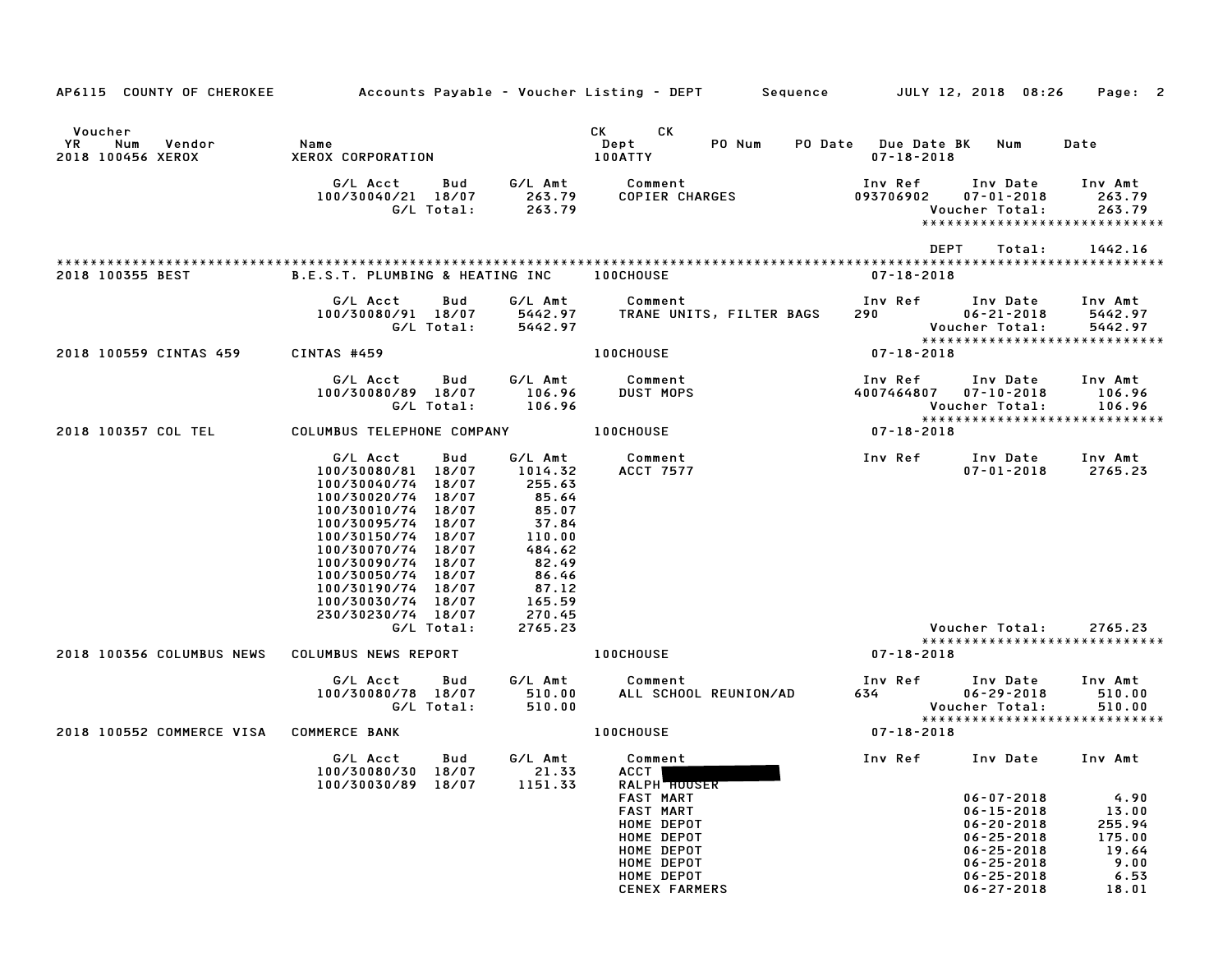|                   | AP6115 COUNTY OF CHEROKEE                            |                                                                                                            |                                        | Accounts Payable – Voucher Listing – DEPT         Sequence         JULY 12, 2018 08:26                                                                            |                                                             |                   |                                                                                                                                        | Page: 3                                           |  |
|-------------------|------------------------------------------------------|------------------------------------------------------------------------------------------------------------|----------------------------------------|-------------------------------------------------------------------------------------------------------------------------------------------------------------------|-------------------------------------------------------------|-------------------|----------------------------------------------------------------------------------------------------------------------------------------|---------------------------------------------------|--|
| Voucher<br>YR Num | Vendor                                               | Name                                                                                                       | G/L Total: 1172.66                     | Dept<br><b>HOME DEPOT</b>                                                                                                                                         | PO Num PO Date Due Date BK Num                              |                   | CK .<br>$06 - 29 - 2018$<br>$06 - 29 - 2018$<br>07-02-2018<br>Voucher Total:                                                           | CK<br>Date<br>253.79<br>413.42<br>3.43<br>1172.66 |  |
|                   | <b>2018 100358 COUNTRY</b>                           | <b>COUNTRY GARDENS</b>                                                                                     |                                        |                                                                                                                                                                   |                                                             |                   | *****************************                                                                                                          |                                                   |  |
|                   |                                                      |                                                                                                            |                                        |                                                                                                                                                                   |                                                             | Inv Ref<br>011285 | Inv Date<br>$06 - 05 - 2018$                                                                                                           | Inv Amt<br>41.44                                  |  |
|                   | 2018 100359 COUNTRY COUNTRY GARDENS                  |                                                                                                            |                                        | <b>100CHOUSE</b>                                                                                                                                                  |                                                             |                   |                                                                                                                                        |                                                   |  |
|                   |                                                      |                                                                                                            |                                        | DISTRICT CORONERS SALARY<br><b>CHEROKEE COUNTY</b><br><b>JUNE 2018</b>                                                                                            |                                                             |                   | Inv Ref Inv Date Inv Amt<br>$07 - 01 - 2018$                                                                                           | 875.38                                            |  |
|                   |                                                      |                                                                                                            | G/L Total: 875.38                      |                                                                                                                                                                   |                                                             |                   | Voucher Total:<br>*****************************                                                                                        | 875.38                                            |  |
|                   | 2018 100360 CULLIGAN                                 | CULLIGAN OF JOPLIN                                                                                         |                                        | 100CHOUSE AND ACCOUNTS                                                                                                                                            |                                                             | $07 - 18 - 2018$  |                                                                                                                                        |                                                   |  |
|                   |                                                      | G/L Acct Bud G/L Amt<br>100/30080/42 18/07                                                                 | 080/42 18/07 45.55<br>G/L Total: 45.55 | Comment<br>WATER                                                                                                                                                  | Inv Ret - Inv Date<br>22706 - 16-30-2018<br>- Yousban Total |                   | Inv Ref      Inv Date     Inv Amt<br>Voucher Total:                                                                                    | 45.55<br>45.55                                    |  |
|                   | 2018 100460 KS GAS                                   | KANSAS GAS SERVICE                                                                                         |                                        | <b>100CHOUSE</b>                                                                                                                                                  |                                                             | $07 - 18 - 2018$  |                                                                                                                                        |                                                   |  |
|                   |                                                      |                                                                                                            |                                        | G/L Acct Bud G/L Amt Comment Inv Ref Inv Date Inv Amt<br>100/30080/81 18/07 76.42 ACCT 510241094 1188724 27 07-05-2018 76.42<br>6/L Total: 76.42 6/L Total: 76.42 |                                                             |                   | *****************************                                                                                                          | 76.42<br>76.42                                    |  |
|                   | 2018 100536 MAXTON, K                                | <b>KENNETH E MAXTON</b>                                                                                    |                                        | <b>100CHOUSE</b>                                                                                                                                                  |                                                             | 07-18-2018        |                                                                                                                                        |                                                   |  |
|                   |                                                      | G/L Acct<br>100/30080/89 18/07 80.00<br>G/L Total:                                                         | 80.00                                  | Bud G/L Amt Comment<br>Comment<br>CORONER BILLING                                                                                                                 |                                                             |                   | Inv Ref Inv Date Inv Amt<br>$07 - 09 - 2018$<br>07-09-2018<br>: Voucher Total<br>***************<br>******************************     | 80.00<br>80.00                                    |  |
|                   | 2018 100557 NATALINIS                                |                                                                                                            |                                        | NATALINI'S AUTOMOTIVE <b>100CHOUSE</b>                                                                                                                            |                                                             | $07 - 18 - 2018$  |                                                                                                                                        |                                                   |  |
|                   |                                                      | G/L Acct Bud G/L Amt Comment<br>100/30080/91 18/07 229.99 ALUMINUM.<br>G/L Total: 229.99                   |                                        | ALUMINUM JACK                                                                                                                                                     |                                                             |                   | Inv Ref Inv Date Inv Amt<br>674819 07-10-2018<br>Voucher Total:<br>****************<br>07-18-2018<br>******************************    | 229.99<br>229.99                                  |  |
|                   | 2018 100361 SJS SPRINGFIELD JANITOR SUPPLY 100CHOUSE |                                                                                                            |                                        |                                                                                                                                                                   |                                                             |                   |                                                                                                                                        |                                                   |  |
|                   |                                                      |                                                                                                            |                                        |                                                                                                                                                                   |                                                             |                   | Voucher Total: 85.92<br>**********************************<br>07-18-2018                                                               | 85.92                                             |  |
|                   | 2018 100362 TRUE VALUE COL TRUE VALUE COLUMBUS       |                                                                                                            |                                        | <b>100CHOUSE</b>                                                                                                                                                  |                                                             |                   |                                                                                                                                        |                                                   |  |
|                   |                                                      | G/L Acct Bud G/L Amt Comment<br>100/30080/40 18/07 52.95 DROP CLOTH<br>100/30080/40 18/07 52.95 PROP CLOTH | G/L Total: 52.95                       | Comment<br>DROP CLOTH, SHOCK<br>GLIDE CUP                                                                                                                         |                                                             |                   | 1nv Ref       Inv Date     Inv Amt<br>A349526       06–27–2018         38.97<br>A349440       06–26–2018       13.98<br>Voucher Total: | 38.97<br>13.98<br>52.95                           |  |
|                   |                                                      |                                                                                                            |                                        |                                                                                                                                                                   |                                                             |                   | *****************************                                                                                                          |                                                   |  |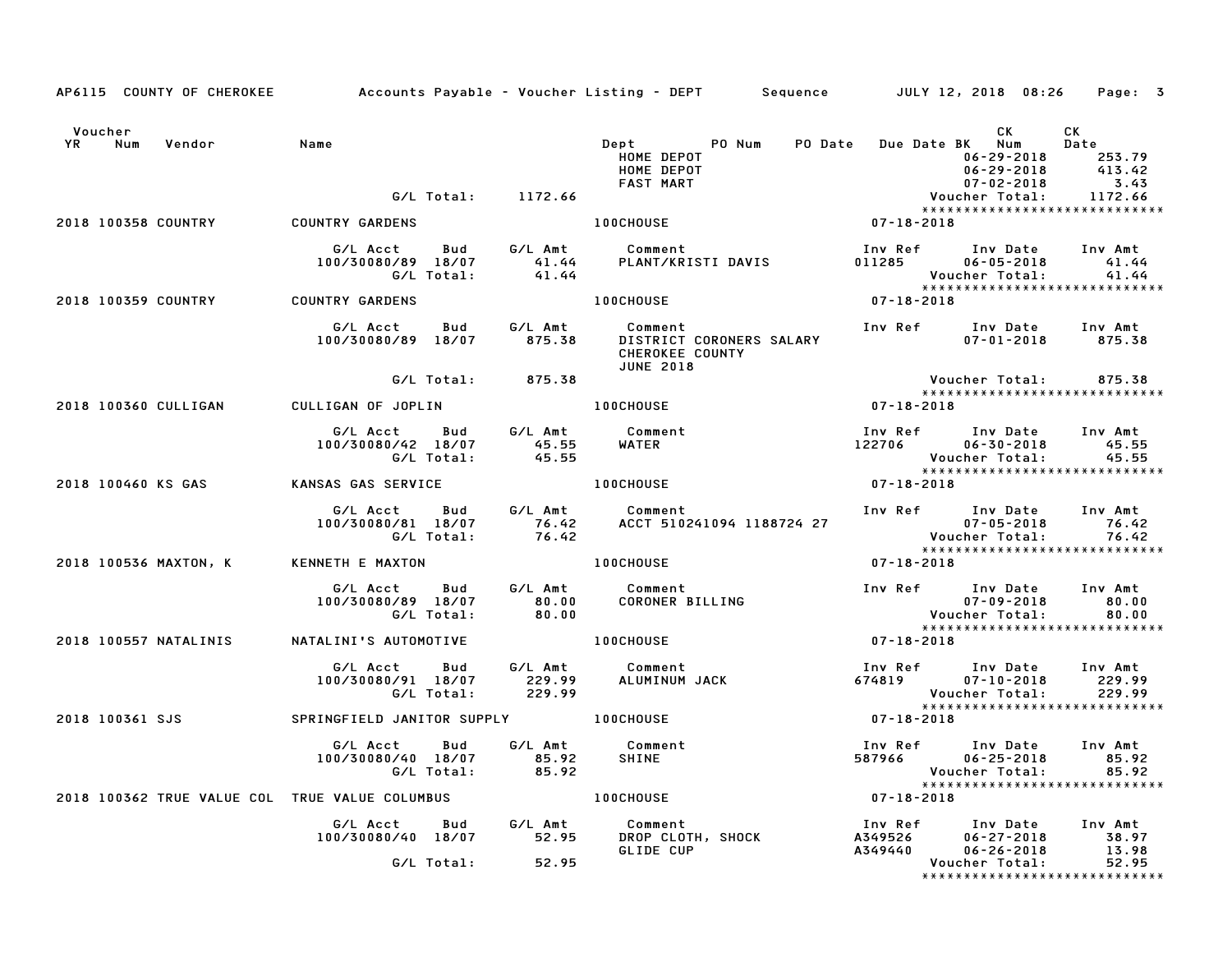|                      |     | AP6115 COUNTY OF CHEROKEE | Accounts Payable – Voucher Listing – DEPT         Sequence |                            |                               |                                        |                           |         |                                             | JULY 12, 2018 08:26                                          | Page: 4                                                                  |
|----------------------|-----|---------------------------|------------------------------------------------------------|----------------------------|-------------------------------|----------------------------------------|---------------------------|---------|---------------------------------------------|--------------------------------------------------------------|--------------------------------------------------------------------------|
| Voucher<br><b>YR</b> | Num | Vendor                    | Name                                                       |                            |                               | Dept                                   | PO Num                    | PO Date | <b>Due Date BK</b>                          | CK<br>Num                                                    | CK<br>Date                                                               |
|                      |     | 2018 100537 NEX TECH      | NEX-TECH                                                   |                            |                               | 100COMP                                |                           |         | $07 - 18 - 2018$                            | <b>DEPT</b><br>Total:                                        | 11485.47                                                                 |
|                      |     |                           | G/L Acct<br>100/30150/89 18/07                             | Bud<br>G/L Total:          | G/L Amt<br>2.50<br>2.50       | Comment<br>ACCT 0000403167             |                           |         | Inv Ref                                     | Inv Date<br>$07 - 01 - 2018$<br>Voucher Total:               | Inv Amt<br>2.50<br>2.50                                                  |
|                      |     | 2018 100363 STRONGHOLD    | STRONGHOLD DATA                                            |                            |                               | 100COMP                                |                           |         | $07 - 18 - 2018$                            |                                                              | *****************************                                            |
|                      |     |                           | G/L Acct<br>100/30150/89 18/07                             | Bud<br>18/07<br>G/L Total: | G/L Amt<br>5023.00<br>5023.00 | Comment<br>AGMT: PLATINUM<br>SONICWALL |                           |         | Inv Ref<br>26887<br>26727                   | Inv Date<br>$07 - 02 - 2018$<br>07-02-2018<br>Voucher Total: | Inv Amt<br>4225.00<br>798.00<br>5023.00<br>***************************** |
|                      |     |                           |                                                            |                            |                               |                                        |                           |         |                                             | <b>DEPT</b><br>Total:                                        | 5025.50                                                                  |
|                      |     | 2018 100538 CINTAS 0855   | CINTAS CORP                                                |                            |                               | <b>100DCOURT</b>                       |                           |         | $07 - 18 - 2018$                            |                                                              |                                                                          |
|                      |     |                           | G/L Acct<br>100/30070/21 18/07                             | Bud<br>G/L Total:          | G/L Amt<br>7.27<br>7.27       | Comment<br>GLOVES                      |                           |         | Inv Ref<br>8403697517 06-15-2018            | Inv Date<br>Voucher Total:                                   | Inv Amt<br>7.27<br>7.27                                                  |
|                      |     |                           | 2018 100544 COLUMBUS POSTMA POSTMASTER GENERAL             |                            |                               | 100DCOURT                              |                           |         | $07 - 18 - 2018$                            |                                                              | *****************************                                            |
|                      |     |                           | G/L Acct<br>100/30070/83 18/07                             | Bud<br>G/L Total:          | G/L Amt<br>144.00<br>144.00   | Comment                                | PO BOX 189, YEARLY RENTAL |         | Inv Ref                                     | Inv Date<br>$07 - 09 - 2018$<br>Voucher Total:               | Inv Amt<br>144.00<br>144.00                                              |
|                      |     | 2018 100347 ETTINGERS     | ETTINGER'S OFFICE SUPPLY                                   |                            |                               | <b>100DCOURT</b>                       |                           |         | $07 - 18 - 2018$                            |                                                              | *****************************                                            |
|                      |     |                           | G/L Acct<br>100/30070/21 18/07                             | Bud<br>G/L Total:          | G/L Amt<br>71.81<br>71.81     | Comment<br><b>TONER</b>                |                           |         | Inv Ref<br>5057550                          | Inv Date<br>$06 - 13 - 2018$<br>Voucher Total:               | Inv Amt<br>71.81<br>71.81                                                |
|                      |     |                           | 2018 100540 FOUR STATE PRIN FOUR STATE PRINTING            |                            |                               | <b>100DCOURT</b>                       |                           |         | $07 - 18 - 2018$                            |                                                              | *****************************                                            |
|                      |     |                           | G/L Acct<br>100/30070/21 18/07                             | Bud<br>G/L Total:          | G/L Amt<br>40.00<br>40.00     | Comment<br>APPOINTMENT CARDS           |                           |         | Inv Ref      Inv Date<br>100254             | $06 - 26 - 2018$<br>Voucher Total:                           | Inv Amt<br>40.00<br>40.00                                                |
|                      |     | 2018 100346 GAYOSO, C     | CANDACE BREWSTER GAYOSO                                    |                            |                               | 100DCOURT                              |                           |         | $07 - 18 - 2018$                            |                                                              | *****************************                                            |
|                      |     |                           | G/L Acct<br>100/30070/89 18/07                             | Bud<br>G/L Total:          | G/L Amt<br>2750.00<br>2750.00 | Comment                                | MONTHLY ATTY/CO CONTRACT  |         | Inv Ref                                     | Inv Date<br>$07 - 01 - 2018$<br>Voucher Total:               | Inv Amt<br>2750.00<br>2750.00<br>*****************************           |
|                      |     | 2018 100541 SHRED IT      | SHRED-IT                                                   |                            |                               | 100DCOURT                              |                           |         | $07 - 18 - 2018$                            |                                                              |                                                                          |
|                      |     |                           | G/L Acct<br>100/30070/89 18/07                             | Bud<br>G/L Total:          | G/L Amt<br>172.50<br>172.50   | Comment<br><b>SHREDDING</b>            |                           |         | Inv Ref Inv Date<br>8125075670 1 06-30-2018 | Voucher Total:                                               | Inv Amt<br>172.50<br>172.50<br>*******************************           |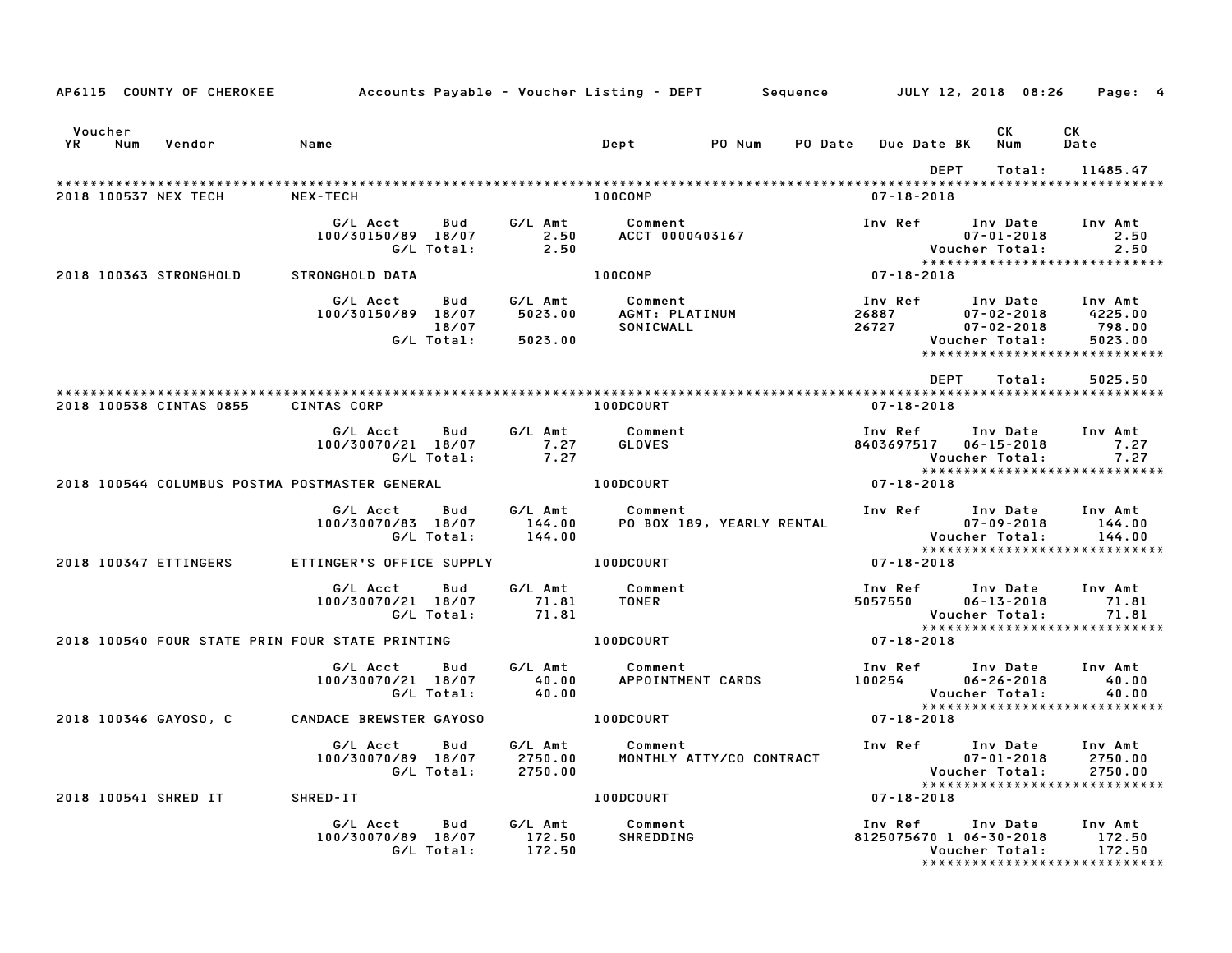| AP6115 COUNTY OF CHEROKEE                                |                                                                                                    |                                               | Accounts Payable – Voucher Listing – DEPT         Sequence         JULY 12, 2018  08:26   |                                          | Page: 5                                                                                                                                                                   |
|----------------------------------------------------------|----------------------------------------------------------------------------------------------------|-----------------------------------------------|-------------------------------------------------------------------------------------------|------------------------------------------|---------------------------------------------------------------------------------------------------------------------------------------------------------------------------|
| Voucher<br>YR<br>Num<br>Vendor<br>2018 100542 SHUMAKE, D | Name<br>DARREL SHUMAKE                                                                             |                                               | PO Num<br>Dept<br>100DCOURT                                                               | PO Date Due Date BK<br>$07 - 18 - 2018$  | CK<br>CK<br>Num<br>Date                                                                                                                                                   |
|                                                          | G/L Acct<br>Bud<br>100/30070/76 18/07<br>G/L Total:                                                | G/L Amt<br>1029.00<br>1029.00                 | Comment<br>LEGAL DEFENSE                                                                  | Inv Ref<br>10376                         | Inv Date<br>Inv Amt<br>$06 - 28 - 2018$<br>1029.00<br>Voucher Total:<br>1029.00<br>*****************************                                                          |
| 2018 100543 US CELLULAR                                  | US CELLULAR                                                                                        |                                               | 100DCOURT                                                                                 | $07 - 18 - 2018$                         |                                                                                                                                                                           |
|                                                          | G/L Acct<br>Bud<br>100/30070/84 18/07<br>G/L Total:                                                | G/L Amt<br>42.45<br>42.45                     | Comment<br>ACCT 558976541                                                                 | Inv Ref<br>0255325635                    | Inv Date<br>Inv Amt<br>$06 - 20 - 2018$<br>42.45<br>Voucher Total:<br>42.45<br>*****************************                                                              |
|                                                          |                                                                                                    |                                               |                                                                                           | <b>DEPT</b>                              | 4257.03<br>Total:                                                                                                                                                         |
| 2018 100535 CINTAS 0855                                  | CINTAS CORP                                                                                        |                                               | 100DEPT OFF                                                                               | $07 - 18 - 2018$                         |                                                                                                                                                                           |
|                                                          | G/L Acct<br>Bud<br>100/30330/22 18/07<br>G/L Total:                                                | G/L Amt<br>121.03<br>121.03                   | Comment<br>GLOVES, BATTERIES                                                              | Inv Ref<br>8403711542                    | Inv Date<br>Inv Amt<br>$06 - 29 - 2018$<br>121.03<br>Voucher Total:<br>121.03                                                                                             |
| 2018 100457 ETTINGERS                                    | ETTINGER'S OFFICE SUPPLY                                                                           |                                               | 100DEPT OFF                                                                               | 07-18-2018                               | *****************************                                                                                                                                             |
|                                                          | G/L Acct<br>Bud<br>100/30330/30 18/07<br>100/30330/23<br>18/07<br>100/30330/31 18/07<br>G/L Total: | G/L Amt<br>18.14<br>54.38<br>188.36<br>260.88 | Comment<br>PROTECTOR SHEETS/SHARPIES<br>LABELS, PEN REPLACEMENTS<br>T/TISSUE, MOP, TOWELS | Inv Ref<br>5059400<br>5062650<br>5062670 | Inv Date<br>Inv Amt<br>18.14<br>$06 - 19 - 2018$<br>54.38<br>$06 - 27 - 2018$<br>188.36<br>$06 - 27 - 2018$<br>Voucher Total:<br>260.88<br>****************************** |
| 2018 100414 KS SECRETARY                                 | KANSAS SECRETARY OF STATE                                                                          |                                               | 100DEPT OFF                                                                               | 07-18-2018                               |                                                                                                                                                                           |
|                                                          | G/L Acct<br>Bud<br>100/30330/26 18/07<br>G/L Total:                                                | G/L Amt<br>25.00<br>25.00                     | Comment<br>NOTARY/LORI GABRIELSON                                                         | Inv Ref<br>Voucher Total:                | Inv Date<br>Inv Amt<br>$07 - 05 - 2018$<br>25.00<br>25.00<br>*****************************                                                                                |
| 2018 100364 MCCARTYS                                     | MCCARTY'S                                                                                          |                                               | 100DEPT OFF                                                                               | 07-18-2018                               |                                                                                                                                                                           |
|                                                          | G/L Acct<br>Bud<br>100/30330/32 18/07<br>G/L Total:                                                | G/L Amt<br>313.88<br>313.88                   | Comment<br>LABEL, PAPTER, LAMINATE                                                        | Inv Ref<br>P4270700                      | Inv Date<br>Inv Amt<br>$06 - 28 - 2018$<br>313.88<br>Voucher Total:<br>313.88<br>*****************************                                                            |
| 2018 100412 QUILL                                        | QUILL CORPORATION                                                                                  |                                               | 100DEPT OFF                                                                               | $07 - 18 - 2018$                         |                                                                                                                                                                           |
|                                                          | G/L Acct<br>Bud<br>100/30330/22 18/07<br>G/L Total:                                                | G/L Amt<br>534.98<br>534.98                   | Comment<br>WIPES, FILES, CDR, TONER                                                       | Inv Ref<br>8194291                       | Inv Date<br>Inv Amt<br>$06 - 28 - 2018$<br>534.98<br>Voucher Total:<br>534.98<br>*****************************                                                            |
|                                                          |                                                                                                    |                                               |                                                                                           | <b>DEPT</b>                              | Total:<br>1255.77                                                                                                                                                         |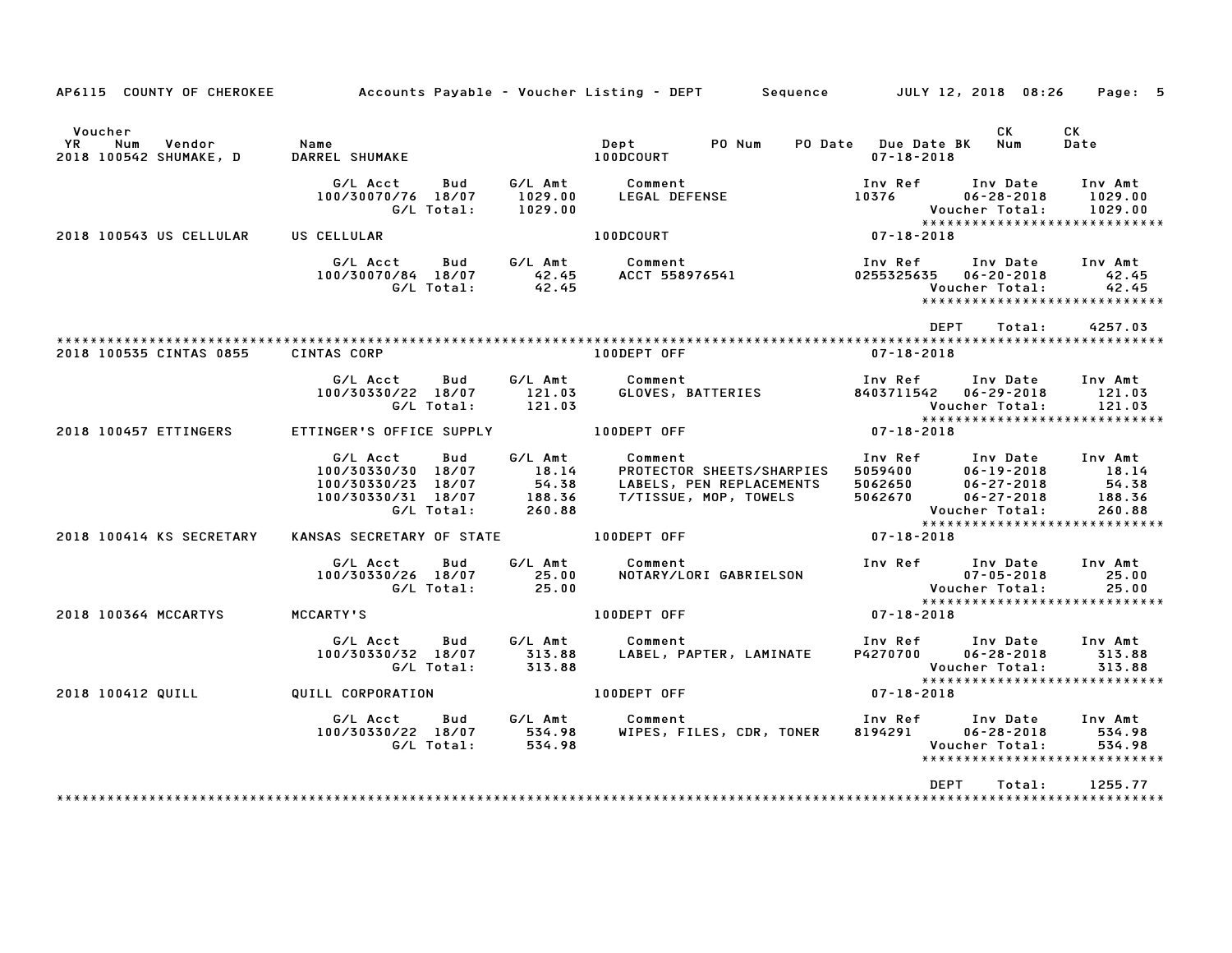| AP6115 COUNTY OF CHEROKEE                                                         |                                                        |                           | Accounts Payable – Voucher Listing – DEPT Sequence | JULY 12, 2018 08:26                                 | Page: 6                                                                                      |
|-----------------------------------------------------------------------------------|--------------------------------------------------------|---------------------------|----------------------------------------------------|-----------------------------------------------------|----------------------------------------------------------------------------------------------|
| Voucher<br>Vendor<br>YR.<br>Num<br>2018 100549 GALENA SENTINEL THE SENTINEL-TIMES | Name                                                   |                           | CK<br>СK<br>Dept<br>PO Num<br>PO Date<br>100E/P    | Due Date BK<br>$07 - 18 - 2018$                     | Num<br>Date                                                                                  |
|                                                                                   | G/L Acct<br>Bud<br>100/30090/75 18/07<br>G/L Total:    | G/L Amt<br>38.00<br>38.00 | Comment<br>1 YEAR SUBSCRIPTION RENEWAL             | Inv Ref<br>Voucher Total:                           | Inv Date<br>Inv Amt<br>$07 - 09 - 2018$<br>38.00<br>38.00<br>*****************************   |
| 2018 100461 HEARTLAND                                                             | HEARTLAND ELECTRIC COOPERATIVE INC                     |                           | 100E/P                                             | $07 - 18 - 2018$                                    |                                                                                              |
|                                                                                   | G/L Acct<br>Bud<br>100/30090/89 18/07<br>G/L Total:    | G/L Amt<br>46.20<br>46.20 | Comment<br>ACCT 50891200                           | Inv Ref<br>STORM SIREN 07-03-2018<br>Voucher Total: | Inv Date<br>Inv Amt<br>46.20<br>46.20<br>*****************************                       |
|                                                                                   |                                                        |                           |                                                    | <b>DEPT</b>                                         | 84.20<br>Total:                                                                              |
| 2018 100471                                                                       |                                                        |                           | <b>100JURY</b>                                     | $07 - 18 - 2018$                                    |                                                                                              |
|                                                                                   | G/L Acct<br>Bud<br>100/30160/86<br>18/07<br>G/L Total: | G/L Amt<br>21.77<br>21.77 | Comment<br>JURY DUTY                               | Inv Ref<br>Voucher Total:                           | Inv Date<br>Inv Amt<br>$07 - 09 - 2018$<br>21.77<br>21.77                                    |
| 2018 100472                                                                       |                                                        |                           | 100JURY                                            | $07 - 18 - 2018$                                    | *****************************                                                                |
|                                                                                   |                                                        |                           |                                                    |                                                     |                                                                                              |
|                                                                                   | G/L Acct<br>Bud<br>100/30160/86 18/07<br>G/L Total:    | G/L Amt<br>27.12<br>27.12 | Comment<br>JURY DUTY                               | Inv Ref<br>Voucher Total:                           | Inv Date<br>Inv Amt<br>$07 - 09 - 2018$<br>27.12<br>27.12                                    |
| 2018 100473                                                                       |                                                        |                           | 100JURY                                            | $07 - 18 - 2018$                                    | *****************************                                                                |
|                                                                                   | G/L Acct<br>Bud<br>100/30160/86 18/07                  | G/L Amt<br>43.54          | Comment<br><b>JURY DUTY</b>                        | Inv Ref                                             | Inv Date<br>Inv Amt<br>$07 - 09 - 2018$<br>43.54                                             |
|                                                                                   | G/L Total:                                             | 43.54                     |                                                    | Voucher Total:                                      | 43.54<br>*****************************                                                       |
| 2018 100474                                                                       |                                                        |                           | 100JURY                                            | $07 - 18 - 2018$                                    |                                                                                              |
|                                                                                   | G/L Acct<br>Bud<br>100/30160/86 18/07<br>G/L Total:    | G/L Amt<br>14.28<br>14.28 | Comment<br><b>JURY DUTY</b>                        | Inv Ref<br>Voucher Total:                           | Inv Date<br>Inv Amt<br>$07 - 09 - 2018$<br>14.28<br>14.28                                    |
| 2018 100475                                                                       |                                                        |                           | 100JURY                                            | $07 - 18 - 2018$                                    | *****************************                                                                |
|                                                                                   |                                                        |                           |                                                    |                                                     |                                                                                              |
|                                                                                   | G/L Acct<br>Bud<br>100/30160/86 18/07<br>G/L Total:    | G/L Amt<br>31.40<br>31.40 | Comment<br>JURY DUTY                               | Inv Ref<br>Voucher Total:                           | Inv Date<br>Inv Amt<br>$07 - 09 - 2018$<br>31.40<br>31.40                                    |
| 2018 100476                                                                       |                                                        |                           | 100JURY                                            | $07 - 18 - 2018$                                    | *****************************                                                                |
|                                                                                   | G/L Acct<br>Bud<br>100/30160/86<br>18/07<br>G/L Total: | G/L Amt<br>21.77<br>21.77 | Comment<br>JURY DUTY                               | Inv Ref<br>Voucher Total:                           | Inv Date<br>Inv Amt<br>$07 - 09 - 2018$<br>21.77<br>21.77<br>******************************* |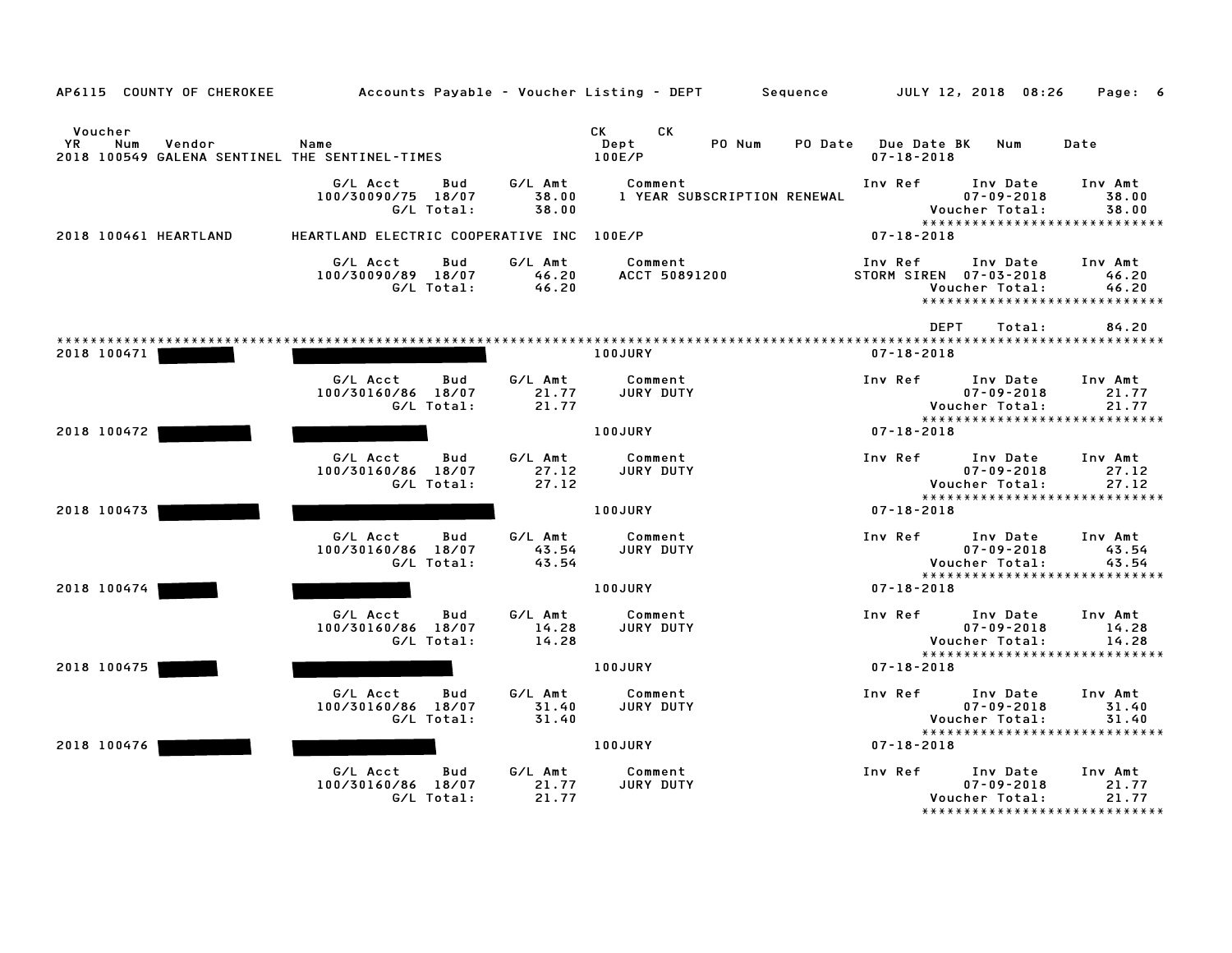| AP6115 COUNTY OF CHEROKEE                     | Accounts Payable – Voucher Listing – DEPT Sequence  |                           |                                                                                                                                                                                                                                                         |        |                                             | JULY 12, 2018 08:26                            | Page: 7                                                     |
|-----------------------------------------------|-----------------------------------------------------|---------------------------|---------------------------------------------------------------------------------------------------------------------------------------------------------------------------------------------------------------------------------------------------------|--------|---------------------------------------------|------------------------------------------------|-------------------------------------------------------------|
| Voucher<br>YR<br>Num<br>Vendor<br>2018 100477 | Name                                                |                           | CK the control of the control of the control of the control of the control of the control of the control of the control of the control of the control of the control of the control of the control of the control of the contr<br>CK<br>Dept<br>100JURY | PO Num | PO Date Due Date BK Num<br>$07 - 18 - 2018$ |                                                | Date                                                        |
|                                               | G/L Acct<br>Bud<br>100/30160/86 18/07<br>G/L Total: | G/L Amt<br>53.17<br>53.17 | Comment<br>JURY DUTY                                                                                                                                                                                                                                    |        | Inv Ref                                     | Inv Date<br>$07 - 09 - 2018$<br>Voucher Total: | Inv Amt<br>53.17<br>53.17<br>*****************************  |
| 2018 100478 C                                 |                                                     |                           | 100JURY                                                                                                                                                                                                                                                 |        | $07 - 18 - 2018$                            |                                                |                                                             |
|                                               | G/L Acct<br>Bud<br>100/30160/86 18/07<br>G/L Total: | G/L Amt<br>27.12<br>27.12 | Comment<br>JURY DUTY                                                                                                                                                                                                                                    |        | Inv Ref                                     | Inv Date<br>$07 - 09 - 2018$<br>Voucher Total: | Inv Amt<br>27.12<br>27.12<br>*****************************  |
| 2018 10047                                    |                                                     |                           | 100JURY                                                                                                                                                                                                                                                 |        | $07 - 18 - 2018$                            |                                                |                                                             |
|                                               | G/L Acct<br>Bud<br>100/30160/86 18/07<br>G/L Total: | G/L Amt<br>10.00<br>10.00 | Comment<br>JURY DUTY                                                                                                                                                                                                                                    |        | Inv Ref                                     | Inv Date<br>$07 - 09 - 2018$<br>Voucher Total: | Inv Amt<br>10.00<br>10.00<br>*****************************  |
| 2018 100480                                   |                                                     |                           | 100JURY                                                                                                                                                                                                                                                 |        | $07 - 18 - 2018$                            |                                                |                                                             |
|                                               | G/L Acct<br>Bud<br>100/30160/86 18/07<br>G/L Total: | G/L Amt<br>28.73<br>28.73 | Comment<br>JURY DUTY                                                                                                                                                                                                                                    |        | Inv Ref                                     | Inv Date<br>$07 - 09 - 2018$<br>Voucher Total: | Inv Amt<br>28.73<br>28.73<br>*****************************  |
| 2018 100481                                   |                                                     |                           | 100JURY                                                                                                                                                                                                                                                 |        | $07 - 18 - 2018$                            |                                                |                                                             |
|                                               | G/L Acct<br>Bud<br>100/30160/86 18/07<br>G/L Total: | G/L Amt<br>60.66<br>60.66 | Comment<br>JURY DUTY                                                                                                                                                                                                                                    |        | Inv Ref                                     | Inv Date<br>$07 - 09 - 2018$<br>Voucher Total: | Inv Amt<br>60.66<br>60.66<br>*****************************  |
| 2018 100482                                   |                                                     |                           | 100JURY                                                                                                                                                                                                                                                 |        | $07 - 18 - 2018$                            |                                                |                                                             |
|                                               | G/L Acct<br>Bud<br>100/30160/86 18/07<br>G/L Total: | G/L Amt<br>60.66<br>60.66 | Comment<br>JURY DUTY                                                                                                                                                                                                                                    |        | Inv Ref Inv Date                            | $07 - 09 - 2018$<br>Voucher Total:             | Inv Amt<br>60.66<br>60.66<br>****************************** |
| 2018 100483                                   |                                                     |                           | 100JURY                                                                                                                                                                                                                                                 |        | $07 - 18 - 2018$                            |                                                |                                                             |
|                                               | G/L Acct<br>Bud<br>100/30160/86 18/07<br>G/L Total: | G/L Amt<br>11.61<br>11.61 | Comment<br>JURY DUTY                                                                                                                                                                                                                                    |        | Inv Ref                                     | Inv Date<br>$07 - 09 - 2018$<br>Voucher Total: | Inv Amt<br>11.61<br>11.61                                   |
| 2018 100484                                   |                                                     |                           | <b>100JURY</b>                                                                                                                                                                                                                                          |        | $07 - 18 - 2018$                            |                                                | *****************************                               |
|                                               | G/L Acct<br>Bud<br>100/30160/86 18/07<br>G/L Total: | G/L Amt<br>21.77<br>21.77 | Comment<br>JURY DUTY                                                                                                                                                                                                                                    |        | Inv Ref                                     | Inv Date<br>$07 - 09 - 2018$<br>Voucher Total: | Inv Amt<br>21.77<br>21.77                                   |
| 2018 100485                                   |                                                     |                           | 100JURY                                                                                                                                                                                                                                                 |        | 07-18-2018                                  |                                                | *****************************                               |
|                                               | G/L Acct<br>Bud<br>100/30160/86 18/07<br>G/L Total: | G/L Amt<br>27.66<br>27.66 | Comment<br>JURY DUTY                                                                                                                                                                                                                                    |        | Inv Ref                                     | Inv Date<br>$07 - 09 - 2018$<br>Voucher Total: | Inv Amt<br>27.66<br>27.66<br>*****************************  |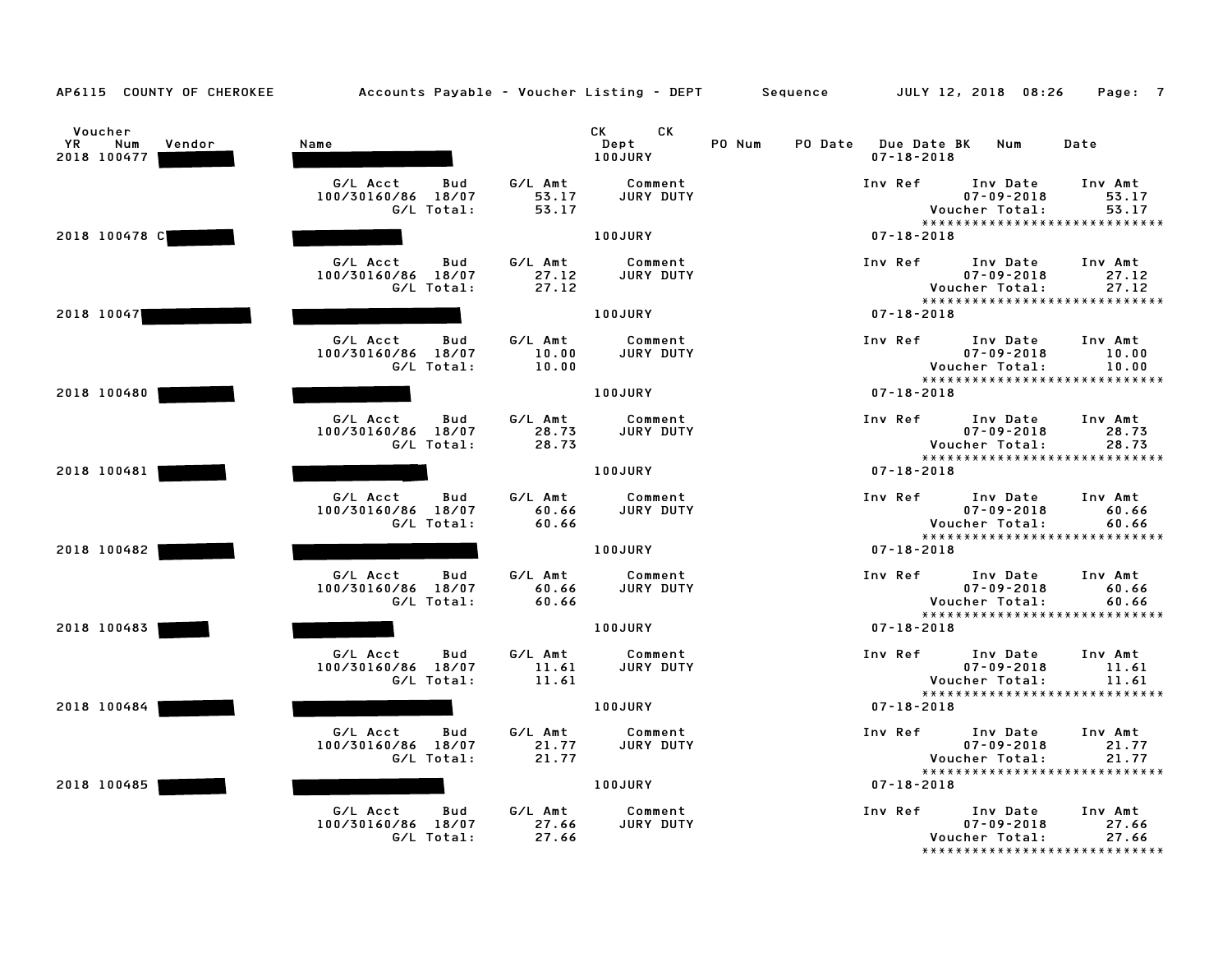| AP6115 COUNTY OF CHEROKEE                            | Accounts Payable – Voucher Listing – DEPT         Sequence |                           |                              |        |                                         | JULY 12, 2018 08:26                                                              | Page: 8                   |
|------------------------------------------------------|------------------------------------------------------------|---------------------------|------------------------------|--------|-----------------------------------------|----------------------------------------------------------------------------------|---------------------------|
| Voucher<br><b>YR</b><br>Num<br>Vendor<br>2018 100486 | Name                                                       |                           | CK<br>CK.<br>Dept<br>100JURY | PO Num | PO Date Due Date BK<br>$07 - 18 - 2018$ | Num                                                                              | Date                      |
|                                                      | G/L Acct<br>Bud<br>100/30160/86 18/07<br>G/L Total:        | G/L Amt<br>30.87<br>30.87 | Comment<br>JURY DUTY         |        | Inv Ref                                 | Inv Date<br>$07 - 09 - 2018$<br>Voucher Total:<br>*****************************  | Inv Amt<br>30.87<br>30.87 |
| 2018 100539 DAYLIGHT                                 | DAYLIGHT DONUT SHOP                                        |                           | 100JURY                      |        | $07 - 18 - 2018$                        |                                                                                  |                           |
|                                                      | G/L Acct<br>Bud<br>100/30160/23 18/07<br>G/L Total:        | G/L Amt<br>6.89<br>6.89   | Comment<br><b>DONUTS</b>     |        | Inv Ref<br>269209                       | Inv Date<br>$06 - 27 - 2018$<br>Voucher Total:<br>*****************************  | Inv Amt<br>6.89<br>6.89   |
| 2018 100487                                          |                                                            |                           | 100JURY                      |        | $07 - 18 - 2018$                        |                                                                                  |                           |
|                                                      | G/L Acct<br>Bud<br>100/30160/86 18/07<br>G/L Total:        | G/L Amt<br>10.00<br>10.00 | Comment<br>JURY DUTY         |        | Inv Ref                                 | Inv Date<br>$07 - 09 - 2018$<br>Voucher Total:<br>*****************************  | Inv Amt<br>10.00<br>10.00 |
| 2018 100531                                          |                                                            |                           | <b>100JURY</b>               |        | $07 - 18 - 2018$                        |                                                                                  |                           |
|                                                      | G/L Acct<br>Bud<br>100/30160/86 18/07<br>G/L Total:        | G/L Amt<br>29.26<br>29.26 | Comment<br>JURY DUTY         |        | Inv Ref                                 | Inv Date<br>$07 - 09 - 2018$<br>Voucher Total:<br>*****************************  | Inv Amt<br>29.26<br>29.26 |
| 2018 100488                                          |                                                            |                           | 100JURY                      |        | $07 - 18 - 2018$                        |                                                                                  |                           |
|                                                      | G/L Acct<br>Bud<br>100/30160/86 18/07<br>G/L Total:        | G/L Amt<br>27.66<br>27.66 | Comment<br>JURY DUTY         |        | Inv Ref                                 | Inv Date<br>$07 - 09 - 2018$<br>Voucher Total:<br>*****************************  | Inv Amt<br>27.66<br>27.66 |
| 2018 100489                                          |                                                            |                           | 100JURY                      |        | $07 - 18 - 2018$                        |                                                                                  |                           |
|                                                      | G/L Acct<br>Bud<br>100/30160/86 18/07<br>G/L Total:        | G/L Amt<br>10.00<br>10.00 | Comment<br>JURY DUTY         |        | Inv Ref                                 | Inv Date<br>$07 - 09 - 2018$<br>Voucher Total:<br>****************************** | Inv Amt<br>10.00<br>10.00 |
| 2018 100490                                          |                                                            |                           | 100JURY                      |        | $07 - 18 - 2018$                        |                                                                                  |                           |
|                                                      | G/L Acct<br>Bud<br>100/30160/86 18/07<br>G/L Total:        | G/L Amt<br>54.24<br>54.24 | Comment<br><b>JURY DUTY</b>  |        | Inv Ref                                 | Inv Date<br>$07 - 09 - 2018$<br>Voucher Total:                                   | Inv Amt<br>54.24<br>54.24 |
| 2018 100491                                          |                                                            |                           | 100JURY                      |        | $07 - 18 - 2018$                        | *****************************                                                    |                           |
|                                                      | G/L Acct<br>Bud<br>100/30160/86 18/07<br>G/L Total:        | G/L Amt<br>20.17<br>20.17 | Comment<br>JURY DUTY         |        | Inv Ref                                 | Inv Date<br>$07 - 09 - 2018$<br>Voucher Total:                                   | Inv Amt<br>20.17<br>20.17 |
| 2018 100492                                          |                                                            |                           | <b>100JURY</b>               |        | $07 - 18 - 2018$                        | *****************************                                                    |                           |
|                                                      | G/L Acct<br>Bud<br>100/30160/86 18/07<br>G/L Total:        | G/L Amt<br>27.12<br>27.12 | Comment<br>JURY DUTY         |        | Inv Ref                                 | Inv Date<br>$07 - 09 - 2018$<br>Voucher Total:<br>*****************************  | Inv Amt<br>27.12<br>27.12 |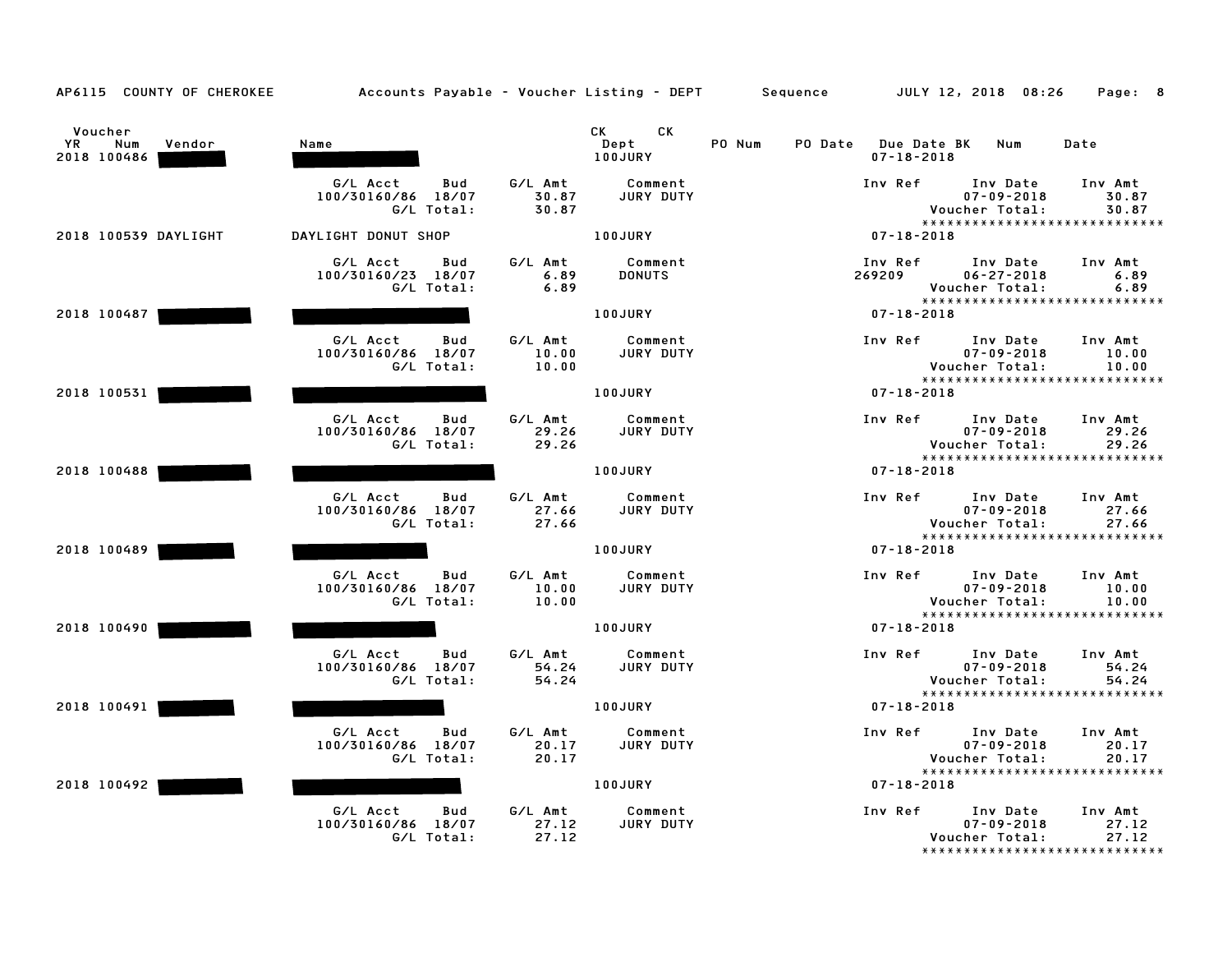| AP6115 COUNTY OF CHEROKEE                     | Accounts Payable - Voucher Listing - DEPT Sequence  |                           |                               |        |                                         | JULY 12, 2018 08:26                            | Page: 9                                                     |
|-----------------------------------------------|-----------------------------------------------------|---------------------------|-------------------------------|--------|-----------------------------------------|------------------------------------------------|-------------------------------------------------------------|
| Voucher<br>YR<br>Num<br>Vendor<br>2018 100493 | Name                                                |                           | CK<br>CK .<br>Dept<br>100JURY | PO Num | PO Date Due Date BK<br>$07 - 18 - 2018$ | Num                                            | Date                                                        |
|                                               | G/L Acct<br>Bud<br>100/30160/86 18/07<br>G/L Total: | G/L Amt<br>24.98<br>24.98 | Comment<br>JURY DUTY          |        | Inv Ref                                 | Inv Date<br>$07 - 09 - 2018$<br>Voucher Total: | Inv Amt<br>24.98<br>24.98<br>*****************************  |
| 2018 100494                                   |                                                     |                           | 100JURY                       |        | $07 - 18 - 2018$                        |                                                |                                                             |
|                                               | G/L Acct<br>Bud<br>100/30160/86 18/07<br>G/L Total: | G/L Amt<br>29.80<br>29.80 | Comment<br><b>JURY DUTY</b>   |        | Inv Ref                                 | Inv Date<br>$07 - 09 - 2018$<br>Voucher Total: | Inv Amt<br>29.80<br>29.80<br>*****************************  |
| 2018 100495                                   |                                                     |                           | 100JURY                       |        | $07 - 18 - 2018$                        |                                                |                                                             |
|                                               | G/L Acct<br>Bud<br>100/30160/86 18/07<br>G/L Total: | G/L Amt<br>22.84<br>22.84 | Comment<br>JURY DUTY          |        | Inv Ref                                 | Inv Date<br>$07 - 09 - 2018$<br>Voucher Total: | Inv Amt<br>22.84<br>22.84<br>*****************************  |
| 2018 100496                                   |                                                     |                           | 100JURY                       |        | $07 - 18 - 2018$                        |                                                |                                                             |
|                                               | G/L Acct<br>Bud<br>100/30160/86 18/07<br>G/L Total: | G/L Amt<br>21.77<br>21.77 | Comment<br>JURY DUTY          |        | Inv Ref                                 | Inv Date<br>$07 - 09 - 2018$<br>Voucher Total: | Inv Amt<br>21.77<br>21.77<br>*****************************  |
| 2018 100497                                   |                                                     |                           | 100JURY                       |        | $07 - 18 - 2018$                        |                                                |                                                             |
|                                               | G/L Acct<br>Bud<br>100/30160/86 18/07<br>G/L Total: | G/L Amt<br>10.00<br>10.00 | Comment<br>JURY DUTY          |        | Inv Ref                                 | Inv Date<br>$07 - 03 - 2018$<br>Voucher Total: | Inv Amt<br>10.00<br>10.00<br>*****************************  |
| 2018 100498                                   |                                                     |                           | <b>100JURY</b>                |        | $07 - 18 - 2018$                        |                                                |                                                             |
|                                               | G/L Acct<br>Bud<br>100/30160/86 18/07<br>G/L Total: | G/L Amt<br>10.00<br>10.00 | Comment<br>JURY DUTY          |        | Inv Ref                                 | Inv Date<br>$07 - 09 - 2018$<br>Voucher Total: | Inv Amt<br>10.00<br>10.00<br>****************************** |
| 2018 100499                                   |                                                     |                           | 100JURY                       |        | $07 - 18 - 2018$                        |                                                |                                                             |
|                                               | G/L Acct<br>Bud<br>100/30160/86 18/07<br>G/L Total: | G/L Amt<br>55.31<br>55.31 | Comment<br><b>JURY DUTY</b>   |        | Inv Ref                                 | Inv Date<br>$07 - 09 - 2018$<br>Voucher Total: | Inv Amt<br>55.31<br>55.31                                   |
| 2018 100500                                   |                                                     |                           | <b>100JURY</b>                |        | $07 - 18 - 2018$                        |                                                | *****************************                               |
|                                               | G/L Acct<br>Bud<br>100/30160/86 18/07<br>G/L Total: | G/L Amt<br>30.87<br>30.87 | Comment<br>JURY DUTY          |        | Inv Ref                                 | Inv Date<br>$07 - 09 - 2018$<br>Voucher Total: | Inv Amt<br>30.87<br>30.87<br>*****************************  |
| 2018 100501                                   |                                                     |                           | 100JURY                       |        | $07 - 18 - 2018$                        |                                                |                                                             |
|                                               | G/L Acct<br>Bud<br>100/30160/86 18/07<br>G/L Total: | G/L Amt<br>33.54<br>33.54 | Comment<br>JURY DUTY          |        | Inv Ref                                 | Inv Date<br>$07 - 09 - 2018$<br>Voucher Total: | Inv Amt<br>33.54<br>33.54<br>*****************************  |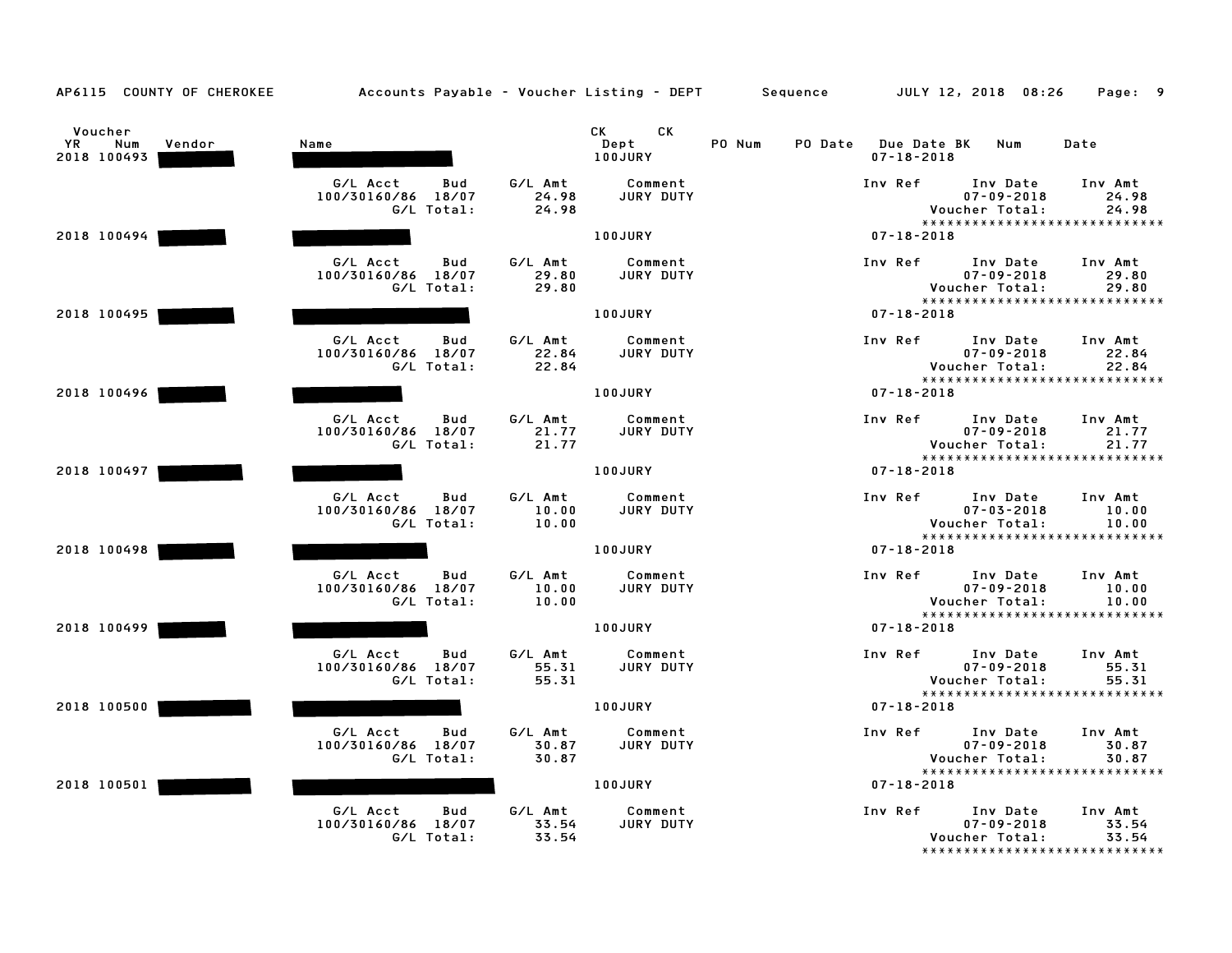| AP6115 COUNTY OF CHEROKEE                     | Accounts Payable – Voucher Listing – DEPT         Sequence |                           |                             |        |                  | JULY 12, 2018 08:26                                                             | Page: 10                  |
|-----------------------------------------------|------------------------------------------------------------|---------------------------|-----------------------------|--------|------------------|---------------------------------------------------------------------------------|---------------------------|
| Voucher<br>YR<br>Num<br>Vendor<br>2018 100502 | Name                                                       |                           | CK<br>CK<br>Dept<br>100JURY | PO Num | $07 - 18 - 2018$ | PO Date Due Date BK Num                                                         | Date                      |
|                                               | G/L Acct<br>Bud<br>100/30160/86 18/07<br>G/L Total:        | G/L Amt<br>10.00<br>10.00 | Comment<br>JURY DUTY        |        | Inv Ref          | Inv Date<br>$07 - 09 - 2018$<br>Voucher Total:<br>***************************** | Inv Amt<br>10.00<br>10.00 |
| 2018 100503                                   |                                                            |                           | 100JURY                     |        | $07 - 18 - 2018$ |                                                                                 |                           |
|                                               | G/L Acct<br>Bud<br>100/30160/86 18/07<br>G/L Total:        | G/L Amt<br>28.73<br>28.73 | Comment<br>JURY DUTY        |        | Inv Ref          | Inv Date<br>$07 - 09 - 2018$<br>Voucher Total:<br>***************************** | Inv Amt<br>28.73<br>28.73 |
| 2018 100504                                   |                                                            |                           | 100JURY                     |        | $07 - 18 - 2018$ |                                                                                 |                           |
|                                               | G/L Acct<br>Bud<br>100/30160/86 18/07<br>G/L Total:        | G/L Amt<br>25.52<br>25.52 | Comment<br>JURY DUTY        |        | Inv Ref          | Inv Date<br>$07 - 09 - 2018$<br>Voucher Total:<br>***************************** | Inv Amt<br>25.52<br>25.52 |
| 2018 100505                                   |                                                            |                           | <b>100JURY</b>              |        | $07 - 18 - 2018$ |                                                                                 |                           |
|                                               | G/L Acct<br>Bud<br>100/30160/86 18/07<br>G/L Total:        | G/L Amt<br>30.87<br>30.87 | Comment<br>JURY DUTY        |        | Inv Ref          | Inv Date<br>$07 - 09 - 2018$<br>Voucher Total:<br>***************************** | Inv Amt<br>30.87<br>30.87 |
| 2018 100506                                   |                                                            |                           | 100JURY                     |        | $07 - 18 - 2018$ |                                                                                 |                           |
|                                               | G/L Acct<br>Bud<br>100/30160/86 18/07<br>G/L Total:        | G/L Amt<br>27.12<br>27.12 | Comment<br>JURY DUTY        |        | Inv Ref          | Inv Date<br>$07 - 09 - 2018$<br>Voucher Total:<br>***************************** | Inv Amt<br>27.12<br>27.12 |
| 2018 100507                                   |                                                            |                           | 100JURY                     |        | $07 - 18 - 2018$ |                                                                                 |                           |
|                                               | G/L Acct<br>Bud<br>100/30160/86 18/07<br>G/L Total:        | G/L Amt<br>38.19<br>38.19 | Comment<br><b>JURY DUTY</b> |        | Inv Ref          | Inv Date<br>$07 - 09 - 2018$<br>Voucher Total:<br>***************************** | Inv Amt<br>38.19<br>38.19 |
| 2018 100508                                   |                                                            |                           | 100JURY                     |        | $07 - 18 - 2018$ |                                                                                 |                           |
|                                               | G/L Acct<br>Bud<br>100/30160/86 18/07<br>G/L Total:        | G/L Amt<br>23.91<br>23.91 | Comment<br><b>JURY DUTY</b> |        | Inv Ref          | Inv Date<br>$07 - 09 - 2018$<br>Voucher Total:                                  | Inv Amt<br>23.91<br>23.91 |
| 2018 100509                                   |                                                            |                           | 100JURY                     |        | $07 - 18 - 2018$ | *****************************                                                   |                           |
|                                               | G/L Acct<br>Bud<br>100/30160/86 18/07<br>G/L Total:        | G/L Amt<br>23.38<br>23.38 | Comment<br>JURY DUTY        |        | Inv Ref          | Inv Date<br>$07 - 09 - 2018$<br>Voucher Total:<br>***************************** | Inv Amt<br>23.38<br>23.38 |
| 2018 100510                                   |                                                            |                           | 100JURY                     |        | $07 - 18 - 2018$ |                                                                                 |                           |
|                                               | G/L Acct<br>Bud<br>100/30160/86 18/07<br>G/L Total:        | G/L Amt<br>20.00<br>20.00 | Comment<br>JURY DUTY        |        | Inv Ref          | Inv Date<br>$07 - 09 - 2018$<br>Voucher Total:<br>***************************** | Inv Amt<br>20.00<br>20.00 |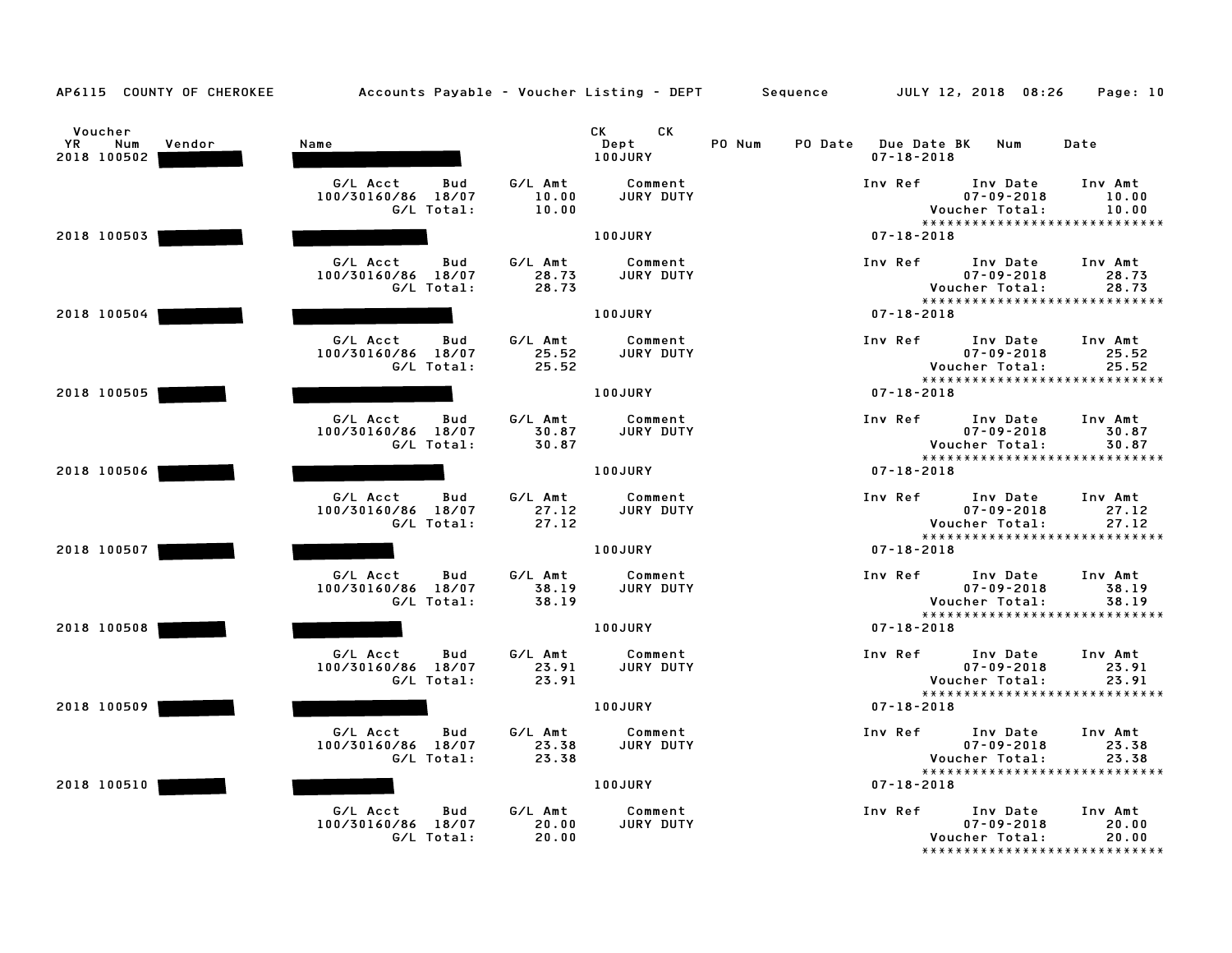| AP6115 COUNTY OF CHEROKEE                     | Accounts Payable - Voucher Listing - DEPT Sequence  |                           |                              |        |         |                                        | JULY 12, 2018 08:26                            | Page: 11                                                   |
|-----------------------------------------------|-----------------------------------------------------|---------------------------|------------------------------|--------|---------|----------------------------------------|------------------------------------------------|------------------------------------------------------------|
| Voucher<br>YR<br>Num<br>Vendor<br>2018 100511 | Name                                                |                           | CK.<br>CK<br>Dept<br>100JURY | PO Num | PO Date | <b>Due Date BK</b><br>$07 - 18 - 2018$ | Num                                            | Date                                                       |
|                                               | G/L Acct<br>Bud<br>100/30160/86 18/07<br>G/L Total: | G/L Amt<br>24.28<br>24.28 | Comment<br>JURY DUTY         |        |         | Inv Ref                                | Inv Date<br>$07 - 09 - 2018$<br>Voucher Total: | Inv Amt<br>24.28<br>24.28<br>***************************** |
| 2018 100512                                   |                                                     |                           | 100JURY                      |        |         | $07 - 18 - 2018$                       |                                                |                                                            |
|                                               | G/L Acct<br>Bud<br>100/30160/86 18/07<br>G/L Total: | G/L Amt<br>10.00<br>10.00 | Comment<br><b>JURY DUTY</b>  |        |         | Inv Ref                                | Inv Date<br>$07 - 09 - 2018$<br>Voucher Total: | Inv Amt<br>10.00<br>10.00<br>***************************** |
| 2018 100513                                   |                                                     |                           | 100JURY                      |        |         | $07 - 18 - 2018$                       |                                                |                                                            |
|                                               | G/L Acct<br>Bud<br>100/30160/86 18/07<br>G/L Total: | G/L Amt<br>24.98<br>24.98 | Comment<br>JURY DUTY         |        |         | Inv Ref                                | Inv Date<br>$07 - 09 - 2018$<br>Voucher Total: | Inv Amt<br>24.98<br>24.98<br>***************************** |
| 2018 100514                                   |                                                     |                           | <b>100JURY</b>               |        |         | $07 - 18 - 2018$                       |                                                |                                                            |
|                                               | G/L Acct<br>Bud<br>100/30160/86 18/07<br>G/L Total: | G/L Amt<br>31.40<br>31.40 | Comment<br><b>JURY DUTY</b>  |        |         | Inv Ref                                | Inv Date<br>$07 - 09 - 2018$<br>Voucher Total: | Inv Amt<br>31.40<br>31.40<br>***************************** |
| 2018 100515                                   |                                                     |                           | 100JURY                      |        |         | $07 - 18 - 2018$                       |                                                |                                                            |
|                                               | G/L Acct<br>Bud<br>100/30160/86 18/07<br>G/L Total: | G/L Amt<br>31.94<br>31.94 | Comment<br>JURY DUTY         |        |         | Inv Ref                                | Inv Date<br>$07 - 09 - 2018$<br>Voucher Total: | Inv Amt<br>31.94<br>31.94<br>***************************** |
| 2018 100516                                   |                                                     |                           | 100JURY                      |        |         | $07 - 18 - 2018$                       |                                                |                                                            |
|                                               | G/L Acct<br>Bud<br>100/30160/86 18/07<br>G/L Total: | G/L Amt<br>20.17<br>20.17 | Comment<br>JURY DUTY         |        |         | Inv Ref                                | Inv Date<br>$07 - 09 - 2018$<br>Voucher Total: | Inv Amt<br>20.17<br>20.17<br>***************************** |
| 2018 100517                                   |                                                     |                           | 100JURY                      |        |         | $07 - 18 - 2018$                       |                                                |                                                            |
|                                               | G/L Acct<br>Bud<br>100/30160/86 18/07<br>G/L Total: | G/L Amt<br>30.87<br>30.87 | Comment<br><b>JURY DUTY</b>  |        |         | Inv Ref                                | Inv Date<br>$07 - 09 - 2018$<br>Voucher Total: | Inv Amt<br>30.87<br>30.87                                  |
| 2018 100518                                   |                                                     |                           | <b>100JURY</b>               |        |         | $07 - 18 - 2018$                       |                                                | *****************************                              |
|                                               | G/L Acct<br>Bud<br>100/30160/86 18/07<br>G/L Total: | G/L Amt<br>26.05<br>26.05 | Comment<br>JURY DUTY         |        |         | Inv Ref                                | Inv Date<br>$07 - 09 - 2018$<br>Voucher Total: | Inv Amt<br>26.05<br>26.05<br>***************************** |
| 2018 100519                                   |                                                     |                           | 100JURY                      |        |         | $07 - 18 - 2018$                       |                                                |                                                            |
|                                               | G/L Acct<br>Bud<br>100/30160/86 18/07<br>G/L Total: | G/L Amt<br>30.33<br>30.33 | Comment<br>JURY DUTY         |        |         | Inv Ref                                | Inv Date<br>$07 - 09 - 2018$<br>Voucher Total: | Inv Amt<br>30.33<br>30.33<br>***************************** |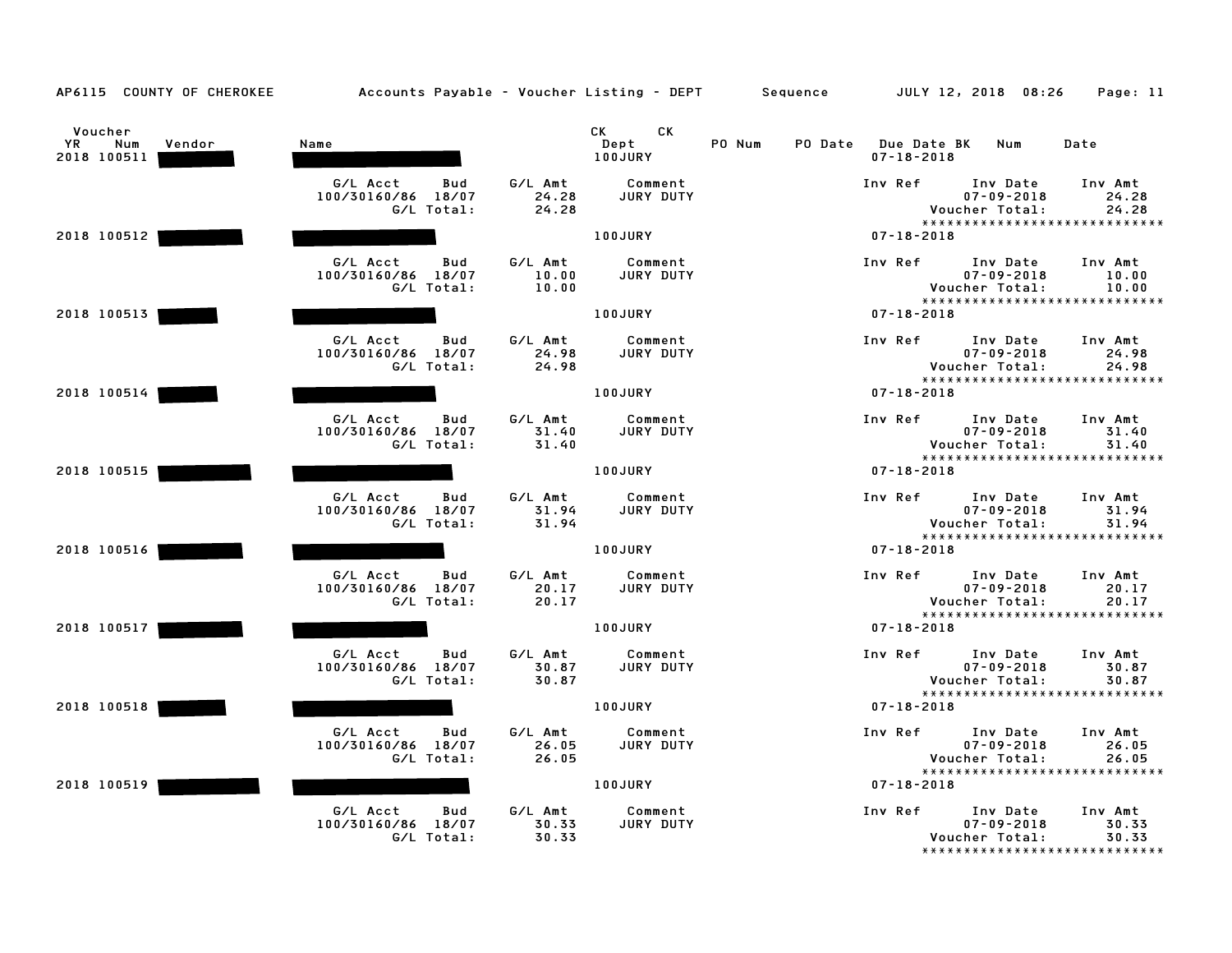| AP6115 COUNTY OF CHEROKEE                     | Accounts Payable - Voucher Listing - DEPT Sequence  |                           |                             |        |                                                   | JULY 12, 2018 08:26                                                              | Page: 12                  |
|-----------------------------------------------|-----------------------------------------------------|---------------------------|-----------------------------|--------|---------------------------------------------------|----------------------------------------------------------------------------------|---------------------------|
| Voucher<br>YR<br>Num<br>Vendor<br>2018 100520 | Name                                                | CK                        | CK.<br>Dept<br>100JURY      | PO Num | PO Date<br><b>Due Date BK</b><br>$07 - 18 - 2018$ | Num                                                                              | Date                      |
|                                               | G/L Acct<br>Bud<br>100/30160/86 18/07<br>G/L Total: | G/L Amt<br>30.33<br>30.33 | Comment<br>JURY DUTY        |        | Inv Ref                                           | Inv Date<br>$07 - 09 - 2018$<br>Voucher Total:<br>*****************************  | Inv Amt<br>30.33<br>30.33 |
| 2018 100521                                   |                                                     |                           | 100JURY                     |        | $07 - 18 - 2018$                                  |                                                                                  |                           |
|                                               | G/L Acct<br>Bud<br>100/30160/86 18/07<br>G/L Total: | G/L Amt<br>23.38<br>23.38 | Comment<br>JURY DUTY        |        | Inv Ref                                           | Inv Date<br>$07 - 09 - 2018$<br>Voucher Total:<br>*****************************  | Inv Amt<br>23.38<br>23.38 |
| 2018 100522                                   |                                                     |                           | 100JURY                     |        | $07 - 18 - 2018$                                  |                                                                                  |                           |
|                                               | G/L Acct<br>Bud<br>100/30160/86 18/07<br>G/L Total: | G/L Amt<br>25.35<br>25.35 | Comment<br>JURY DUTY        |        | Inv Ref                                           | Inv Date<br>$07 - 09 - 2018$<br>Voucher Total:<br>*****************************  | Inv Amt<br>25.35<br>25.35 |
| 2018 100523                                   |                                                     |                           | 100JURY                     |        | $07 - 18 - 2018$                                  |                                                                                  |                           |
|                                               | G/L Acct<br>Bud<br>100/30160/86 18/07<br>G/L Total: | G/L Amt<br>52.10<br>52.10 | Comment<br><b>JURY DUTY</b> |        | Inv Ref                                           | Inv Date<br>$07 - 09 - 2018$<br>Voucher Total:<br>*****************************  | Inv Amt<br>52.10<br>52.10 |
| 2018 100524                                   |                                                     |                           | 100JURY                     |        | $07 - 18 - 2018$                                  |                                                                                  |                           |
|                                               | G/L Acct<br>Bud<br>100/30160/86 18/07<br>G/L Total: | G/L Amt<br>30.33<br>30.33 | Comment<br>JURY DUTY        |        | Inv Ref                                           | Inv Date<br>$07 - 09 - 2018$<br>Voucher Total:<br>*****************************  | Inv Amt<br>30.33<br>30.33 |
| 2018 100525                                   |                                                     |                           | <b>100JURY</b>              |        | $07 - 18 - 2018$                                  |                                                                                  |                           |
|                                               | G/L Acct<br>Bud<br>100/30160/86 18/07<br>G/L Total: | G/L Amt<br>49.96<br>49.96 | Comment<br><b>JURY DUTY</b> |        | Inv Ref                                           | Inv Date<br>$07 - 09 - 2018$<br>Voucher Total:<br>****************************** | Inv Amt<br>49.96<br>49.96 |
| 2018 100526                                   |                                                     |                           | 100JURY                     |        | $07 - 18 - 2018$                                  |                                                                                  |                           |
|                                               | G/L Acct<br>Bud<br>100/30160/86 18/07<br>G/L Total: | G/L Amt<br>20.00<br>20.00 | Comment<br><b>JURY DUTY</b> |        | Inv Ref                                           | Inv Date<br>$07 - 09 - 2018$<br>Voucher Total:                                   | Inv Amt<br>20.00<br>20.00 |
| 2018 100527                                   |                                                     |                           | <b>100JURY</b>              |        | $07 - 18 - 2018$                                  | *****************************                                                    |                           |
|                                               | G/L Acct<br>Bud<br>100/30160/86 18/07<br>G/L Total: | G/L Amt<br>28.19<br>28.19 | Comment<br>JURY DUTY        |        | Inv Ref                                           | Inv Date<br>$07 - 09 - 2018$<br>Voucher Total:<br>*****************************  | Inv Amt<br>28.19<br>28.19 |
| 2018 100528                                   |                                                     |                           | 100JURY                     |        | $07 - 18 - 2018$                                  |                                                                                  |                           |
|                                               | G/L Acct<br>Bud<br>100/30160/86 18/07<br>G/L Total: | G/L Amt<br>20.70<br>20.70 | Comment<br>JURY DUTY        |        | Inv Ref                                           | Inv Date<br>$07 - 09 - 2018$<br>Voucher Total:<br>*****************************  | Inv Amt<br>20.70<br>20.70 |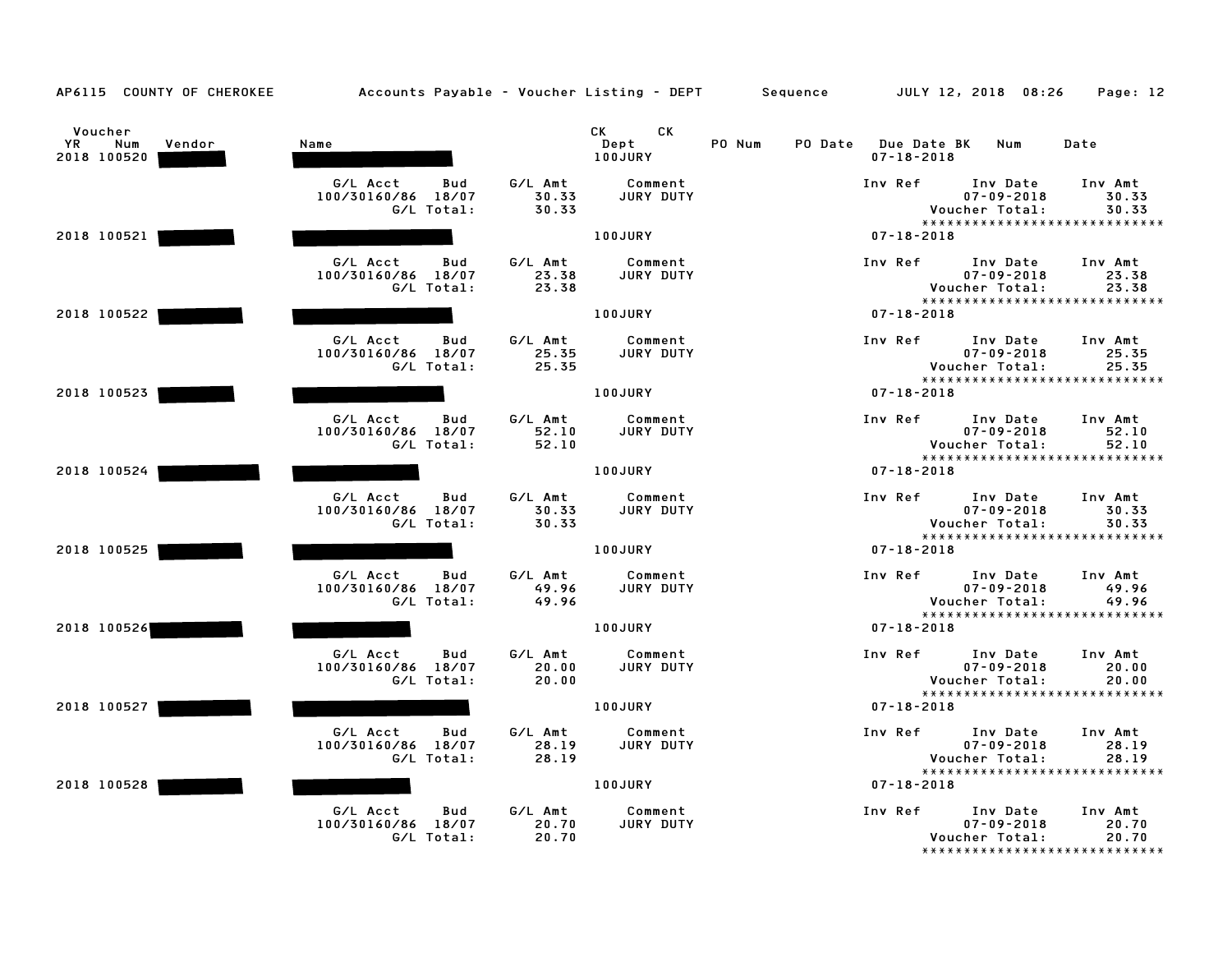| AP6115 COUNTY OF CHEROKEE                     |                                              |            |                           | Accounts Payable – Voucher Listing – DEPT         Sequence         JULY 12, 2018  08:26                                                                                                                                                                           |                                         |                                                                                 | Page: 13                              |
|-----------------------------------------------|----------------------------------------------|------------|---------------------------|-------------------------------------------------------------------------------------------------------------------------------------------------------------------------------------------------------------------------------------------------------------------|-----------------------------------------|---------------------------------------------------------------------------------|---------------------------------------|
| Voucher<br>YR<br>Num<br>Vendor<br>2018 100529 | Name                                         |            |                           | CK<br>CK the control of the control of the control of the control of the control of the control of the control of the control of the control of the control of the control of the control of the control of the control of the contr<br>Dept<br>PO Num<br>100JURY | PO Date Due Date BK<br>$07 - 18 - 2018$ | Num                                                                             | Date                                  |
|                                               | G/L Acct<br>100/30160/86 18/07<br>G/L Total: | Bud        | G/L Amt<br>28.19<br>28.19 | Comment<br>JURY DUTY                                                                                                                                                                                                                                              | Inv Ref                                 | Inv Date<br>$07 - 09 - 2018$<br>Voucher Total:<br>***************************** | Inv Amt<br>28.19<br>28.19             |
| 2018 100530                                   |                                              |            |                           | 100JURY                                                                                                                                                                                                                                                           | $07 - 18 - 2018$                        |                                                                                 |                                       |
|                                               | G/L Acct<br>100/30160/86 18/07<br>G/L Total: | Bud        | G/L Amt<br>17.49<br>17.49 | Comment<br>JURY DUTY                                                                                                                                                                                                                                              | Inv Ref                                 | Inv Date<br>$07 - 09 - 2018$<br>Voucher Total:<br>***************************** | Inv Amt<br>17.49<br>17.49             |
|                                               |                                              |            |                           |                                                                                                                                                                                                                                                                   | <b>DEPT</b>                             | Total:                                                                          | 1700.34                               |
| 2018 100451 CAL RIPKEN                        | CAL RIPKEN BASEBALL                          |            |                           | <b>100REC</b>                                                                                                                                                                                                                                                     | $07 - 18 - 2018$                        |                                                                                 |                                       |
|                                               | G/L Acct<br>100/30130/99 18/07               | Bud        | G/L Amt<br>750.00         | Comment<br>COMMISSIONERS DONATION<br>PATRICK COLLINS                                                                                                                                                                                                              | Inv Ref                                 | Inv Date                                                                        | Inv Amt<br>250.00                     |
|                                               |                                              | G/L Total: | 750.00                    | <b>NEAL ANDERSON</b><br><b>CORY MOATES</b>                                                                                                                                                                                                                        |                                         | Voucher Total:<br>*****************************                                 | 250.00<br>250.00<br>750.00            |
| 2018 100365 ENGROFF, C                        | CHRISTIAN ENGROFF                            |            |                           | <b>100REC</b>                                                                                                                                                                                                                                                     | $07 - 18 - 2018$                        |                                                                                 |                                       |
|                                               | G/L Acct<br>100/30130/99 18/07               | Bud        | G/L Amt<br>936.00         | Comment<br>COMMISSIONERS DONATION<br>PATRICK COLLINS<br><b>NEAL ANDERSON</b><br><b>COREY MOATES</b>                                                                                                                                                               | Inv Ref                                 | Inv Date<br>$07 - 05 - 2018$                                                    | Inv Amt<br>312.00<br>312.00<br>312.00 |
|                                               |                                              | G/L Total: | 936.00                    |                                                                                                                                                                                                                                                                   |                                         | Voucher Total:<br>*****************************                                 | 936.00                                |
| 2018 100551 ROBERTS, T                        | <b>TRACY ROBERTS</b>                         |            |                           | 100REC                                                                                                                                                                                                                                                            | $07 - 18 - 2018$                        |                                                                                 |                                       |
|                                               | G/L Acct<br>100/30130/99 18/07               | Bud        | G/L Amt<br>400.00         | Comment<br>COMMISSIONER DONATION<br>PATRICK COLLINS                                                                                                                                                                                                               |                                         | Inv Ref Inv Date                                                                | Inv Amt<br>400.00                     |
|                                               |                                              | G/L Total: | 400.00                    |                                                                                                                                                                                                                                                                   |                                         | Voucher Total:<br>*****************************                                 | 400.00                                |
| 2018 100366 SAPORITO, A                       | AIMEE SAPORITO                               |            |                           | <b>100REC</b>                                                                                                                                                                                                                                                     | $07 - 18 - 2018$                        |                                                                                 |                                       |
|                                               | G/L Acct<br>100/30130/99 18/07               | Bud        | G/L Amt<br>1500.00        | Comment<br>COMMISSIONERS DONATION<br>PATRICK COLLINS<br><b>NEAL ANDERSON</b><br><b>CORY MOATES</b>                                                                                                                                                                | Inv Ref                                 | Inv Date<br>$07 - 05 - 2018$                                                    | Inv Amt<br>500.00<br>500.00<br>500.00 |
|                                               |                                              | G/L Total: | 1500.00                   |                                                                                                                                                                                                                                                                   |                                         | Voucher Total:                                                                  | 1500.00                               |
|                                               |                                              |            |                           |                                                                                                                                                                                                                                                                   |                                         |                                                                                 |                                       |
|                                               |                                              |            |                           |                                                                                                                                                                                                                                                                   | <b>DEPT</b>                             | Total:                                                                          | 3586.00                               |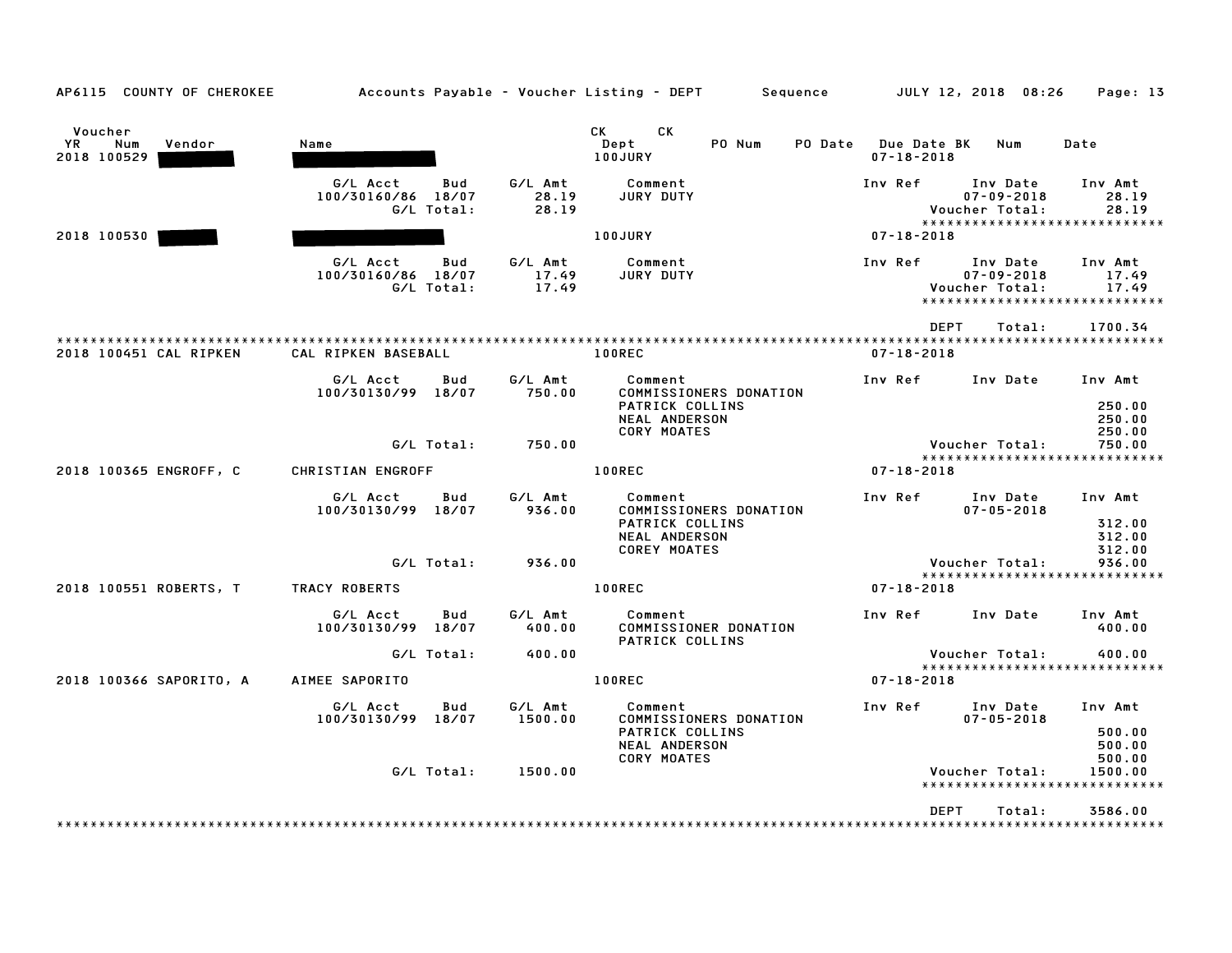|                | AP6115 COUNTY OF CHEROKEE                      |                                                             |                             | Accounts Payable – Voucher Listing – DEPT         Sequence                                                                                               |                                         | JULY 12, 2018 08:26                                            | Page: 14                                                     |
|----------------|------------------------------------------------|-------------------------------------------------------------|-----------------------------|----------------------------------------------------------------------------------------------------------------------------------------------------------|-----------------------------------------|----------------------------------------------------------------|--------------------------------------------------------------|
| Voucher<br>YR. | Vendor<br>Num<br>2018 100556 COMMERCE VISA     | Name<br><b>COMMERCE BANK</b>                                |                             | CK<br>CK<br>Dept<br>PO Num<br>100REGOFDEED                                                                                                               | PO Date Due Date BK<br>$07 - 18 - 2018$ | Num                                                            | Date                                                         |
|                |                                                | G/L Acct<br>Bud<br>100/30050/30 18/07<br>100/30050/77 18/07 | G/L Amt<br>8.37<br>142.74   | Comment<br><b>ACCT</b><br><b>BARBARA BILKE</b><br>JIMMY JOHNS, PITTSBURG<br>LAMPLIGHTER INN PITTSBURG<br>COURTYARD BY MARRIOTT<br>HOTEL BOOKING SERV FEE | Inv Ref                                 | Inv Date<br>$06 - 05 - 2018$<br>$06 - 08 - 2018$<br>06-15-2018 | Inv Amt<br>8.37<br>159.00<br>24.25CR                         |
|                |                                                | G/L Total:                                                  | 151.11                      |                                                                                                                                                          |                                         | $06 - 26 - 2018$<br>Voucher Total:                             | 7.99<br>151.11<br>*****************************              |
|                | 2018 100367 GALENA SENTINEL THE SENTINEL-TIMES |                                                             |                             | 100REGOFDEED                                                                                                                                             | $07 - 18 - 2018$                        |                                                                |                                                              |
|                |                                                | G/L Acct<br>Bud<br>100/30050/75 18/07                       | G/L Amt<br>38.00            | Comment<br>1 YEAR SUBSCRIPTION<br>CHEROKEE CO REG OF DEEDS                                                                                               | Inv Ref                                 | Inv Date<br>$07 - 05 - 2018$                                   | Inv Amt<br>38.00                                             |
|                |                                                | G/L Total:                                                  | 38.00                       |                                                                                                                                                          |                                         | Voucher Total:                                                 | 38.00<br>*****************************                       |
|                |                                                |                                                             |                             |                                                                                                                                                          | <b>DEPT</b>                             | Total:                                                         | 189.11                                                       |
|                | 2018 100401 AT&T 5068                          | AT&T                                                        |                             | <b>100SHERIFF</b>                                                                                                                                        | $07 - 18 - 2018$                        |                                                                |                                                              |
|                |                                                | G/L Acct<br>Bud<br>100/30060/74 18/07<br>G/L Total:         | G/L Amt<br>17.17<br>17.17   | Comment                                                                                                                                                  | Inv Ref                                 | Inv Date<br>$06 - 25 - 2018$<br>Voucher Total:                 | Inv Amt<br>17.17<br>17.17                                    |
|                | 2018 100402 BERNARD                            | BERNARD FOOD INDUSTRIES INC                                 |                             | <b>100SHERIFF</b>                                                                                                                                        | $07 - 18 - 2018$                        |                                                                | *****************************                                |
|                |                                                | G/L Acct<br>Bud<br>100/30060/32 18/07<br>G/L Total:         | G/L Amt<br>204.00<br>204.00 | Comment<br>INMATE MEALS                                                                                                                                  | Inv Ref<br>00804238                     | Inv Date<br>$06 - 25 - 2018$<br>Voucher Total:                 | Inv Amt<br>204.00<br>204.00<br>***************************** |
|                | 2018 100368 BUTCH                              | BUTCH'S PEST CONTROL SERVICE                                |                             | <b>100SHERIFF</b>                                                                                                                                        | 07-18-2018                              |                                                                |                                                              |
|                |                                                | G/L Acct<br>Bud<br>100/30060/80 18/07<br>G/L Total:         | G/L Amt<br>75.00<br>75.00   | Comment<br>MONTHLY SPRAY                                                                                                                                 | Inv Ref<br>18667670                     | Inv Date<br>$06 - 22 - 2018$<br>Voucher Total:                 | Inv Amt<br>75.00<br>75.00<br>*****************************   |
|                | 2018 100567 CENTURYLINK2961 CENTURYLINK        |                                                             |                             | <b>100SHERIFF</b>                                                                                                                                        | $07 - 18 - 2018$                        |                                                                |                                                              |
|                |                                                | G/L Acct<br>Bud<br>100/30060/74 18/07<br>G/L Total:         | G/L Amt<br>81.37<br>81.37   | Comment                                                                                                                                                  | Inv Ref                                 | Inv Date<br>$07 - 01 - 2018$<br>Voucher Total:                 | Inv Amt<br>81.37<br>81.37<br>*****************************   |
|                | 2018 100369 CINTAS 0855                        | CINTAS CORP                                                 |                             | <b>100SHERIFF</b>                                                                                                                                        | $07 - 18 - 2018$                        |                                                                |                                                              |
|                |                                                | G/L Acct<br>Bud<br>100/30060/21 18/07<br>G/L Total:         | G/L Amt<br>68.95<br>68.95   | Comment<br><b>GLOVES</b>                                                                                                                                 | Inv Ref<br>8403697516                   | Inv Date<br>$06 - 15 - 2018$<br>Voucher Total:                 | Inv Amt<br>68.95<br>68.95<br>******************************  |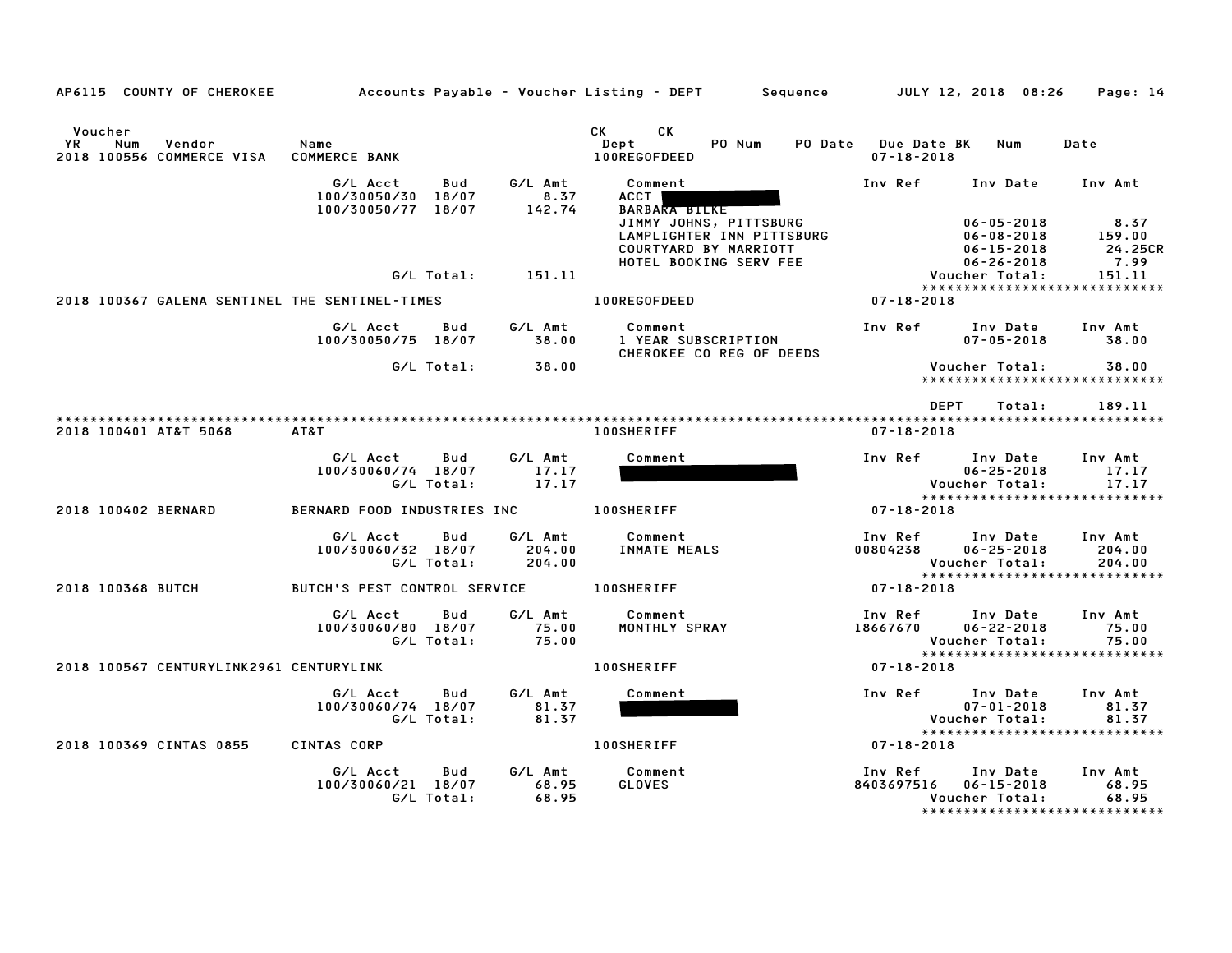| AP6115 COUNTY OF CHEROKEE                               | Accounts Payable – Voucher Listing – DEPT         Sequence   |                             |                                                                                                                                                                                                                                                        |                                             | JULY 12, 2018 08:26                                                                        | Page: 15                                   |
|---------------------------------------------------------|--------------------------------------------------------------|-----------------------------|--------------------------------------------------------------------------------------------------------------------------------------------------------------------------------------------------------------------------------------------------------|---------------------------------------------|--------------------------------------------------------------------------------------------|--------------------------------------------|
| Voucher<br>Num<br>Vendor<br>YR<br>2018 100403 CITY TELE | <b>Name</b><br>CITY TELE COIN COMPANY INC 100SHERIFF         |                             | CK the control of the control of the control of the control of the control of the control of the control of the control of the control of the control of the control of the control of the control of the control of the contr<br>СK<br>Dept<br>PO Num | PO Date Due Date BK Num<br>$07 - 18 - 2018$ |                                                                                            | Date                                       |
|                                                         | G/L Acct<br>Bud<br>100/30060/37 18/07<br>G/L Total:          | 2000.00<br>2000.00          | G/L Amt Comment<br>CALLING CARDS                                                                                                                                                                                                                       | Inv Ref<br>17279                            | Inv Date Inv Amt<br>$06 - 19 - 2018$<br>Voucher Total:<br>*****************************    | 2000.00<br>2000.00                         |
| 2018 100405 COL TEL                                     | COLUMBUS TELEPHONE COMPANY 100SHERIFF                        |                             |                                                                                                                                                                                                                                                        | $07 - 18 - 2018$                            |                                                                                            |                                            |
|                                                         | G/L Acct<br>Bud<br>100/30060/74 18/07<br>18/07<br>G/L Total: | 1666.31<br>1666.31          | G/L Amt Comment<br>ACCT 2963<br>171                                                                                                                                                                                                                    |                                             | Inv Ref Inv Date<br>07-01-2018<br>07-01-2018<br>Voucher Total:                             | Inv Amt<br>1619.84<br>46.47<br>1666.31     |
|                                                         |                                                              |                             |                                                                                                                                                                                                                                                        |                                             | *****************************                                                              |                                            |
| 2018 100404 COLUMBUS                                    | CITY OF COLUMBUS                                             |                             | <b>100SHERIFF</b>                                                                                                                                                                                                                                      | $07 - 18 - 2018$                            |                                                                                            |                                            |
|                                                         | G/L Acct<br><b>Bud</b><br>100/30060/72 18/07<br>G/L Total:   | G/L Amt<br>110.00<br>110.00 | Comment<br>ACCT 09-52410-01                                                                                                                                                                                                                            |                                             | Inv Ref Inv Date<br>$06 - 27 - 2018$<br>Voucher Total:<br>*****************************    | Inv Amt<br>110.00<br>110.00                |
| 2018 100406 COLUMBUS VET                                | COLUMBUS VETERINARY CLINIC <b>100SHERIFF</b>                 |                             |                                                                                                                                                                                                                                                        | $07 - 18 - 2018$                            |                                                                                            |                                            |
|                                                         | G/L Acct<br>Bud<br>100/30060/76 18/07<br>G/L Total: 137.00   | 137.00                      | G/L Amt Comment<br>FARM CALL/HORSE                                                                                                                                                                                                                     | Inv Ref<br>Z1394124                         | Inv Date<br>$07 - 03 - 2018$<br>Voucher Total:                                             | Inv Amt<br>137.00<br>137.00                |
| 2018 100560 COMMERCE VISA COMMERCE BANK                 |                                                              |                             | <b>100SHERIFF</b>                                                                                                                                                                                                                                      | $07 - 18 - 2018$                            | ******************************                                                             |                                            |
|                                                         | G/L Acct<br>Bud<br>100/30060/31 18/07<br>100/30060/88 18/07  | 61.50<br>219.40             | G/L Amt Comment<br>ACCT 0<br>JOEL ZWAHLEN<br>ON THE BORDER<br>PHILLIPS 66                                                                                                                                                                              | Inv Ref                                     | Inv Date<br>06-04-2018<br>$06 - 05 - 2018$                                                 | Inv Amt<br>21.48<br>61.50                  |
|                                                         | G/L Total: 280.90                                            |                             | HOLIDAY INN WICHITA                                                                                                                                                                                                                                    |                                             | $06 - 05 - 2018$<br>Voucher Total:                                                         | 197.92<br>280.90                           |
| 2018 100561 COMMERCE VISA COMMERCE BANK                 |                                                              |                             | <b>100SHERIFF</b>                                                                                                                                                                                                                                      | $07 - 18 - 2018$                            | *****************************                                                              |                                            |
|                                                         |                                                              |                             |                                                                                                                                                                                                                                                        |                                             |                                                                                            |                                            |
|                                                         | G/L Acct<br>Bud<br>100/30060/22 18/07<br>100/30060/94 18/07  | G/L Amt<br>256.14<br>114.22 | Comment<br>ACCT  <br><b>TERRY CLUGSTON</b>                                                                                                                                                                                                             | Inv Ref                                     | Inv Date                                                                                   | Inv Amt                                    |
|                                                         |                                                              |                             | AMAZON<br>KS CHER CO MOTOR VEHICLE<br><b>EGOV</b><br><b>PAYPAY</b>                                                                                                                                                                                     |                                             | $06 - 12 - 2018$<br>06-15-2018<br>$06 - 15 - 2018$<br>$07 - 02 - 2018$                     | 256.14<br>28.75<br>.72<br>84.75            |
|                                                         | G/L Total:                                                   | 370.36                      |                                                                                                                                                                                                                                                        |                                             | Voucher Total:<br>*****************************                                            | 370.36                                     |
| 2018 100562 COMMERCE VISA COMMERCE BANK                 |                                                              |                             | <b>100SHERIFF</b>                                                                                                                                                                                                                                      | $07 - 18 - 2018$                            |                                                                                            |                                            |
|                                                         | G/L Acct<br>Bud<br>100/30060/73<br>18/07                     | G/L Amt<br>418.51           | Comment<br>ACCT<br>DENNIS OPLOTNIK                                                                                                                                                                                                                     | Inv Ref                                     | Inv Date                                                                                   | Inv Amt                                    |
|                                                         |                                                              |                             | DRI CROSSMATCH<br>MCDONALDS<br><b>CASEYS</b><br>WALMART<br>CONOCO                                                                                                                                                                                      |                                             | $06 - 13 - 2018$<br>$06 - 19 - 2018$<br>06-19-2018<br>$06 - 20 - 2018$<br>$06 - 21 - 2018$ | 193.07<br>11.01<br>26.90<br>39.23<br>38.55 |
|                                                         |                                                              |                             | PHILLIPS 66                                                                                                                                                                                                                                            |                                             | $06 - 21 - 2018$                                                                           | 35.00                                      |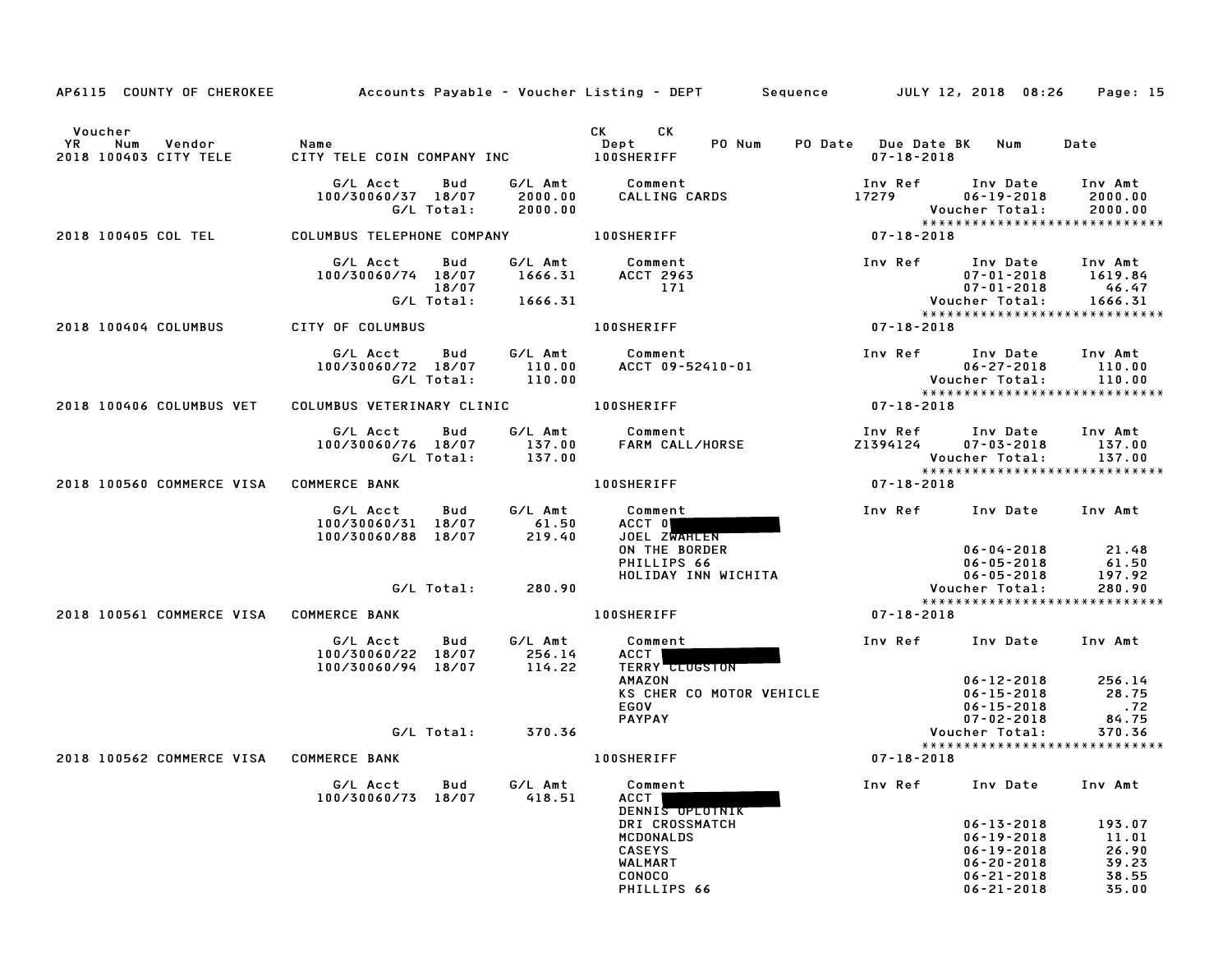|         |     | AP6115 COUNTY OF CHEROKEE               |                                                                           |            |          | Accounts Payable – Voucher Listing – DEPT | Sequence         | JULY 12, 2018 08:26                  | Page: 16       |
|---------|-----|-----------------------------------------|---------------------------------------------------------------------------|------------|----------|-------------------------------------------|------------------|--------------------------------------|----------------|
|         |     |                                         |                                                                           |            |          |                                           |                  |                                      |                |
| Voucher |     |                                         |                                                                           |            |          | CK<br>CK.                                 |                  |                                      |                |
| YR      | Num | Vendor                                  | Name                                                                      |            |          | Dept<br>PO Num                            | PO Date          | Due Date BK Num                      | Date           |
|         |     |                                         |                                                                           |            |          | SONIC                                     |                  | $06 - 21 - 2018$                     | 30.20          |
|         |     |                                         |                                                                           |            |          | <b>MCDONALDS</b>                          |                  | $06 - 21 - 2018$                     | 13.49<br>15.00 |
|         |     |                                         |                                                                           |            |          | PHILLIPS 66<br><b>ARBYS</b>               |                  | $06 - 25 - 2018$<br>$06 - 25 - 2018$ | 8.70           |
|         |     |                                         |                                                                           |            |          | TA #18                                    |                  | $06 - 25 - 2018$                     | 7.36           |
|         |     |                                         |                                                                           | G/L Total: | 418.51   |                                           |                  | Voucher Total:                       | 418.51         |
|         |     |                                         |                                                                           |            |          |                                           |                  | *****************************        |                |
|         |     | 2018 100563 COMMERCE VISA COMMERCE BANK |                                                                           |            |          | <b>100SHERIFF</b>                         | $07 - 18 - 2018$ |                                      |                |
|         |     |                                         | G/L Acct                                                                  | Bud        | G/L Amt  | Comment                                   | Inv Ref          | Inv Date                             | Inv Amt        |
|         |     |                                         | 100/30060/73 18/07                                                        |            | 108.23   | ACCT                                      |                  |                                      |                |
|         |     |                                         |                                                                           |            |          | DENNIS OPLOTNIK                           |                  |                                      |                |
|         |     |                                         |                                                                           |            |          | GULF OIL                                  |                  | $06 - 25 - 2018$                     | 31.11          |
|         |     |                                         |                                                                           |            |          | <b>CASEYS</b>                             |                  | $06 - 25 - 2018$                     | 12.10          |
|         |     |                                         |                                                                           |            |          | <b>CASEYS</b>                             |                  | $06 - 25 - 2018$                     | 3.20           |
|         |     |                                         |                                                                           |            |          | PHILLPS 66                                |                  | $06 - 28 - 2018$                     | 7.80<br>40.01  |
|         |     |                                         |                                                                           |            |          | <b>GUNNY SACK</b><br>DAIRY QUEEN          |                  | $06 - 28 - 2018$<br>$06 - 28 - 2018$ | 14.01          |
|         |     |                                         |                                                                           | G/L Total: | 108.23   |                                           |                  | Voucher Total:                       | 108.23         |
|         |     |                                         |                                                                           |            |          |                                           |                  | *****************************        |                |
|         |     | 2018 100564 COMMERCE VISA               | <b>COMMERCE BANK</b>                                                      |            |          | <b>100SHERIFF</b>                         | $07 - 18 - 2018$ |                                      |                |
|         |     |                                         |                                                                           |            |          |                                           |                  |                                      |                |
|         |     |                                         | G/L Acct                                                                  | Bud        | G/L Amt  | Comment                                   | Inv Ref          | Inv Date                             | Inv Amt        |
|         |     |                                         | 100/30060/88                                                              | 18/07      | 73.00    | ACCT                                      |                  |                                      |                |
|         |     |                                         | 100/30060/88                                                              | 18/07      | 105.07   | DAVID GROVES                              |                  |                                      |                |
|         |     |                                         |                                                                           |            |          | AUGUSTA VALERO                            |                  | $06 - 06 - 2018$                     | 41.62          |
|         |     |                                         |                                                                           |            |          | UNITED                                    |                  | $06 - 09 - 2018$                     | 25.00          |
|         |     |                                         |                                                                           |            |          | KUM & GO<br>TULSA AIRPORT                 |                  | $06 - 14 - 2018$                     | 27.00<br>48.00 |
|         |     |                                         |                                                                           |            |          | <b>CASEYS</b>                             |                  | $06 - 14 - 2018$<br>$06 - 21 - 2018$ | 36.45          |
|         |     |                                         |                                                                           | G/L Total: | 178.07   |                                           |                  | Voucher Total:                       | 178.07         |
|         |     |                                         |                                                                           |            |          |                                           |                  | *****************************        |                |
|         |     | 2018 100370 CONSOLIDATED                | CONSOLIDATED PLASTICS COMPANY INC                                         |            |          | <b>100SHERIFF</b>                         | $07 - 18 - 2018$ |                                      |                |
|         |     |                                         | G/L Acct                                                                  | Bud        | G/L Amt  | Comment                                   | Inv Ref          | Inv Date                             | Inv Amt        |
|         |     |                                         | 100/30060/32 18/07                                                        |            | 10409.88 | <b>INMATE MEALS</b>                       | 19061318         | $06 - 20 - 2018$                     | 10409.88       |
|         |     |                                         |                                                                           | G/L Total: | 10409.88 |                                           |                  | Voucher Total:                       | 10409.88       |
|         |     |                                         |                                                                           |            |          |                                           |                  | *****************************        |                |
|         |     |                                         | 2018 100407 CRAW KAN TELEPH CRAW-KAN TELEPHONE COOPERATIVE INC 100SHERIFF |            |          |                                           | 07-18-2018       |                                      |                |
|         |     |                                         | G/L Acct                                                                  | Bud        | G/L Amt  | Comment                                   | Inv Ref          | Inv Date                             | Inv Amt        |
|         |     |                                         | 100/30060/74 18/07                                                        |            | 36.37    |                                           |                  | $07 - 01 - 2018$                     | 36.37          |
|         |     |                                         |                                                                           | G/L Total: | 36.37    |                                           |                  | Voucher Total:                       | 36.37          |
|         |     |                                         |                                                                           |            |          |                                           |                  | *****************************        |                |
|         |     |                                         | 2018 100371 DIRECT BENEFIT DIRECT BENEFIT SOLUTIONS                       |            |          | <b>100SHERIFF</b>                         | 07-18-2018       |                                      |                |
|         |     |                                         | G/L Acct                                                                  | Bud        | G/L Amt  | Comment                                   | Inv Ref          | Inv Date                             | Inv Amt        |
|         |     |                                         | 100/30060/86 18/07                                                        |            | 1457.53  | INMATE MEDICINES                          | 2016304          | $06 - 19 - 2018$                     | 1457.53        |
|         |     |                                         |                                                                           | G/L Total: | 1457.53  |                                           |                  | Voucher Total:                       | 1457.53        |
|         |     |                                         |                                                                           |            |          |                                           |                  | *******************************      |                |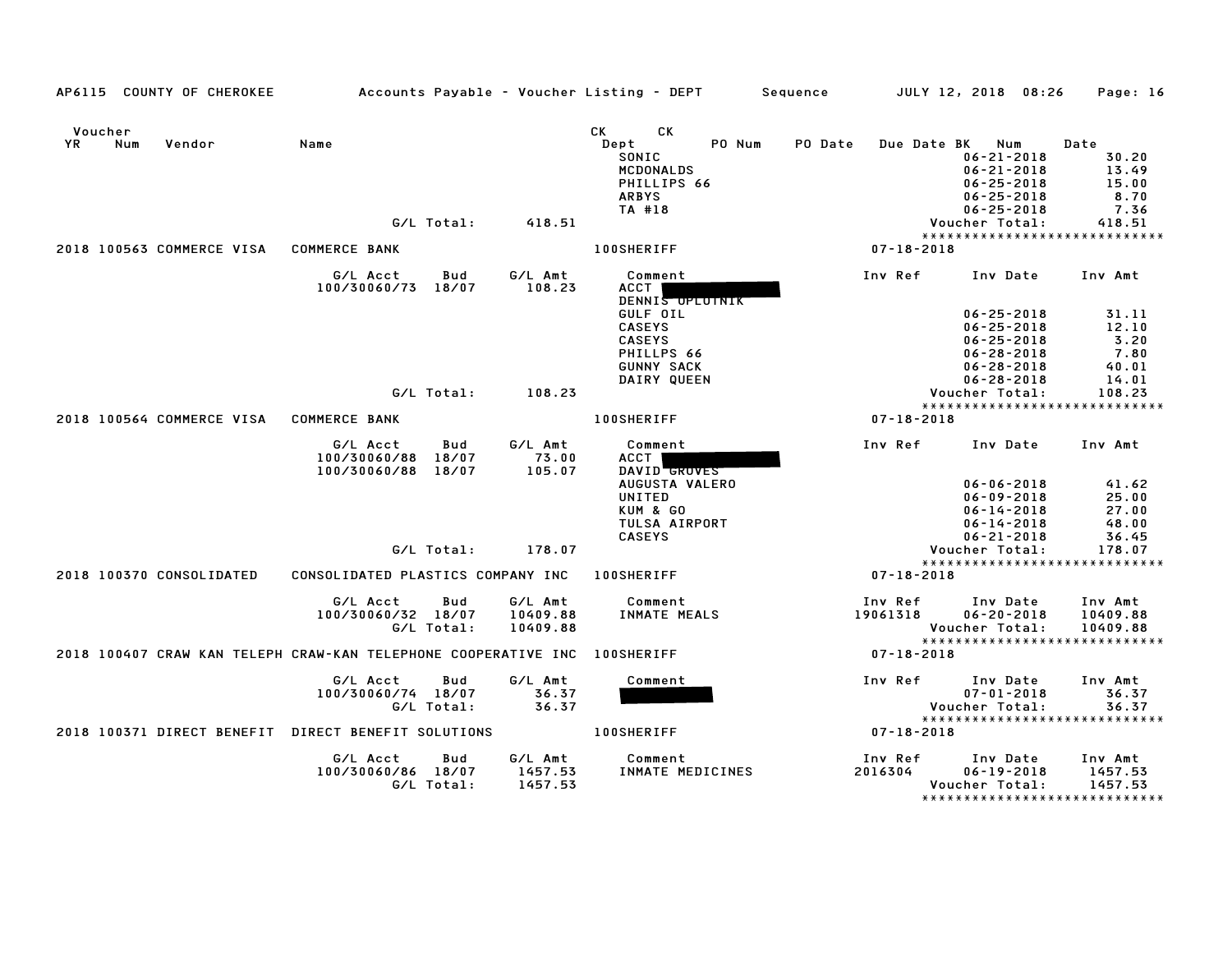| AP6115 COUNTY OF CHEROKEE                                  |                                                              |                                 | Accounts Payable – Voucher Listing – DEPT         Sequence         JULY 12, 2018  08:26                                                                                                                                                                                      |                                                                                                  |                                                                                  | Page: 17                                                     |
|------------------------------------------------------------|--------------------------------------------------------------|---------------------------------|------------------------------------------------------------------------------------------------------------------------------------------------------------------------------------------------------------------------------------------------------------------------------|--------------------------------------------------------------------------------------------------|----------------------------------------------------------------------------------|--------------------------------------------------------------|
| Voucher<br>YR<br>Num<br>Vendor<br>2018 100372 FULL SERVICE | Name<br>FULL SERVICE AUTOMOTIVE                              |                                 | CK the control of the control of the control of the control of the control of the control of the control of the control of the control of the control of the control of the control of the control of the control of the contr<br>CK.<br>PO Num<br>Dept<br><b>100SHERIFF</b> | PO Date Due Date BK Num<br>$07 - 18 - 2018$                                                      |                                                                                  | Date                                                         |
|                                                            | G/L Acct<br>Bud<br>100/30060/25 18/07<br>G/L Total:          | G/L Amt<br>500.00<br>500.00     | Comment<br>INS DEDUCTIBLE/DODGE RAM                                                                                                                                                                                                                                          | Inv Ref                                                                                          | Inv Date<br>$06 - 28 - 2018$<br>Voucher Total:<br>****************************** | Inv Amt<br>500.00<br>500.00                                  |
| 2018 100373 HATFIELD DODGE HATFIELD DODGE                  |                                                              |                                 | <b>100SHERIFF</b>                                                                                                                                                                                                                                                            | $07 - 18 - 2018$                                                                                 |                                                                                  |                                                              |
|                                                            | G/L Acct<br>Bud<br>100/30060/94 18/07<br>G/L Total:          | G/L Amt<br>30178.00<br>30178.00 | Comment<br>2018 DODGE RAM                                                                                                                                                                                                                                                    | Inv Ref<br>9993180                                                                               | Inv Date<br>$06 - 26 - 2018$<br>Voucher Total:<br>*****************************  | Inv Amt<br>30178.00<br>30178.00                              |
| 2018 100374 HENRY KRAFT                                    | HENRY KRAFT INC                                              |                                 | <b>100SHERIFF</b>                                                                                                                                                                                                                                                            | $07 - 18 - 2018$                                                                                 |                                                                                  |                                                              |
|                                                            | G/L Acct<br>Bud<br>100/30060/40 18/07<br>18/07<br>G/L Total: | G/L Amt<br>813.60<br>813.60     | Comment<br>Comment<br>BLEACH, LINERS, TOWELS<br>BLEACH, LINERS, T/TISSUE                                                                                                                                                                                                     | Inv Ref      Inv Date     Inv Amt<br>265897 06-21-2018<br>266636 07-05-2018                      | $06 - 21 - 2018$ 376.36<br>Voucher Total:                                        | 437.24<br>813.60                                             |
| 2018 100408 HILLBILLY                                      | HILLBILLY PUMPING & HAULING INC 100SHERIFF                   |                                 |                                                                                                                                                                                                                                                                              | $07 - 18 - 2018$                                                                                 |                                                                                  |                                                              |
|                                                            | G/L Acct<br>Bud<br>100/30060/80 18/07<br>G/L Total:          | G/L Amt<br>550.00<br>550.00     | Comment<br><b>GREASE PUMP</b>                                                                                                                                                                                                                                                | Inv Ref<br>60695                                                                                 | Inv Date<br>$07 - 02 - 2018$<br>Voucher Total:                                   | Inv Amt<br>550.00<br>550.00                                  |
| 2018 100532 JAY HATFIELD                                   | JAY HATFIELD CHEVROLET                                       |                                 | <b>100SHERIFF</b>                                                                                                                                                                                                                                                            | $07 - 18 - 2018$                                                                                 | *****************************                                                    |                                                              |
|                                                            | G/L Acct<br>Bud<br>100/30060/25 18/07                        | G/L Amt<br>144.73               | Comment<br><b>HOSE, TUBE RACK</b><br><b>HOSE</b><br>HOSE CREDIT<br>HOSE CREDIT<br><b>HOSE</b>                                                                                                                                                                                | Inv Ref<br>14903<br>14916 05-30-2018<br>14917 05-31-2018<br>14918 05-31-2018<br>14919 05-31-2018 | Inv Date Inv Amt                                                                 | 186.37<br>113.52<br>113.32<br>121.10CR<br>113.52CR<br>79.46  |
|                                                            | $G/L$ Total: $144.73$                                        |                                 |                                                                                                                                                                                                                                                                              |                                                                                                  | Voucher Total:<br>*****************************                                  | 144.73                                                       |
| 2018 100429 JIM WOODS                                      | JIM WOODS MARKETING INC                                      |                                 | <b>100SHERIFF</b>                                                                                                                                                                                                                                                            | 07-18-2018                                                                                       |                                                                                  |                                                              |
|                                                            | G/L Acct<br>Bud<br>100/30060/30 18/07<br>G/L Total:          | G/L Amt<br>21069.95<br>21069.95 | Comment<br>GASOLINE                                                                                                                                                                                                                                                          | Inv Ref<br>241139                                                                                | Inv Date<br>$07 - 06 - 2018$<br>Voucher Total:<br>*****************************  | Inv Amt<br>21069.95<br>21069.95                              |
| 2018 100400 KANSASLAND                                     | KANSASLAND TIRE OF PITTSBURG                                 |                                 | <b>100SHERIFF</b>                                                                                                                                                                                                                                                            | 07-18-2018                                                                                       |                                                                                  |                                                              |
|                                                            | G/L Acct<br>Bud<br>100/30060/25 18/07<br>G/L Total:          | G/L Amt<br>132.58<br>132.58     | Comment<br>2 225/60R16 TIRES                                                                                                                                                                                                                                                 | Inv Ref<br>181000                                                                                | Inv Date<br>$07 - 03 - 2018$<br>Voucher Total:<br>*****************************  | Inv Amt<br>132.58<br>132.58                                  |
| 2018 100547 KS GAS                                         | KANSAS GAS SERVICE                                           |                                 | <b>100SHERIFF</b>                                                                                                                                                                                                                                                            | $07 - 18 - 2018$                                                                                 |                                                                                  |                                                              |
|                                                            | G/L Acct<br>Bud<br>100/30060/72 18/07<br>G/L Total:          | G/L Amt<br>179.26<br>179.26     | Comment                                                                                                                                                                                                                                                                      | Inv Ref                                                                                          | Inv Date<br>$07 - 05 - 2018$<br>Voucher Total:                                   | Inv Amt<br>179.26<br>179.26<br>***************************** |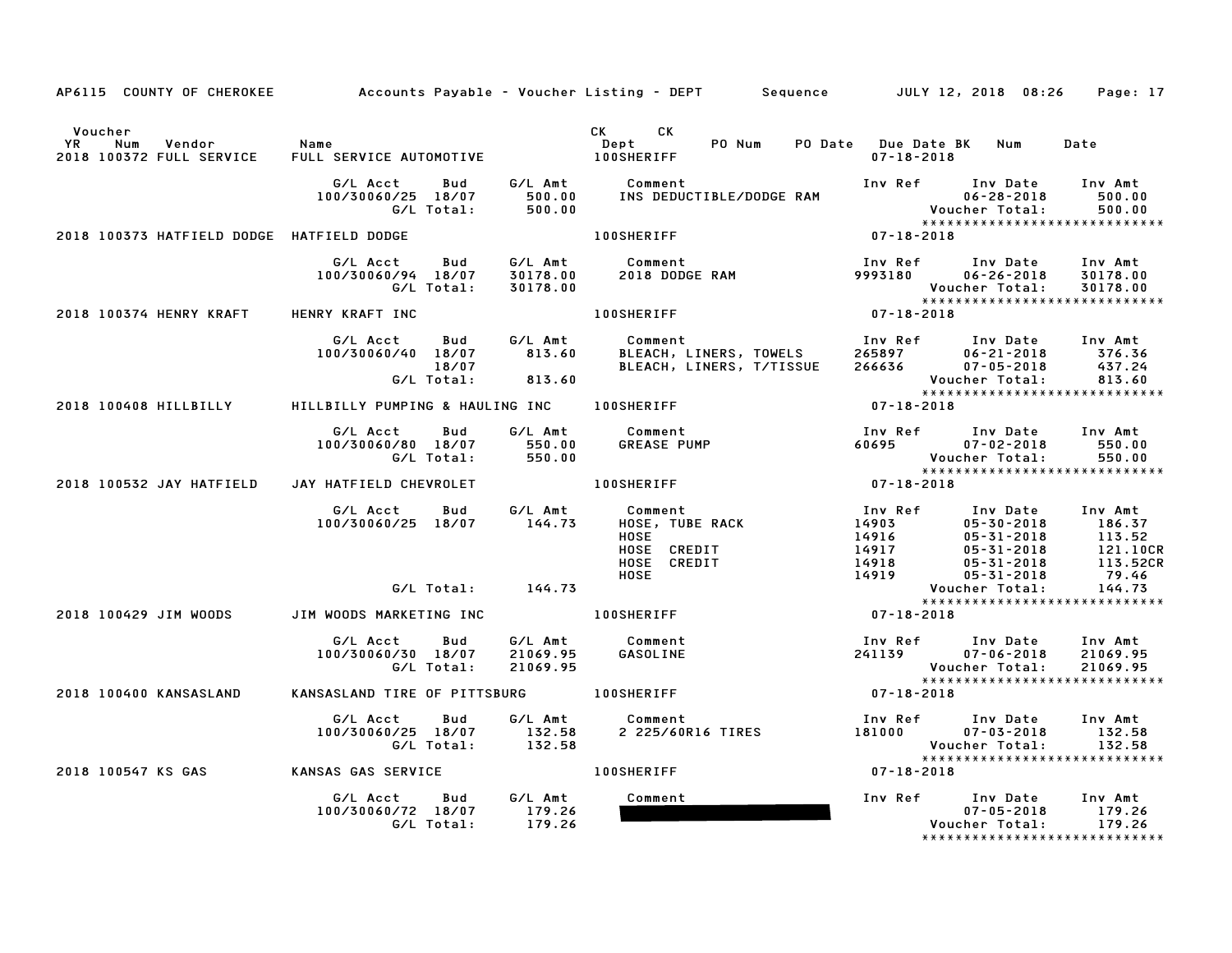| AP6115 COUNTY OF CHEROKEE Accounts Payable – Voucher Listing – DEPT Sequence JULY 12, 2018 08:26                       |                                                                |                   |                                                                                                                                                                             |                                       |                                                                                                                               | Page: 18           |
|------------------------------------------------------------------------------------------------------------------------|----------------------------------------------------------------|-------------------|-----------------------------------------------------------------------------------------------------------------------------------------------------------------------------|---------------------------------------|-------------------------------------------------------------------------------------------------------------------------------|--------------------|
| Voucher<br>YR Num Vendor – Name – Name – Dept – PO.<br>2018–100409–MANZER-FAMILY MANZER-FAMILY-MEDICINE – – 100SHERIFF |                                                                |                   |                                                                                                                                                                             | PO Date Due Date BK Num<br>07-18-2018 | CK                                                                                                                            | CK<br>Date         |
|                                                                                                                        | G/L Total:                                                     | 3480.00           |                                                                                                                                                                             | Inv Ref Inv Date Inv Amt              | 06-29-2018<br>$06 - 29 - 2018$<br>Voucher Total:<br>*********************<br>*****************************                    | 3480.00<br>3480.00 |
| 2018 100375 MIDWEST COLOR MIDWEST COLOR GRAPHICS                                                                       |                                                                |                   | 100SHERIFF                                                                                                                                                                  | $07 - 18 - 2018$                      |                                                                                                                               |                    |
|                                                                                                                        | G/L Acct Bud<br>100/30060/22 18/07 64.00<br>G/L Total:         | 64.00             | G/L Amt Comment<br>التاسيسين المستورج المستورج المستورج المستورج المستورج المستورج المستورج المستورج المستورج المستورج المستورج ا<br>ABANDONED VEHICLE TAG 45423 06-18-2018 |                                       | 45423 06-18-2018 64.00                                                                                                        |                    |
| 2018 100376 NATALINIS                                                                                                  | NATALINI'S AUTOMOTIVE 100SHERIFF                               |                   |                                                                                                                                                                             |                                       |                                                                                                                               |                    |
|                                                                                                                        | G/L Acct Bud<br>$100/30060/25$ $18/07$ 417.31<br>18/07         |                   | G/L Amt Comment                                                                                                                                                             |                                       |                                                                                                                               |                    |
|                                                                                                                        |                                                                | G/L Total: 417.31 |                                                                                                                                                                             |                                       | Voucher Total:<br>Youcher Total:<br>******************************                                                            |                    |
| 2018 100377 NEWEGG COMP NEWEGG BUSINESS, INC                                                                           |                                                                |                   | 100SHERIFF                                                                                                                                                                  | $07 - 18 - 2018$                      |                                                                                                                               |                    |
|                                                                                                                        | G/L Acct<br>100/30060/71 18/07 75.75<br>G/L Total:             | 75.75             | Bud G/L Amt Comment<br><b>TONER</b>                                                                                                                                         |                                       | Inv Ref      Inv Date    Inv Amt<br>1301401593    06-22-2018         75.75<br>Voucher Total:<br>***************************** | 75.75              |
| 2018 100548 OBERBECK, J JIMMY D OBERBECK                                                                               |                                                                |                   | <b>100SHERIFF</b>                                                                                                                                                           | 07-18-2018                            |                                                                                                                               |                    |
|                                                                                                                        | G/L Acct<br>100/30060/89 18/07<br>G/L Total:                   | 155.00<br>155.00  | Bud G/L Amt Comment<br>TRANSPORT                                                                                                                                            | Inv Ref Inv Date Inv Amt              | $07 - 02 - 2018$<br>Voucher Total:                                                                                            | 155.00<br>155.00   |
| 2018 100410 OPLOTNIK, DE                                                                                               | DENNIS OPLOTNIK                                                |                   | <b>100SHERIFF</b>                                                                                                                                                           | $07 - 18 - 2018$                      | ******************************                                                                                                |                    |
|                                                                                                                        | G/L Acct<br>G/L Total:                                         | 40.92             | Bud G/L Amt Comment<br>100/30060/73 18/07 $\frac{3.707}{40.92}$ REIMB/TURNPIKE - GAS                                                                                        |                                       | Inv Ref Inv Date Inv Amt<br>07-03-2018<br>Voucher Total:                                                                      | 40.92<br>40.92     |
| 2018 100378 SIRCHIE                                                                                                    | SIRCHIE FINGER PRINT LABORATORIES 100SHERIFF                   |                   |                                                                                                                                                                             | $07 - 18 - 2018$                      | *****************************                                                                                                 |                    |
|                                                                                                                        | G/L Acct Bud<br>100/30060/22 18/07 260.09<br>G/L Total: 260.09 |                   | G/L Amt Comment<br>Comment<br>EVIDENCE BAGS                                                                                                                                 |                                       | Inv Ref Inv Date Inv Amt<br>$0353545$ $06-20-2018$<br>Voucher Total:<br>*****************************                         | 260.09<br>260.09   |
| 2018 100411 SOUTHERN UNIFOR SOUTHERN UNIFORM & EQUIPMENT 100SHERIFF                                                    |                                                                |                   |                                                                                                                                                                             | $07 - 18 - 2018$                      |                                                                                                                               |                    |
|                                                                                                                        |                                                                |                   |                                                                                                                                                                             |                                       | Inv Ref      Inv Date     Inv Amt<br>$71076$ $07 - 02 - 2018$<br>Voucher Total:<br>*****************************              | 179.99<br>179.99   |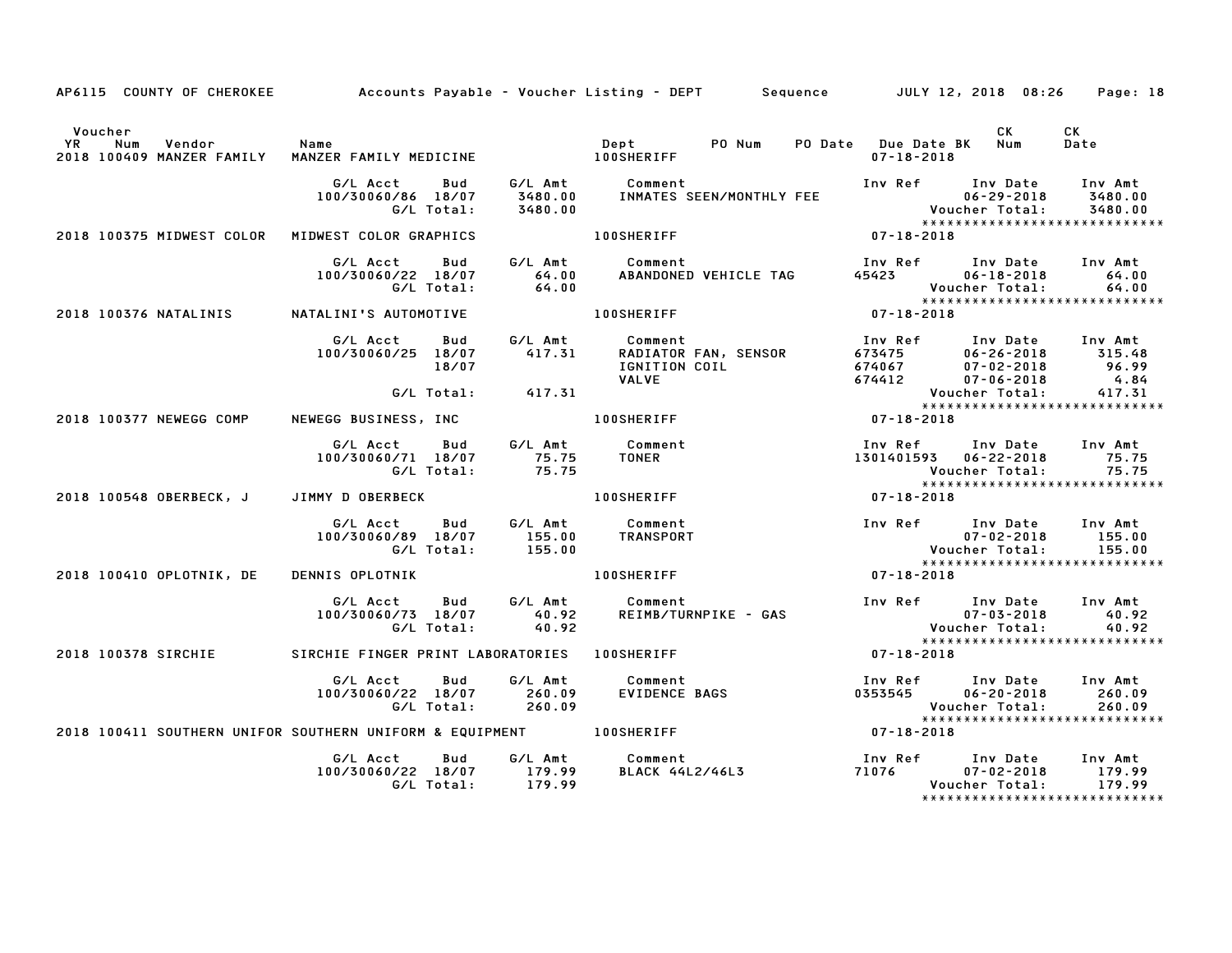| AP6115 COUNTY OF CHEROKEE                      |                                                      |                   |                               | Accounts Payable – Voucher Listing – DEPT        Sequence                                                                                                                                                                             | JULY 12, 2018 08:26                     |                                                                              | Page: 19                                                       |
|------------------------------------------------|------------------------------------------------------|-------------------|-------------------------------|---------------------------------------------------------------------------------------------------------------------------------------------------------------------------------------------------------------------------------------|-----------------------------------------|------------------------------------------------------------------------------|----------------------------------------------------------------|
| Voucher                                        |                                                      |                   |                               | CK.<br>CK and the set of the set of the set of the set of the set of the set of the set of the set of the set of the set of the set of the set of the set of the set of the set of the set of the set of the set of the set of the se |                                         |                                                                              |                                                                |
| YR<br>Num<br>Vendor<br>2018 100379 TIPPIE, MI  | Name<br>MICHELLE TIPPIE                              |                   |                               | Dept<br>PO Num<br><b>100SHERIFF</b>                                                                                                                                                                                                   | PO Date Due Date BK<br>$07 - 18 - 2018$ | Num                                                                          | Date                                                           |
|                                                | G/L Acct<br>100/30060/86 18/07                       | Bud<br>G/L Total: | G/L Amt<br>31.46<br>31.46     | Comment<br>REIMB/INMATE MEDICAL                                                                                                                                                                                                       | Inv Ref                                 | Inv Date<br>$06 - 21 - 2018$<br>Voucher Total:                               | Inv Amt<br>31.46<br>31.46                                      |
|                                                |                                                      |                   |                               |                                                                                                                                                                                                                                       |                                         |                                                                              | ******************************                                 |
| 2018 100380 TRUE VALUE COL TRUE VALUE COLUMBUS |                                                      |                   |                               | 100SHERIFF                                                                                                                                                                                                                            | 07-18-2018                              |                                                                              |                                                                |
|                                                | G/L Acct<br>100/30060/80 18/07                       | Bud<br>18/07      | G/L Amt<br>57.92              | Comment<br>COUPLING, HARDWARE<br>COUPLING, HARDWARE                                                                                                                                                                                   | Inv Ref<br>A349201<br>A350294           | Inv Date<br>$06 - 23 - 2018$<br>$07 - 06 - 2018$                             | Inv Amt<br>32.97<br>24.95                                      |
|                                                |                                                      | G/L Total:        | 57.92                         |                                                                                                                                                                                                                                       |                                         | Voucher Total:                                                               | 57.92<br>*****************************                         |
| 2018 100381 TURNKEY                            | TURNKEY CORRECTIONS                                  |                   |                               | <b>100SHERIFF</b>                                                                                                                                                                                                                     | 07-18-2018                              |                                                                              |                                                                |
|                                                | G/L Acct<br>100/30060/37 18/07                       | Bud<br>G/L Total: | G/L Amt<br>1305.08<br>1305.08 | Comment<br><b>CANTEEN SALES</b>                                                                                                                                                                                                       | Inv Ref<br>114620180615 06-15-2018      | Inv Date<br>Voucher Total:                                                   | Inv Amt<br>1305.08<br>1305.08                                  |
| 2018 100382 VITAL                              | VITAL SIGNS                                          |                   |                               | <b>100SHERIFF</b>                                                                                                                                                                                                                     | 07-18-2018                              |                                                                              | *****************************                                  |
|                                                | G/L Acct                                             | Bud               | G/L Amt                       | Comment                                                                                                                                                                                                                               | Inv Ref                                 | Inv Date                                                                     | Inv Amt                                                        |
|                                                | 100/30060/25 18/07                                   | G/L Total:        | 350.00<br>350.00              | SHERIFF TRUCK DECALS                                                                                                                                                                                                                  | 6431                                    | $06 - 26 - 2018$<br>Voucher Total:                                           | 350.00<br>350.00<br>*****************************              |
|                                                |                                                      |                   |                               |                                                                                                                                                                                                                                       | <b>DEPT</b>                             | Total:                                                                       | 77605.29                                                       |
| 2018 100469 SEK RECYCLING                      | SOUTHEAST KANSAS RECYCLING, INC                      |                   |                               | 100SOLID                                                                                                                                                                                                                              | $07 - 18 - 2018$                        |                                                                              |                                                                |
|                                                | G/L Acct<br>100/30500/02 18/07                       | Bud<br>G/L Total: | G/L Amt<br>1000.00<br>1000.00 | Comment<br><b>COLLECTION FEE</b>                                                                                                                                                                                                      | Inv Ref<br>47443                        | Inv Date<br>$07 - 06 - 2018$<br>Voucher Total:                               | Inv Amt<br>1000.00<br>1000.00<br>***************************** |
|                                                |                                                      |                   |                               |                                                                                                                                                                                                                                       | <b>DEPT</b>                             | Total:                                                                       | 1000.00                                                        |
| 2018 100570 COMMERCE VISA COMMERCE BANK        |                                                      |                   |                               | <b>100TREAS</b>                                                                                                                                                                                                                       | $07 - 18 - 2018$                        |                                                                              |                                                                |
|                                                | G/L Acct<br>100/30030/89 18/07<br>100/30030/88 18/07 | Bud               | G/L Amt<br>237.70<br>362.27   | Comment<br>ACCT 0<br>RAVEN ELMORE                                                                                                                                                                                                     | Inv Ref                                 | Inv Date                                                                     | Inv Amt                                                        |
|                                                |                                                      |                   |                               | KITES BAR & GRILL<br>KITES BAR & GRILL<br><b>BURGER KING</b><br><b>BLUEMONT HOTEL</b>                                                                                                                                                 |                                         | $06 - 13 - 2018$<br>$06 - 14 - 2018$<br>$06 - 15 - 2018$<br>$06 - 15 - 2018$ | 16.48<br>14.85<br>10.15<br>320.79                              |
|                                                |                                                      | G/L Total:        | 599.97                        | <b>BEST BUY</b>                                                                                                                                                                                                                       |                                         | $06 - 26 - 2018$<br>Voucher Total:                                           | 237.70<br>599.97                                               |
|                                                |                                                      |                   |                               |                                                                                                                                                                                                                                       |                                         |                                                                              | *****************************                                  |
| 2018 100571 COMMERCE VISA                      | <b>COMMERCE BANK</b>                                 |                   |                               | <b>100TREAS</b>                                                                                                                                                                                                                       | $07 - 18 - 2018$                        |                                                                              |                                                                |
|                                                | G/L Acct<br>100/30030/89 18/07                       | Bud               | G/L Amt<br>290.03             | Comment<br>ACCT  <br>JANIE RUDDICK                                                                                                                                                                                                    | Inv Ref                                 | Inv Date                                                                     | Inv Amt                                                        |
|                                                |                                                      |                   |                               | RAMADA RESTAURANT                                                                                                                                                                                                                     |                                         | $06 - 11 - 2018$                                                             | 23.00                                                          |
|                                                |                                                      |                   |                               | KWIK SHOP<br>WOK AND GRILL                                                                                                                                                                                                            |                                         | $06 - 12 - 2018$<br>$06 - 12 - 2018$                                         | 15.01<br>16.99                                                 |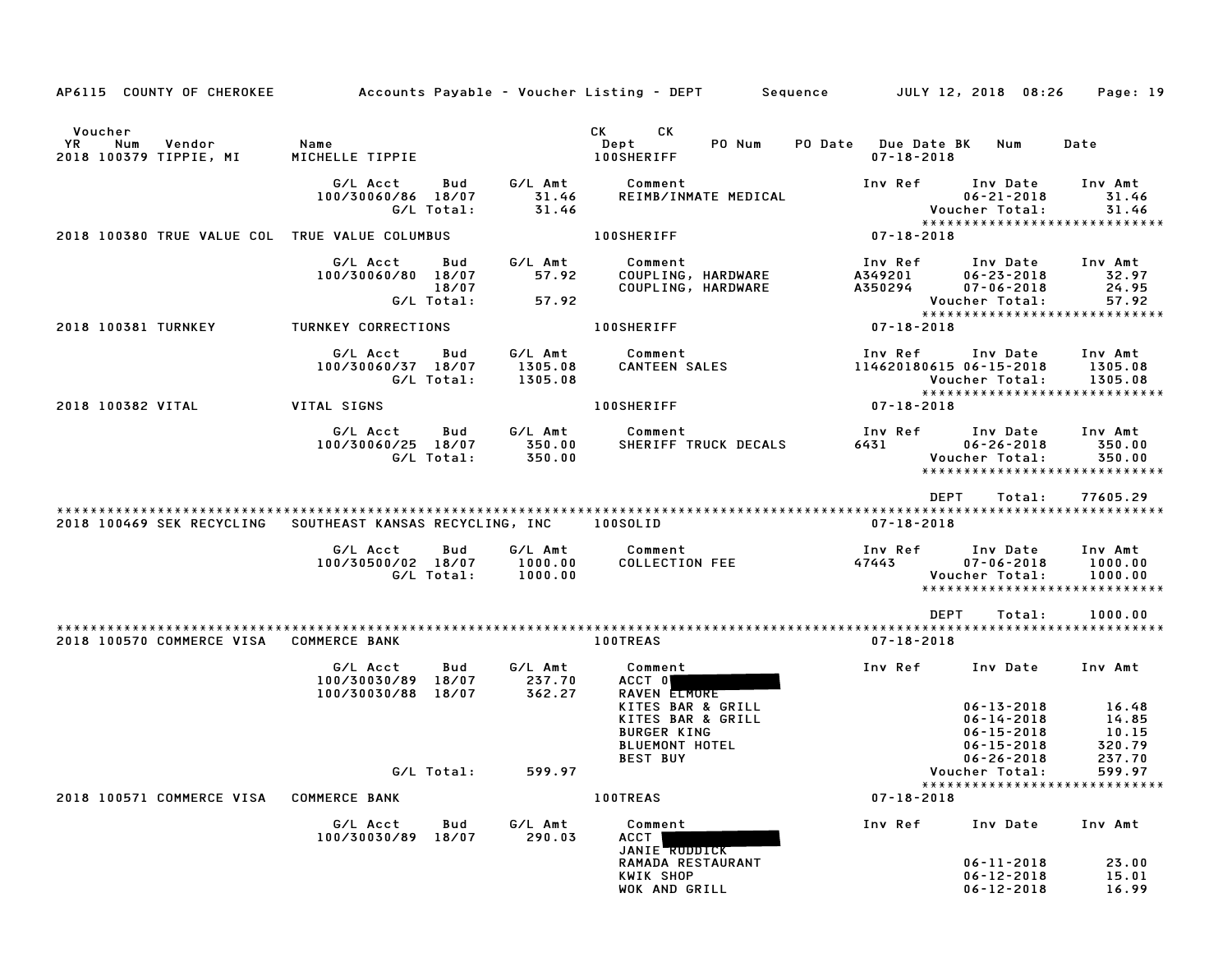| AP6115 COUNTY OF CHEROKEE                      | Accounts Payable – Voucher Listing – DEPT                           |                                      |                                                         | JULY 12, 2018 08:26<br>Sequence                                           | Page: 20                                                     |
|------------------------------------------------|---------------------------------------------------------------------|--------------------------------------|---------------------------------------------------------|---------------------------------------------------------------------------|--------------------------------------------------------------|
| Voucher<br>YR<br>Num<br>Vendor                 | Name                                                                |                                      | Dept<br>PO Num<br><b>SCHLOTZSKYS</b><br><b>SPANGLES</b> | CK.<br>Due Date BK Num<br>PO Date<br>$06 - 12 - 2018$<br>$06 - 13 - 2018$ | СK<br>Date<br>24.40<br>13.75<br>196.88                       |
|                                                | G/L Total:                                                          | 290.03                               | RAMADA TOPEKA                                           | $06 - 13 - 2018$<br>Voucher Total:                                        | 290.03                                                       |
| 2018 100533 SHRED IT                           | SHRED-IT                                                            |                                      | <b>100TREAS</b>                                         | 07-18-2018                                                                | ******************************                               |
|                                                | G/L Acct<br>Bud<br>100/30030/89 18/07<br>G/L Total:                 | G/L Amt<br>655.50<br>655.50          | Comment<br>SHREDDING                                    | Inv Ref<br>Inv Date<br>8125075670<br>$06 - 30 - 2018$<br>Voucher Total:   | Inv Amt<br>655.50<br>655.50<br>***************************** |
| 2018 100383 TRUE VALUE COL TRUE VALUE COLUMBUS |                                                                     |                                      | <b>100TREAS</b>                                         | 07-18-2018                                                                |                                                              |
|                                                | G/L Acct<br>Bud<br>100/30030/29 18/07<br>G/L Total:                 | G/L Amt<br>20.27<br>20.27            | Comment<br>GLOVES, SCRAPER                              | Inv Ref<br>Inv Date<br>A349408<br>$06 - 26 - 2018$<br>Voucher Total:      | Inv Amt<br>20.27<br>20.27<br>*****************************   |
|                                                |                                                                     |                                      |                                                         | <b>DEPT</b><br>Total:                                                     | 1565.77                                                      |
| 2018 100534 CORPORATE                          | <b>SUMNERONE</b>                                                    | 103                                  |                                                         | 07-18-2018                                                                |                                                              |
|                                                | Bud<br>G/L Acct<br>103/30103/83 18/07<br>G/L Total:                 | G/L Amt<br>44.02<br>44.02            | Comment<br><b>CONTRACT CHARGES</b>                      | Inv Ref<br>Inv Date<br>1839172<br>$07 - 05 - 2018$<br>Voucher Total:      | Inv Amt<br>44.02<br>44.02                                    |
| 2018 100384 OFFICE 0113                        | OFFICE DEPOT                                                        | 103                                  |                                                         | 07-18-2018                                                                | ******************************                               |
|                                                | G/L Acct<br>Bud<br>103/30103/21<br>G/L Total:                       | G/L Amt<br>99.99<br>99.99            | Comment<br><b>BATTERY BACKUP</b>                        | Inv Ref<br>Inv Date<br>153594255001 07-25-2018<br>Voucher Total:          | Inv Amt<br>99.99<br>99.99<br>*****************************   |
| 2018 100385 QUILL                              | QUILL CORPORATION                                                   | 103                                  |                                                         | 07-18-2018                                                                |                                                              |
|                                                | G/L Acct<br>Bud<br>103/30103/21<br>100/30050/21 18/07               | G/L Amt<br>335.07<br>67.26           | Comment<br>PAPER, INK CARTRIDGES                        | Inv Ref<br>Inv Date<br>8091490<br>$06 - 25 - 2018$                        | Inv Amt<br>402.33                                            |
|                                                | G/L Total:                                                          | 402.33                               |                                                         | Voucher Total:                                                            | 402.33<br>******************************                     |
|                                                |                                                                     |                                      |                                                         | <b>DEPT</b><br>Total:                                                     | 546.34                                                       |
| 2018 100450 ANDERSON, R                        | R NEAL ANDERSON                                                     |                                      | 110HWY                                                  | $07 - 18 - 2018$                                                          |                                                              |
|                                                | G/L Acct<br>Bud<br>110/30110/86 18/07<br>110/30110/73<br>G/L Total: | G/L Amt<br>40.00<br>218.54<br>258.54 | Comment<br>CELL PHONE STIPEND<br>MILEAGE                | Inv Ref<br>Inv Date<br>$07 - 18 - 2018$<br>Voucher Total:                 | Inv Amt<br>40.00<br>218.54<br>258.54                         |
| 2018 100435 APPLE                              | APPLEMARKET                                                         |                                      | 110HWY                                                  | $07 - 18 - 2018$                                                          | *****************************                                |
|                                                | G/L Acct<br>Bud<br>110/30110/42 18/07<br>G/L Total:                 | G/L Amt<br>27.40<br>27.40            | Comment<br><b>CLEANER</b>                               | Inv Ref<br>Inv Date<br>2201622<br>$06 - 28 - 2018$<br>Voucher Total:      | Inv Amt<br>27.40<br>27.40<br>*****************************   |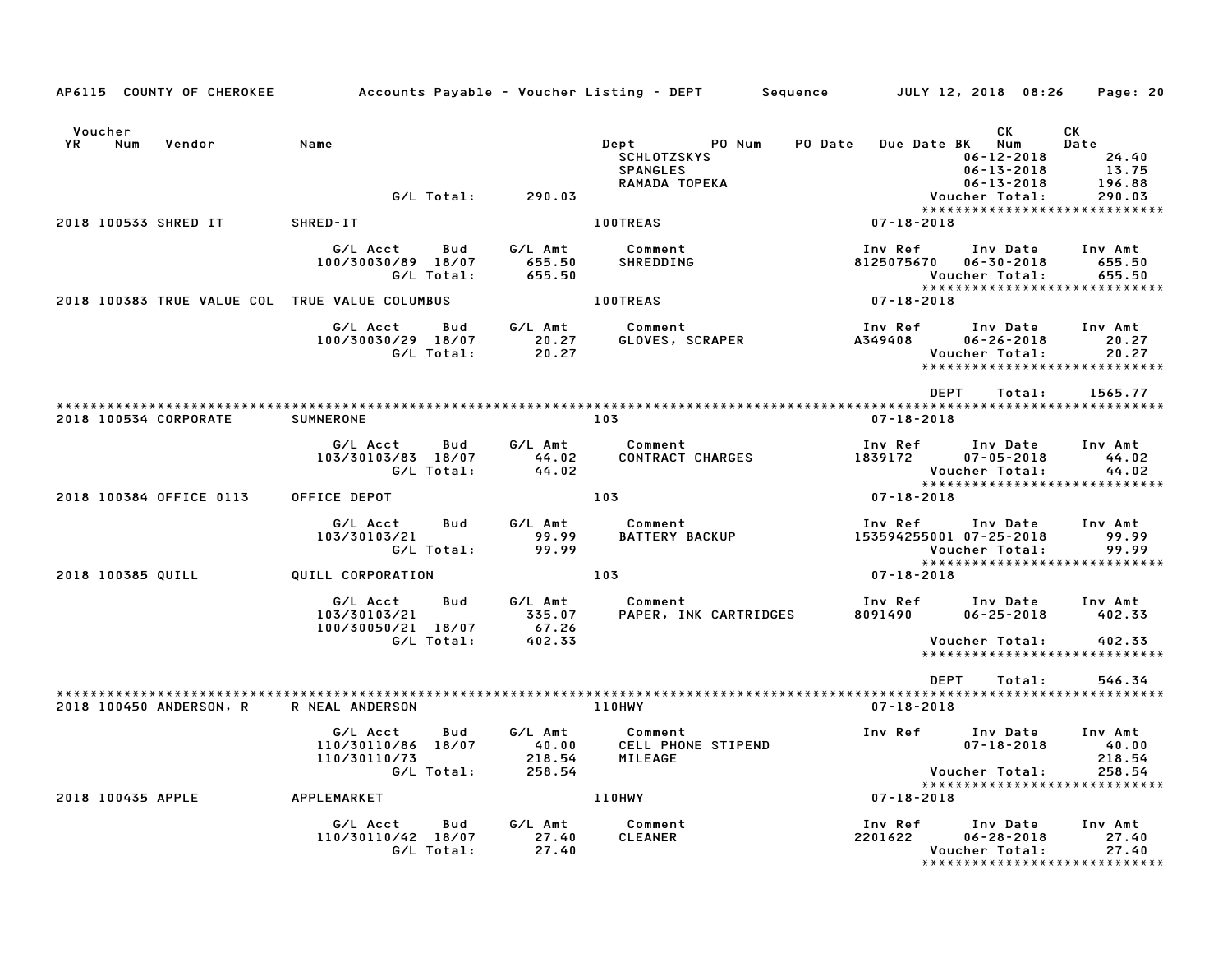| AP6115 COUNTY OF CHEROKEE Accounts Payable - Voucher Listing - DEPT Sequence JULY 12, 2018 08:26 Page: 21 |                                                                                                                |                   |                                                              |                                                                                     |                                                                                                                          |                                                   |
|-----------------------------------------------------------------------------------------------------------|----------------------------------------------------------------------------------------------------------------|-------------------|--------------------------------------------------------------|-------------------------------------------------------------------------------------|--------------------------------------------------------------------------------------------------------------------------|---------------------------------------------------|
| Voucher                                                                                                   |                                                                                                                |                   |                                                              |                                                                                     | CK.                                                                                                                      | CK                                                |
|                                                                                                           |                                                                                                                |                   |                                                              | PO Date Due Date BK Num<br>07-18-2018                                               |                                                                                                                          | Date                                              |
|                                                                                                           | G/L Acct      Bud      G/L Amt        Comment<br>110/30110/72 18/07<br>G/L Total:                              | 110.00            | 110.00 GARBAGE                                               |                                                                                     | Inv Ref Inv Date Inv Amt<br>08-88010-00 06-27-2018 110.00<br>Voucher Total: 110.00                                       |                                                   |
| 2018 100433 CLEAN                                                                                         | CLEAN THE UNIFORM CO JOPLIN 110HWY                                                                             |                   |                                                              |                                                                                     |                                                                                                                          |                                                   |
|                                                                                                           | G/L Acct<br>Bud<br>G/L Total: 127.24                                                                           |                   | G/L Amt Comment                                              |                                                                                     | Inv Ref Inv Date Inv Amt<br>20007062 07-02-2018 127.24<br>Voucher Total:         127.24<br>***************************** |                                                   |
| 2018 100442 COL TEL COLUMBUS TELEPHONE COMPANY 110HWY                                                     |                                                                                                                |                   |                                                              | $07 - 18 - 2018$                                                                    |                                                                                                                          |                                                   |
|                                                                                                           | G/L Acct<br>110/30110/72 18/07 222.29 #2586<br>G/L Total: 222.29                                               |                   | Bud G/L Amt Comment<br>2002.00 #2586                         | 2586 07-01-2018 222.29<br>2586 07-01-2018 222.29<br>******************************* | Inv Ref Inv Date Inv Amt                                                                                                 |                                                   |
| 2018 100449 COLLINS, P                                                                                    | PATRICK W COLLINS 110HWY                                                                                       |                   |                                                              | $07 - 18 - 2018$                                                                    |                                                                                                                          |                                                   |
|                                                                                                           | G/L Acct Bud G/L Amt Comment<br>110/30110/86 18/07 40.00 CELL PHONE STIPEND<br>G/L Total: 40.00                |                   |                                                              |                                                                                     | Inv Ref Inv Date Inv Amt                                                                                                 |                                                   |
| 2018 100444 FABICK                                                                                        | JOHN FABICK TRACTOR CO                                                                                         |                   | 110HWY                                                       | 07-18-2018                                                                          |                                                                                                                          |                                                   |
|                                                                                                           | G/L Acct Bud G/L Amt Comment<br>110/30110/79 18/07 119.40                                                      |                   | HOSE<br><b>SEAL</b>                                          |                                                                                     | 1nv Ref 1nv Date 1nv Amt<br>PIJ00343142 06–28–2018 63.84<br>PIJ00343679 07–09–2018 55.56                                 |                                                   |
|                                                                                                           | G/L Total: 119.40                                                                                              |                   |                                                              |                                                                                     | Voucher Total:<br>*****************************                                                                          | 119.40                                            |
| 2018 100416 FARMERS                                                                                       | FARMERS COOPERATIVE ASSOCIATION 110HWY                                                                         |                   |                                                              | $07 - 18 - 2018$                                                                    |                                                                                                                          |                                                   |
|                                                                                                           | G/L Acct Bud G/L Amt Comment<br>110/30110/79 18/07 15.99 GATE WHEEL<br>G/L Total: 15.99                        |                   |                                                              |                                                                                     | Inv Ref Inv Date Inv Amt<br>231413 07-06-2018 15.99<br>Voucher Total: 15.99<br>****************************              |                                                   |
| 2018 100432 FLEETPRIDE FLEETPRIDE                                                                         |                                                                                                                |                   | 110HWY                                                       | $07 - 18 - 2018$                                                                    |                                                                                                                          |                                                   |
|                                                                                                           | G/L Acct Bud G/L Amt Comment<br>110/30110/79 18/07 85.19<br>G/L Total: 85.19                                   |                   | PARTS                                                        |                                                                                     | Inv Ref Inv Date Inv Amt<br>96520414 06-26-2018 85.19<br>Voucher Total: 85.19<br>****************************            |                                                   |
| 2018 100445 FROST OIL                                                                                     | FROST OIL COMPANY THE RESERVE THROUGHT AND THE RESERVE THROUGHT THROUGHT THROUGHT THROUGHT THROUGHT THROUGHT T |                   |                                                              | $07 - 18 - 2018$                                                                    |                                                                                                                          |                                                   |
|                                                                                                           | G/L Acct Bud<br>110/30110/32 18/07 2555.30 FLUID<br>G/L Total:                                                 | 2555.30           | G/L Amt Comment                                              |                                                                                     | Inv Ref Inv Date Inv Amt<br>0149972-IN 06-25-2018 2555.30<br>Voucher Total:                                              | 2555.30                                           |
| 2018 100423 JENKINS DIESEL JENKINS DIESEL POWER INC                                                       |                                                                                                                |                   | 110HWY                                                       | $07 - 18 - 2018$                                                                    |                                                                                                                          | *****************************                     |
|                                                                                                           | G/L Acct<br>Bud<br>110/30110/79 18/07                                                                          | G/L Amt<br>630.24 | Comment<br><b>BRAKE SHOE</b><br>CLIP RETAINER<br><b>PART</b> | Inv Ref<br>367972<br>367942<br>367927                                               | Inv Date<br>$06 - 29 - 2018$<br>$06 - 28 - 2018$<br>$06 - 28 - 2018$                                                     | Inv Amt<br>248.72<br>82.70<br>236.42              |
|                                                                                                           | G/L Total:                                                                                                     | 630.24            | CORE                                                         | 367973                                                                              | $06 - 29 - 2018$<br>Voucher Total:                                                                                       | 62.40<br>630.24<br>****************************** |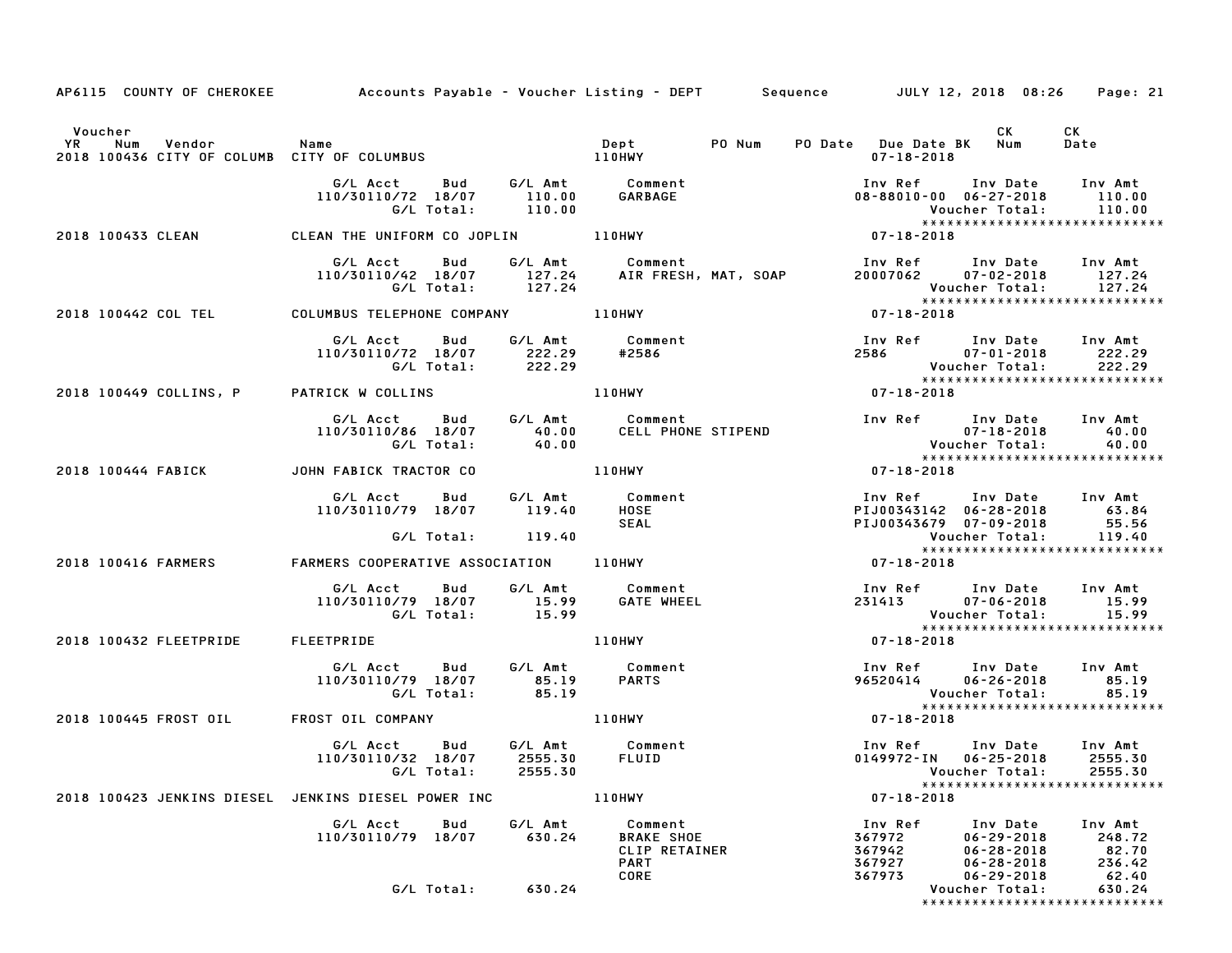| AP6115 COUNTY OF CHEROKEE Accounts Payable - Voucher Listing - DEPT Sequence JULY 12, 2018 08:26 Page: 22 |                                                    |                                                                   |                                       |        |                                                                                    |                                                                                                        |                                                                        |
|-----------------------------------------------------------------------------------------------------------|----------------------------------------------------|-------------------------------------------------------------------|---------------------------------------|--------|------------------------------------------------------------------------------------|--------------------------------------------------------------------------------------------------------|------------------------------------------------------------------------|
| Voucher<br><b>YR</b><br>Num<br>Vendor<br>2018 100448 JOPLIN FREIGHT JOPLIN FREIGHTLINER SALES INC 110HWY  | Name                                               |                                                                   | CK CK<br>Dept                         | PO Num | PO Date Due Date BK Num<br>$07 - 18 - 2018$                                        |                                                                                                        | Date                                                                   |
|                                                                                                           | G/L Acct   Bud<br>110/30110/79 18/07<br>G/L Total: | 237.61<br>237.61                                                  | G/L Amt Comment<br><b>PARTS</b>       |        | Inv Ref      Inv Date     Inv Amt<br>53612106                                      | $06 - 25 - 2018$<br>Voucher Total:                                                                     | 237.61<br>237.61<br>******************************                     |
| 2018 100418 KANSASLAND                                                                                    | KANSASLAND TIRE OF PITTSBURG 110HWY                |                                                                   |                                       |        | 07-18-2018                                                                         |                                                                                                        |                                                                        |
|                                                                                                           | G/L Acct                                           | Bud<br>110/30110/33 18/07 3593.60                                 | G/L Amt Comment<br>TIRES              |        | 100 Ref 100 Date 100 Amt<br>180999 17-03-2018 1259.80<br>181042 07-05-2018 2333.80 |                                                                                                        | 1259.80<br>2333.80                                                     |
|                                                                                                           | G/L Total:                                         | 3593.60                                                           |                                       |        |                                                                                    | Voucher Total:                                                                                         | 3593.60<br>*****************************                               |
| 2018 100419 KIRKLAND                                                                                      | KIRKLAND                                           |                                                                   | 110HWY                                |        | $07 - 18 - 2018$                                                                   |                                                                                                        |                                                                        |
|                                                                                                           | G/L Acct Bud<br>110/30110/79 18/07<br>G/L Total:   | 18.00<br>18.00                                                    | G/L Amt Comment<br>GAS                |        | Inv Ref      Inv Date<br>361899                                                    | $07 - 03 - 2018$<br>Voucher Total:                                                                     | Inv Amt<br>18.00<br>18.00<br>*****************************             |
| 2018 100446 KS GAS                                                                                        | KANSAS GAS SERVICE                                 |                                                                   | 110HWY                                |        | $07 - 18 - 2018$                                                                   |                                                                                                        |                                                                        |
|                                                                                                           | G/L Acct<br>110/30110/72 18/07                     | Bud<br>123.94                                                     | G/L Amt Comment<br><b>GAS SERVICE</b> |        |                                                                                    | Inv Ref Inv Date Inv Amt<br>$06 - 21 - 2018$                                                           | 55.99                                                                  |
|                                                                                                           | G/L Total:                                         | 123.94                                                            |                                       |        |                                                                                    | $06 - 21 - 2018$<br>Voucher Total:                                                                     | 67.95<br>123.94                                                        |
| 2018 100452 MERCY MAUDE6092 MERCY MAUDE NORTON HOSPITAL COLUMBU 110HWY                                    |                                                    |                                                                   |                                       |        | 07-18-2018                                                                         |                                                                                                        | *****************************                                          |
|                                                                                                           | G/L Acct Bud                                       |                                                                   | G/L Amt Comment                       |        | Inv Ref      Inv Date     Inv Amt                                                  |                                                                                                        |                                                                        |
|                                                                                                           | 110/30110/79 18/07<br>G/L Total:                   | 75.00<br>75.00                                                    | RANDOMS                               |        | 94000021060 06-30-2018                                                             | Voucher Total:                                                                                         | 75.00<br>75.00                                                         |
| 2018 100421 MFA OIL                                                                                       | MFA OIL – NEOSHO 1055                              |                                                                   | 110HWY                                |        | $07 - 18 - 2018$                                                                   |                                                                                                        | *****************************                                          |
|                                                                                                           | G/L Acct<br>110/30110/31 18/07                     | <b>Bud</b><br>G/L Amt           Comment<br>4059.48         DIESEL |                                       |        | Inv Ref<br>579414<br>581480<br>581477<br>580774<br>580717                          | Inv Date<br>$07 - 02 - 2018$<br>$07 - 03 - 2018$<br>$07 - 03 - 2018$<br>$07 - 03 - 2018$<br>07-03-2018 | Inv Amt<br>723.39<br>314.77<br>1220.77<br>460.90<br>1339.65<br>4059.48 |
|                                                                                                           |                                                    | G/L Total: 4059.48                                                |                                       |        |                                                                                    | Voucher Total:                                                                                         | 4059.48<br>*****************************                               |
| 2018 100447 MHC                                                                                           | MHC                                                |                                                                   | 110HWY                                |        | 07-18-2018                                                                         |                                                                                                        |                                                                        |
|                                                                                                           | G/L Acct<br>G/L Total:                             | Bud<br>464.17                                                     | G/L Amt Comment                       |        | Inv Ref<br>285600806462 06-27-2018 464.17                                          | Inv Date Inv Amt<br>Voucher Total:                                                                     | 464.17<br>*****************************                                |
| 2018 100430 MIDWEST MINERAL MIDWEST MINERALS                                                              |                                                    |                                                                   | 110HWY                                |        | $07 - 18 - 2018$                                                                   |                                                                                                        |                                                                        |
|                                                                                                           | G/L Acct<br>110/30110/35 18/07                     | G/L Amt<br>Bud<br>7011.76                                         | Comment<br>$AB - 3/AS$                |        | Inv Ref<br>298899<br>298898<br>300161<br>300160                                    | Inv Date<br>$06 - 23 - 2018$<br>$06 - 23 - 2018$<br>$06 - 30 - 2018$<br>$06 - 30 - 2018$               | Inv Amt<br>3668.70<br>828.01<br>1901.61<br>613.44                      |
|                                                                                                           | G/L Total:                                         | 7011.76                                                           |                                       |        |                                                                                    | Voucher Total:                                                                                         | 7011.76<br>*****************************                               |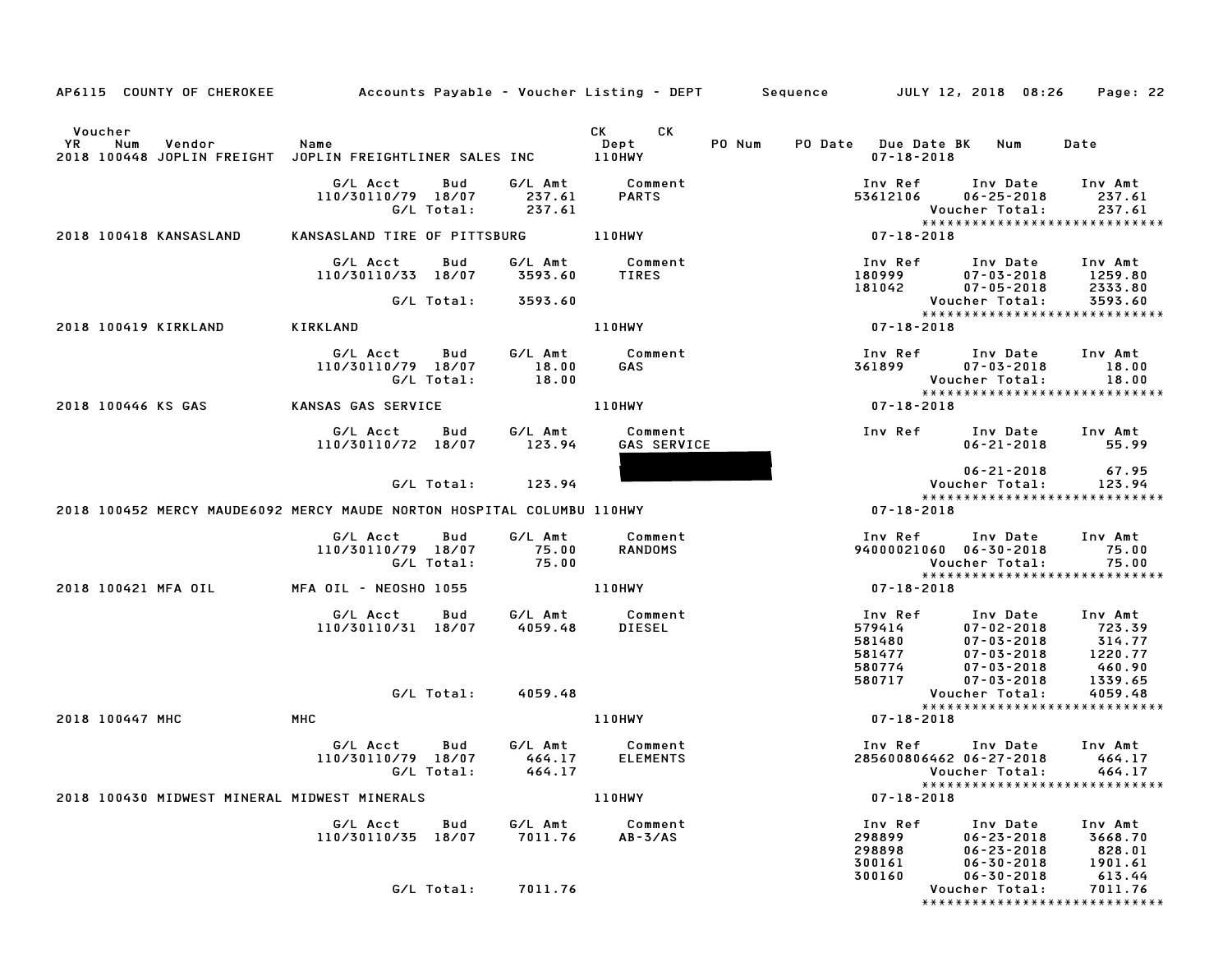| AP6115 COUNTY OF CHEROKEE Accounts Payable - Voucher Listing - DEPT Sequence JULY 12, 2018 08:26 |                                                           |                    |                                                                                                                                                                                                                   |                                                                                                                                                               |                                                                                                                                                                                                                                                                                                                                   | Page: 23                                                                                                                    |
|--------------------------------------------------------------------------------------------------|-----------------------------------------------------------|--------------------|-------------------------------------------------------------------------------------------------------------------------------------------------------------------------------------------------------------------|---------------------------------------------------------------------------------------------------------------------------------------------------------------|-----------------------------------------------------------------------------------------------------------------------------------------------------------------------------------------------------------------------------------------------------------------------------------------------------------------------------------|-----------------------------------------------------------------------------------------------------------------------------|
| Voucher<br>Num<br>Vendor<br>YR<br>2018 100438 MUNICIPAL                                          | Name<br>MUNICIPAL INDUSTRIAL SUPPLY 110HWY                |                    | Dept<br>PO Num                                                                                                                                                                                                    | PO Date Due Date BK Num<br>$07 - 18 - 2018$                                                                                                                   | CK                                                                                                                                                                                                                                                                                                                                | <b>CK</b><br>Date                                                                                                           |
|                                                                                                  | G/L Acct<br>Bud<br>110/30110/79 18/07                     | 621.44             | G/L Amt Comment<br><b>PARTS</b>                                                                                                                                                                                   | 2969 200<br>2972                                                                                                                                              | Inv Ref      Inv Date     Inv Amt<br>$06 - 28 - 2018$                                                                                                                                                                                                                                                                             | 253.88<br>367.56                                                                                                            |
|                                                                                                  | G/L Total:                                                | 621.44             |                                                                                                                                                                                                                   |                                                                                                                                                               | Voucher Total:                                                                                                                                                                                                                                                                                                                    | 621.44                                                                                                                      |
| 2018 100417 NATALINIS                                                                            | NATALINI'S AUTOMOTIVE                                     |                    | 110HWY                                                                                                                                                                                                            | $524$<br>$37 - 18 - 2018$                                                                                                                                     | *****************************                                                                                                                                                                                                                                                                                                     |                                                                                                                             |
|                                                                                                  | G/L Acct   Bud<br>110/30110/79 18/07                      |                    | G/L Amt         Comment<br>187.59       WASH BRUSH<br>WASH BRUSH<br>AIR FILTER<br>LIGHT<br>OIL<br><b>GREASE GUN</b>                                                                                               | Inv Ref<br>674349<br>674321<br>674421<br>674642<br>674653                                                                                                     | Inv Date Inv Amt<br>$07 - 05 - 2018$<br>$07 - 05 - 2018$<br>$07 - 06 - 2018$<br>$07 - 09 - 2018$<br>07-09-2018                                                                                                                                                                                                                    | 21.49<br>58.46<br>74.99<br>$\frac{11.66}{20.99}$                                                                            |
|                                                                                                  | G/L Total: 187.59                                         |                    |                                                                                                                                                                                                                   |                                                                                                                                                               | Voucher Total:                                                                                                                                                                                                                                                                                                                    | 187.59                                                                                                                      |
| 2018 100428 NATALINIS NATALINI'S AUTOMOTIVE                                                      |                                                           |                    | <b>110HWY</b>                                                                                                                                                                                                     | $07 - 18 - 2018$                                                                                                                                              | *****************************                                                                                                                                                                                                                                                                                                     |                                                                                                                             |
|                                                                                                  | G/L Acct   Bud<br>110/30110/79 18/07<br>G/L Total: 629.94 | 629.94             | G/L Amt Comment<br>629.94 SOCKET<br><b>SOCKET</b><br><b>UJOINT</b><br>LAMP<br>HOSE END<br>GASKET<br>FITTING<br>FITTING<br>AIR FILTER<br><b>BATTERY</b><br>WASHER FLUID<br>AIR FILTER<br>AIR FILTER<br><b>PART</b> | Inv Ref<br>673363<br>673387<br>673397<br>673628<br>673835<br>673852<br>674072<br>673964<br>674126<br>674100<br>674192<br>674396<br>674358<br>$07 - 18 - 2018$ | Inv Date Inv Amt<br>$06 - 25 - 2018$<br>$06 - 25 - 2018$<br>$06 - 25 - 2018$<br>$06 - 27 - 2018$<br>$06 - 29 - 2018$<br>$06 - 29 - 2018$<br>$07 - 02 - 2018$<br>$06 - 30 - 2018$<br>$07 - 02 - 2018$<br>$07 - 02 - 2018$<br>$07 - 03 - 2018$<br>07-05-2018<br>$07 - 05 - 2018$<br>Voucher Total:<br>***************************** | 18.99<br>$16.99$<br>2.07<br>185.64<br>51.40<br>27.36<br>3.49<br>58.46<br>47.55<br>62.16<br>134.86<br>20.19<br>.78<br>629.94 |
|                                                                                                  | G/L Acct<br>Bud<br>110/30110/37 18/07<br>G/L Total:       | 989.72<br>989.72   | <b>110HWY</b><br>G/L Amt Comment<br>SIGNS                                                                                                                                                                         | Inv Ref Inv Date Inv Amt<br><b>IN186994</b>                                                                                                                   | $07 - 03 - 2018$<br>Voucher Total:                                                                                                                                                                                                                                                                                                | 989.72<br>989.72                                                                                                            |
| 2018 100425 NEPTUNE                                                                              | NEPTUNE RADIATOR & AUTO REPAIR 110HWY                     |                    |                                                                                                                                                                                                                   | 07-18-2018                                                                                                                                                    | ******************************                                                                                                                                                                                                                                                                                                    |                                                                                                                             |
|                                                                                                  | G/L Acct Bud<br>110/30110/79 18/07<br>G/L Total:          | 150.36<br>150.36   | G/L Amt Comment<br>RADIATOR                                                                                                                                                                                       |                                                                                                                                                               | Inv Ref      Inv Date     Inv Amt<br>0022943 07-03-2018<br>Voucher Total:<br>******************************                                                                                                                                                                                                                       | 150.36<br>150.36                                                                                                            |
| 2018 100424 O'MALLEY                                                                             | 0'MALLEY IMPLEMENT CO INC 110HWY                          |                    |                                                                                                                                                                                                                   | 07-18-2018                                                                                                                                                    |                                                                                                                                                                                                                                                                                                                                   |                                                                                                                             |
|                                                                                                  | G/L Acct<br>Bud<br>110/30110/79 18/07                     | G/L Amt<br>1046.07 | Comment<br>AIR FILTER<br>LIGHT<br><b>PARTS</b><br><b>HANDLE</b><br><b>PARTS</b>                                                                                                                                   | Inv Ref<br>S40750<br>S41098<br>S41099<br>S39700                                                                                                               | Inv Date<br>$06 - 26 - 2018$<br>$07 - 03 - 2018$<br>$07 - 03 - 2018$<br>$06 - 08 - 2018$                                                                                                                                                                                                                                          | Inv Amt<br>195.15<br>80.72<br>419.40<br>13.75<br>337.05                                                                     |
|                                                                                                  | G/L Total:                                                | 1046.07            |                                                                                                                                                                                                                   |                                                                                                                                                               | Voucher Total:<br>*****************************                                                                                                                                                                                                                                                                                   | 1046.07                                                                                                                     |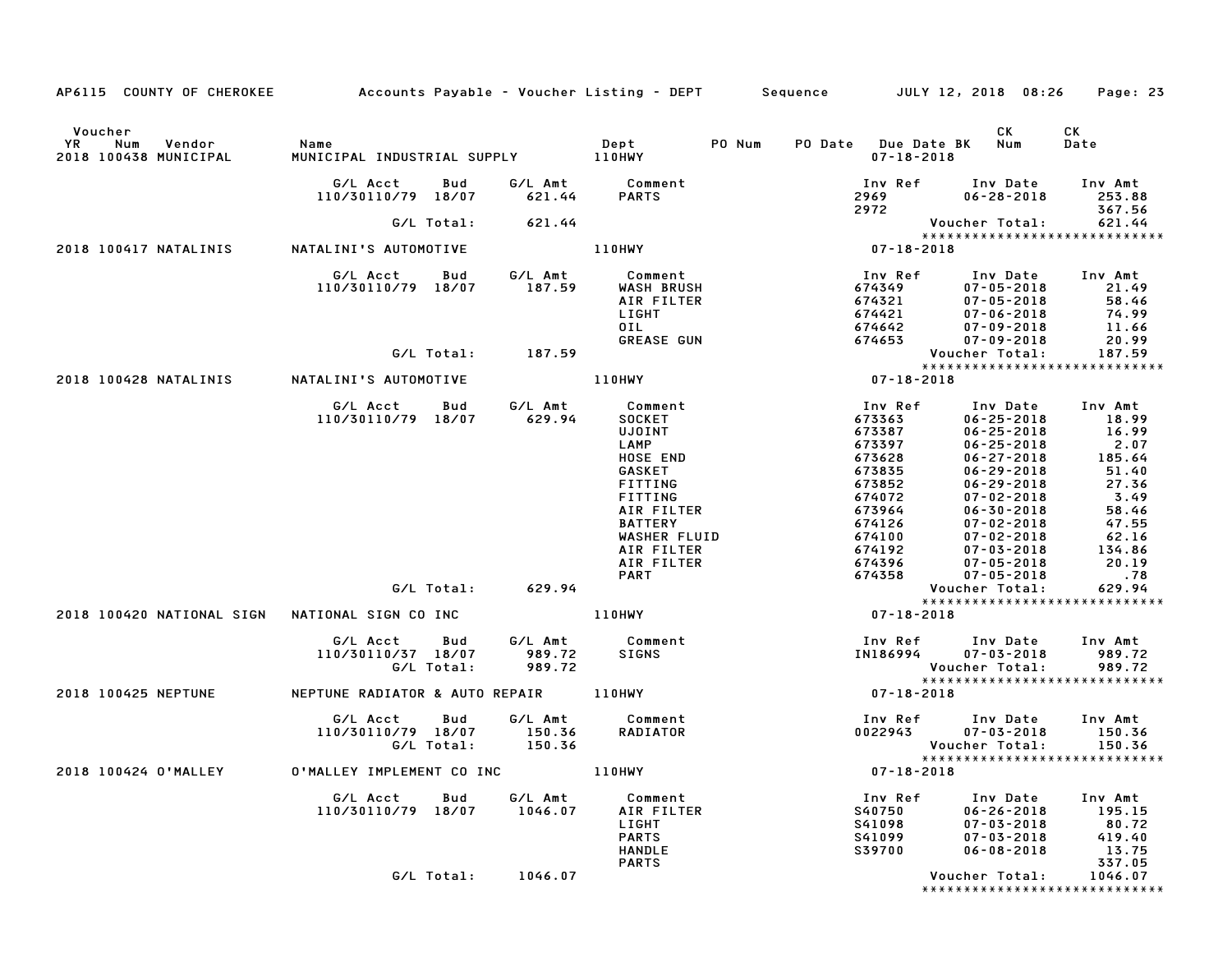| AP6115 COUNTY OF CHEROKEE Accounts Payable – Voucher Listing – DEPT Sequence JULY 12, 2018 08:26 |                                                                  |                           |                                                                                                                                                                                                              |                                                                                                                                              |                                                                                                                                                | Page: 24             |
|--------------------------------------------------------------------------------------------------|------------------------------------------------------------------|---------------------------|--------------------------------------------------------------------------------------------------------------------------------------------------------------------------------------------------------------|----------------------------------------------------------------------------------------------------------------------------------------------|------------------------------------------------------------------------------------------------------------------------------------------------|----------------------|
| Voucher<br><b>YR</b><br>Vendor<br>Num<br>2018 100443 PURCELL                                     | Name<br>PURCELL TIRE & RUBBER COMPANY 110HWY                     |                           | Dept                                                                                                                                                                                                         | PO Num PO Date Due Date BK Num<br>$07 - 18 - 2018$                                                                                           | CK                                                                                                                                             | CK<br>Date           |
|                                                                                                  | G/L Acct<br>110/30110/33 18/07 4947.60                           | Bud<br>G/L Total: 4947.60 | G/L Amt Comment<br>TIRES                                                                                                                                                                                     |                                                                                                                                              | 1nv Ref 1nv Date 1nv Amt<br>2624764 06-28-2018 3817.60<br>2624981 07-10-2018 1130.00<br>Voucher Total: 4947.60<br><b>Voucher Total:</b>        |                      |
| 2018 100434 ROBNETT SHEET                                                                        | ROBNETT SHEET METAL & HVAC 110HWY                                |                           |                                                                                                                                                                                                              |                                                                                                                                              | Voucher lotai: به ۷۵۰۰۱۰۰۰۰<br>*****************************<br>07-18-2018                                                                     |                      |
|                                                                                                  | G/L Acct Bud<br>110/30110/79 18/07 3025.00<br>G/L Total: 3025.00 |                           | G/L Amt Comment<br>NEW AC UNIT                                                                                                                                                                               |                                                                                                                                              | Inv Ref Inv Date Inv Amt<br>2356 06-29-2018 3025.00<br>Voucher Total:<br>**********************<br>07-18-2018<br>***************************** | 3025.00              |
| 2018 100427 SAFETY SAFETY FIRST SUPPLY CO LLC 110HWY                                             |                                                                  |                           |                                                                                                                                                                                                              |                                                                                                                                              |                                                                                                                                                |                      |
|                                                                                                  |                                                                  |                           | G/L Acct     Bud     G/L Amt        Comment                        Inv Ref     Inv Date    Inv Amt<br>110/30110/79 18/07       67.90     TOWELS, TRASH BAGS          18-71538     07-03-2018       67.90<br> |                                                                                                                                              | Voucher Total: 67.90<br>*****************************                                                                                          |                      |
| 2018 100439 TEETER'S TEETER'S ASPHALT & MATERIALS 110HWY                                         |                                                                  |                           |                                                                                                                                                                                                              | $07 - 18 - 2018$                                                                                                                             |                                                                                                                                                |                      |
|                                                                                                  | 110/30110/34 18/07 360.59 ASPHALT<br>G/L Total: 360.59 ASPHALT   |                           | G/L Acct Bud G/L Amt Comment                                                                                                                                                                                 |                                                                                                                                              | Inv Ref Inv Date Inv Amt                                                                                                                       |                      |
| 2018 100440 TEETER'S                                                                             | TEETER'S ASPHALT & MATERIALS 110HWY                              |                           |                                                                                                                                                                                                              | $07 - 18 - 2018$                                                                                                                             |                                                                                                                                                |                      |
|                                                                                                  | G/L Acct Bud<br>110/30110/40 18/07<br>G/L Total:                 | 61617.00<br>61617.00      | G/L Amt Comment<br>ASPHALT                                                                                                                                                                                   |                                                                                                                                              | Inv Ref      Inv Date     Inv Amt<br>7166                06–27–2018       61617.00<br>Voucher Total: 61617.00<br>***************************** | 61617.00             |
| 2018 100546 TEETER'S TEETER'S ASPHALT & MATERIALS 110HWY                                         |                                                                  |                           |                                                                                                                                                                                                              | $07 - 18 - 2018$                                                                                                                             |                                                                                                                                                |                      |
|                                                                                                  | G/L Acct<br>110/30110/40 18/07                                   | Bud                       | G/L Amt         Comment<br>70645.11      ASPHALT/PRAIRIE RD                                                                                                                                                  |                                                                                                                                              | 100 Ref 100 Date 100 Amt<br>181 07-05-2018 64314.31<br>183 07-05-2018 6330.80<br>Voucher Total: 70645.11<br>XXXXXXXXXXXXXXXXXXXXXXXXXXXX       |                      |
| 2018 100545 TEETER'S PAVING TEETER'S PAVING                                                      | G/L Total:                                                       | 70645.11                  | 110HWY                                                                                                                                                                                                       | $07 - 18 - 2018$                                                                                                                             |                                                                                                                                                |                      |
|                                                                                                  |                                                                  |                           |                                                                                                                                                                                                              |                                                                                                                                              |                                                                                                                                                |                      |
|                                                                                                  | G/L Acct   Bud<br>110/30110/40 18/07<br>G/L Total:               | 14393.60                  | G/L Amt Comment<br>14393.60 PRAIRIE RD<br>14393.60                                                                                                                                                           | Inv Ref      Inv Date    Inv Amt<br>1919               07-03-2018     14393.60<br>Voucher Total:     14393.60<br>*************************** | *****************************                                                                                                                  | 14393.60<br>14393.60 |
| 2018 100437 US CELLULAR US CELLULAR                                                              |                                                                  |                           | 110HWY                                                                                                                                                                                                       | $07 - 18 - 2018$                                                                                                                             |                                                                                                                                                |                      |
|                                                                                                  |                                                                  |                           |                                                                                                                                                                                                              |                                                                                                                                              | Inv Ref      Inv Date     Inv Amt<br>0255188590  06-20-2018<br>Voucher Total:<br>*****************************                                 | 51.45<br>51.45       |
|                                                                                                  |                                                                  |                           |                                                                                                                                                                                                              |                                                                                                                                              | <b>DEPT</b>                                                                                                                                    | Total: 178508.52     |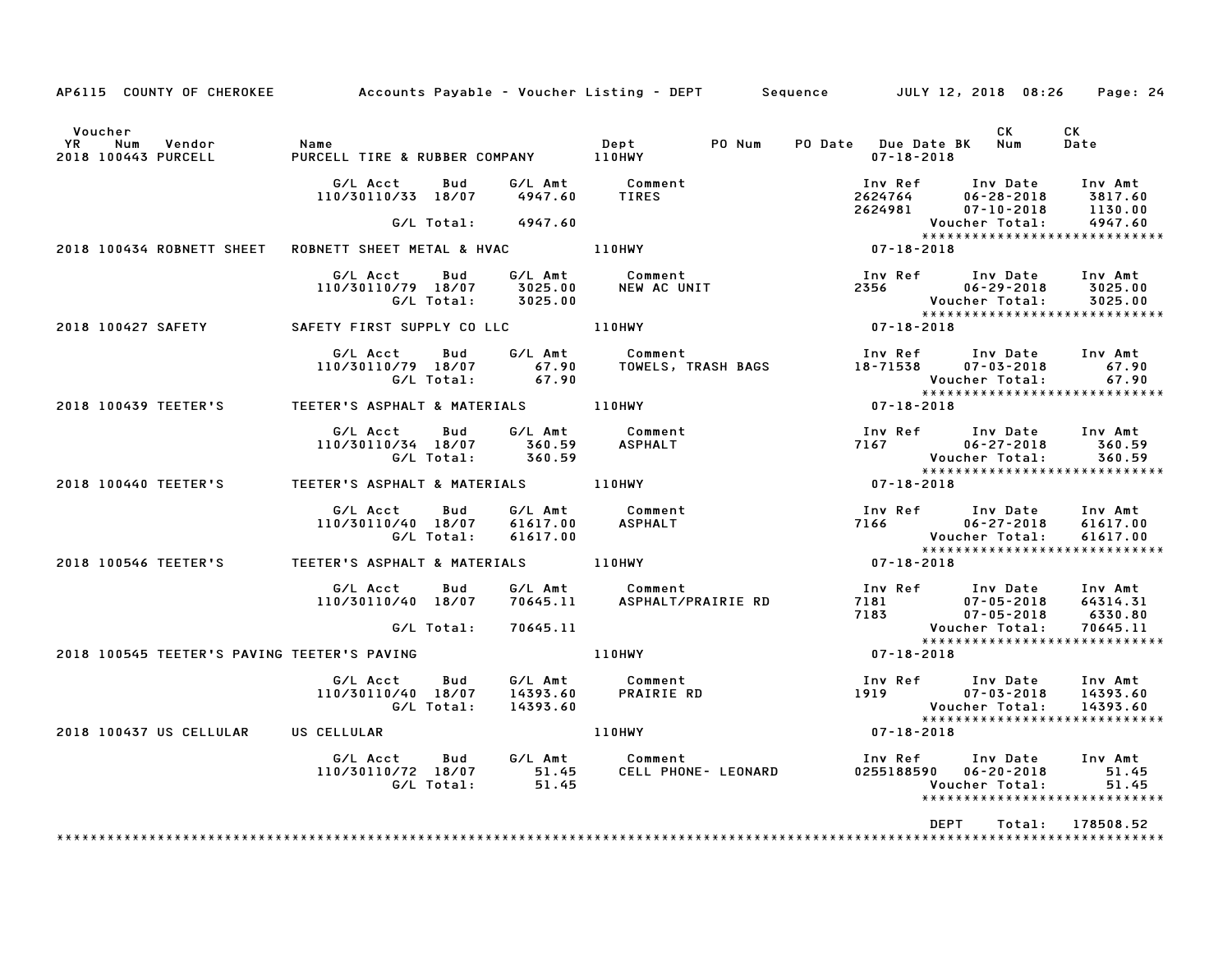| AP6115 COUNTY OF CHEROKEE                             |                                    |                   |                             | Accounts Payable – Voucher Listing – DEPT         Sequence  |                                        | JULY 12, 2018 08:26                                                             | Page: 25                    |
|-------------------------------------------------------|------------------------------------|-------------------|-----------------------------|-------------------------------------------------------------|----------------------------------------|---------------------------------------------------------------------------------|-----------------------------|
| Voucher<br>YR<br>Num<br>Vendor<br>2018 100386 COL TEL | Name<br>COLUMBUS TELEPHONE COMPANY |                   |                             | CK<br>CK.<br>PO Num<br>Dept<br><b>PO Date</b><br>130NOXWEED | <b>Due Date BK</b><br>$07 - 18 - 2018$ | Num                                                                             | Date                        |
|                                                       | G/L Acct<br>130/30130/74 18/07     | Bud<br>G/L Total: | G/L Amt<br>109.57<br>109.57 | Comment                                                     | Inv Ref                                | Inv Date<br>$07 - 01 - 2018$<br>Voucher Total:<br>***************************** | Inv Amt<br>109.57<br>109.57 |
| 2018 100553 COMMERCE VISA                             | <b>COMMERCE BANK</b>               |                   |                             | 130NOXWEED                                                  | $07 - 18 - 2018$                       |                                                                                 |                             |
|                                                       | G/L Acct<br>130/30130/88 18/07     | Bud               | G/L Amt<br>100.00           | Comment<br><b>CUGAN GRANT</b>                               | Inv Ref                                | Inv Date                                                                        | Inv Amt                     |
|                                                       |                                    | G/L Total:        | 100.00                      | KELLY REGISTRATION SYSTEM                                   |                                        | 06-18-2018<br>Voucher Total:<br>*****************************                   | 100.00<br>100.00            |
| 2018 100387 CWDAK 67420                               | C.W.D.A.K                          |                   |                             | 130NOXWEED                                                  | $07 - 18 - 2018$                       |                                                                                 |                             |
|                                                       | G/L Acct<br>130/30130/88 18/07     | Bud<br>G/L Total: | G/L Amt<br>75.00<br>75.00   | Comment<br>SUMMER TRAINING                                  | Inv Ref                                | Inv Date<br>$07 - 05 - 2018$<br>Voucher Total:<br>***************************** | Inv Amt<br>75.00<br>75.00   |
|                                                       |                                    |                   |                             |                                                             |                                        | <b>DEPT</b><br>Total:                                                           | 284.57                      |
| 2018 100462 CARDMEMBER                                | CHASE CARD SERVICES                |                   |                             | 140HEALTH                                                   | $07 - 18 - 2018$                       |                                                                                 |                             |
|                                                       | G/L Acct<br>140/30140/73 18/07     | Bud               | G/L Amt<br>116.95           | Comment<br>HEALTH DEPT<br>ACCT                              | Inv Ref                                | Inv Date                                                                        | Inv Amt                     |
|                                                       |                                    |                   |                             | LONGHORN/SALINA<br>LACURVA RESTAURANT<br>DIAMARU STEAKHOUSE |                                        | $06 - 12 - 2018$<br>$06 - 12 - 2018$<br>$06 - 12 - 2018$                        | 38.72<br>16.22<br>44.27     |
|                                                       |                                    | G/L Total:        | 116.95                      | <b>HICKORY HOLE</b>                                         |                                        | $06 - 13 - 2018$<br>Voucher Total:                                              | 17.74<br>116.95             |
|                                                       |                                    |                   |                             |                                                             |                                        | *****************************                                                   |                             |
| 2018 100463 CLASS LTD                                 | CLASS LTD                          |                   |                             | 140HEALTH                                                   | $07 - 18 - 2018$                       |                                                                                 |                             |
|                                                       | G/L Acct<br>140/30140/21 18/07     | Bud               | G/L Amt<br>46.20            | Comment<br>WIC PROGRAM                                      | Inv Ref                                | Inv Date                                                                        | Inv Amt                     |
|                                                       |                                    | G/L Total:        | 46.20                       | <b>SHREDDING</b>                                            | 872                                    | 06-08-2018<br>Voucher Total:                                                    | 46.20<br>46.20              |
|                                                       |                                    |                   |                             |                                                             |                                        | *****************************                                                   |                             |
| 2018 100465 COL TEL                                   | COLUMBUS TELEPHONE COMPANY         |                   |                             | <b>140HEALTH</b>                                            | 07-18-2018                             |                                                                                 |                             |
|                                                       | G/L Acct<br>140/30140/72 18/07     | Bud               | G/L Amt<br>515.52           | Comment<br>WIC PROGRAM                                      | Inv Ref                                | Inv Date                                                                        | Inv Amt                     |
|                                                       |                                    |                   |                             | FIEALTH DEPT                                                |                                        | $07 - 01 - 2018$                                                                | 94.13                       |
|                                                       |                                    | G/L Total:        | 515.52                      |                                                             |                                        | $07 - 01 - 2018$<br>Voucher Total:                                              | 421.39<br>515.52            |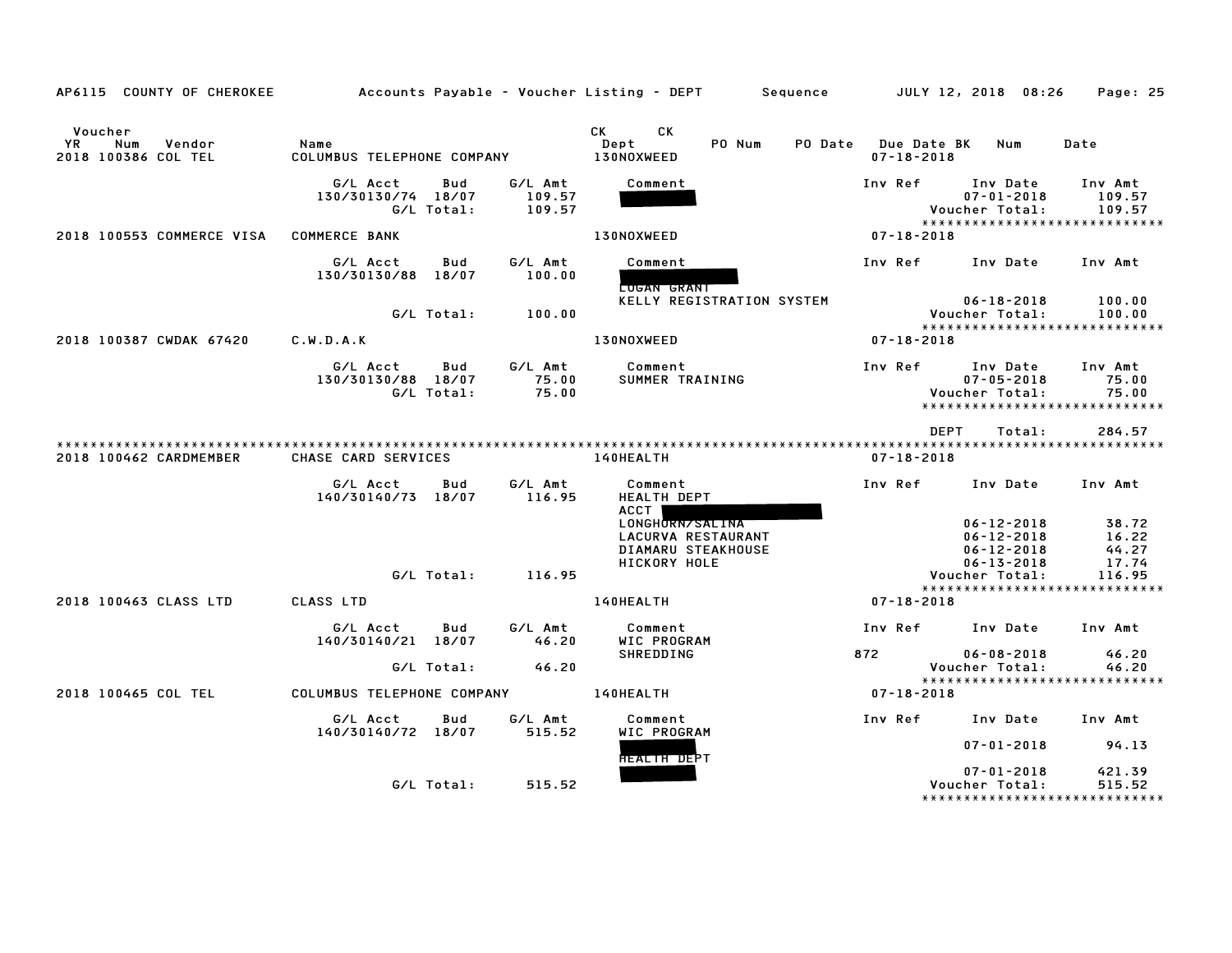| AP6115 COUNTY OF CHEROKEE                                                |                                |                   |                           | Accounts Payable – Voucher Listing – DEPT         Sequence |                                                | JULY 12, 2018 08:26                                                 | Page: 26                  |
|--------------------------------------------------------------------------|--------------------------------|-------------------|---------------------------|------------------------------------------------------------|------------------------------------------------|---------------------------------------------------------------------|---------------------------|
| Voucher<br>YR.<br>Num<br>Vendor<br>2018 100464 COLUMBUS                  | Name<br>CITY OF COLUMBUS       |                   |                           | <b>CK</b><br>CK.<br>Dept<br>PO Num<br>140HEALTH            | <b>PO Date</b> Due Date BK<br>$07 - 18 - 2018$ | Num                                                                 | Date                      |
|                                                                          | G/L Acct<br>140/30140/72 18/07 | Bud               | G/L Amt                   | Comment                                                    | Inv Ref                                        | Inv Date                                                            | Inv Amt                   |
|                                                                          |                                |                   | 55.00                     | HEALTH DEPT                                                |                                                | $06 - 27 - 2018$                                                    | 55.00                     |
|                                                                          |                                | G/L Total:        | 55.00                     |                                                            |                                                | Voucher Total:<br>*****************************                     | 55.00                     |
| 2018 100466 CRAW KAN TELEPH CRAW-KAN TELEPHONE COOPERATIVE INC 140HEALTH |                                |                   |                           |                                                            | $07 - 18 - 2018$                               |                                                                     |                           |
|                                                                          | G/L Acct<br>140/30140/76 18/07 | Bud<br>G/L Total: | G/L Amt<br>21.25<br>21.25 | Comment                                                    | Inv Ref                                        | Inv Date<br>$07 - 01 - 2018$<br>Voucher Total:                      | Inv Amt<br>21.25<br>21.25 |
| 2018 100348 CRAWFORD HEALTH CRAWFORD COUNTY HEALTH DEPT                  |                                |                   |                           | 140HEALTH                                                  | $07 - 18 - 2018$                               | *****************************                                       |                           |
|                                                                          | G/L Acct<br>140/30140/82 18/07 | Bud               | G/L Amt<br>556.48         | Comment<br>WIC PROGRAM                                     | Inv Ref                                        | Inv Date                                                            | Inv Amt                   |
|                                                                          |                                | G/L Total:        | 556.48                    | CONTRACTED SERVICES                                        |                                                | $06 - 26 - 2018$<br>Voucher Total:                                  | 556.48<br>556.48          |
| 2018 100467 FERRARO, L                                                   | LORI FERRARO                   |                   |                           | 140HEALTH                                                  | $07 - 18 - 2018$                               | *****************************                                       |                           |
|                                                                          |                                |                   |                           |                                                            |                                                |                                                                     |                           |
|                                                                          | G/L Acct<br>140/30140/73 18/07 | Bud<br>G/L Total: | G/L Amt<br>34.95<br>34.95 | Comment<br>REIMB/TRAINING                                  | Inv Ref                                        | Inv Date<br>$07 - 09 - 2018$<br>Voucher Total:                      | Inv Amt<br>34.95<br>34.95 |
| 2018 100349 FOUR STATE PRIN FOUR STATE PRINTING                          |                                |                   |                           | 140HEALTH                                                  | $07 - 18 - 2018$                               | *****************************                                       |                           |
|                                                                          | G/L Acct                       | Bud               | G/L Amt                   | Comment                                                    | Inv Ref                                        | Inv Date                                                            | Inv Amt                   |
|                                                                          | 140/30140/21 18/07             |                   | 9.73                      | <b>HEALTH DEPT</b>                                         |                                                |                                                                     |                           |
|                                                                          |                                | G/L Total:        | 9.73                      | SHIPPING/ KHEL                                             |                                                | $07 - 03 - 2018$<br>Voucher Total:                                  | 9.73<br>9.73              |
| 2018 100394 HART, T                                                      | TRESA M HART                   |                   |                           | 140HEALTH                                                  | $07 - 18 - 2018$                               | *****************************                                       |                           |
|                                                                          | G/L Acct<br>140/30140/23 18/07 | Bud<br>G/L Total: | G/L Amt<br>4.68<br>4.68   | Comment<br>REIMB/MEAL-IMMUN CONFERENCE                     | Inv Ref                                        | Inv Date<br>$06 - 11 - 2018$<br>Voucher Total:                      | Inv Amt<br>4.68<br>4.68   |
| 2018 100468 KS GAS                                                       | KANSAS GAS SERVICE             |                   |                           | 140HEALTH                                                  | $07 - 18 - 2018$                               | *****************************                                       |                           |
|                                                                          | G/L Acct<br>140/30140/72 18/07 | Bud               | G/L Amt<br>135.62         | Comment<br>HEALTH DEPT                                     | Inv Ref                                        | Inv Date                                                            | Inv Amt                   |
|                                                                          |                                | G/L Total:        | 135.62                    |                                                            |                                                | $06 - 26 - 2018$<br>Voucher Total:                                  | 135.62<br>135.62          |
|                                                                          |                                |                   |                           |                                                            |                                                | ****************************                                        |                           |
| 2018 100350 MCCARTYS                                                     | MCCARTY'S                      |                   |                           | 140HEALTH                                                  | $07 - 18 - 2018$                               |                                                                     |                           |
|                                                                          | G/L Acct<br>140/30140/21 18/07 | Bud               | G/L Amt<br>90.50          | Comment<br>HEALTH DEPT                                     | Inv Ref                                        | Inv Date                                                            | Inv Amt                   |
|                                                                          |                                | G/L Total:        | 90.50                     | PAPER, CORRECTION TAPE                                     | P4307100                                       | $06 - 28 - 2018$<br>Voucher Total:<br>***************************** | 90.50<br>90.50            |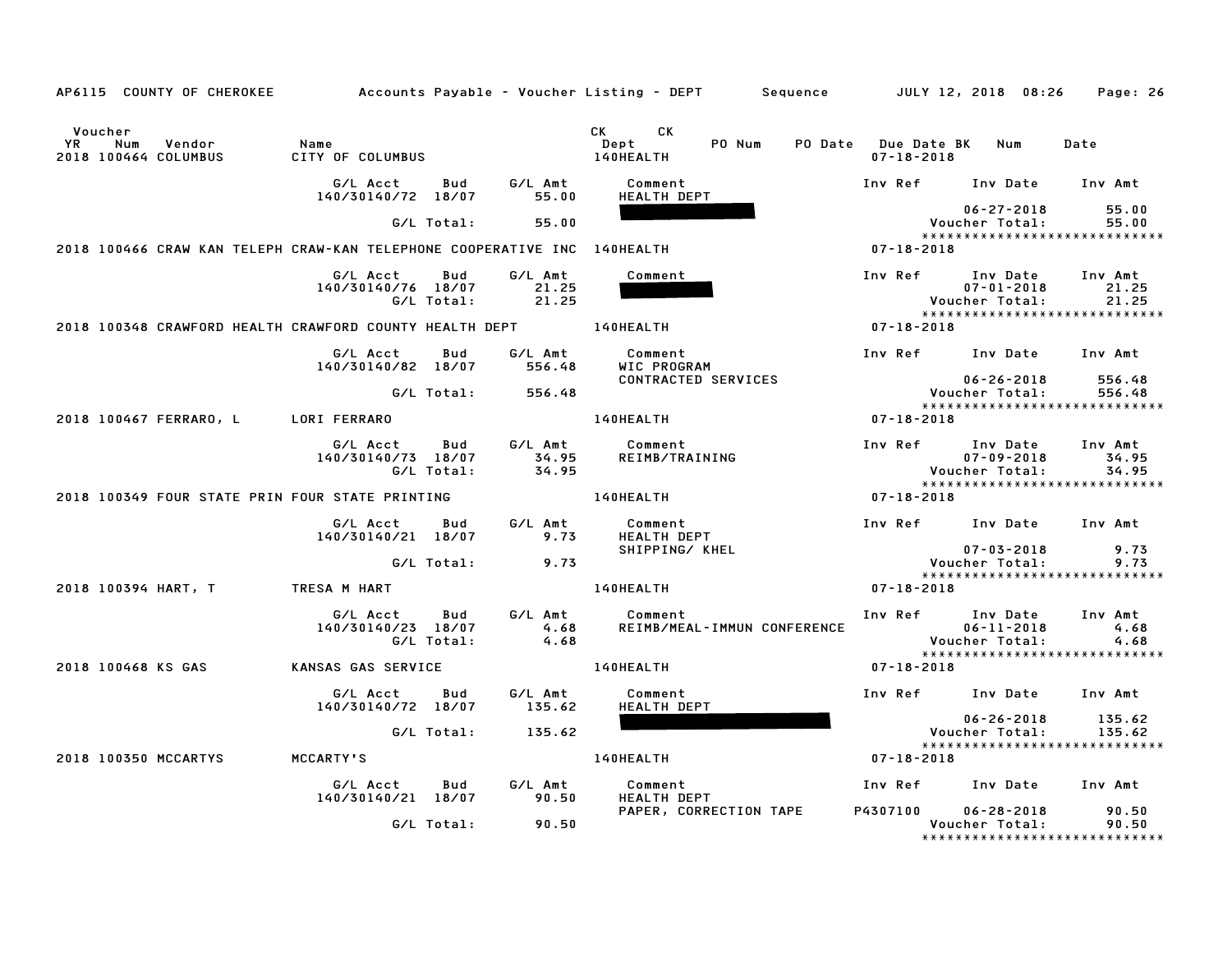| AP6115 COUNTY OF CHEROKEE                                      |                                                     |                             | Accounts Payable – Voucher Listing – DEPT         Sequence         JULY 12, 2018  08:26                                                                                                                                                                             |                                                                                                   | Page: 27                           |
|----------------------------------------------------------------|-----------------------------------------------------|-----------------------------|---------------------------------------------------------------------------------------------------------------------------------------------------------------------------------------------------------------------------------------------------------------------|---------------------------------------------------------------------------------------------------|------------------------------------|
| Voucher<br><b>YR</b><br>Num<br>Vendor<br>2018 100351 MURRAY, D | Name<br><b>DEBRA MURRAY</b>                         |                             | CK the control of the control of the control of the control of the control of the control of the control of the control of the control of the control of the control of the control of the control of the control of the contr<br>CK<br>PO Num<br>Dept<br>140HEALTH | PO Date Due Date BK<br>Num<br>$07 - 18 - 2018$                                                    | Date                               |
|                                                                | G/L Acct<br>Bud<br>140/30140/73 18/07<br>G/L Total: | G/L Amt<br>19.62<br>19.62   | Comment<br>MILEAGE/GREENBUSH                                                                                                                                                                                                                                        | Inv Ref<br>Inv Date<br>$06 - 26 - 2018$<br>Voucher Total:                                         | Inv Amt<br>19.62<br>19.62          |
| 2018 100352 SEK ED                                             | SEK EDUCATION SERVICE CENTER 140HEALTH              |                             |                                                                                                                                                                                                                                                                     | $07 - 18 - 2018$                                                                                  |                                    |
|                                                                | G/L Acct<br>Bud<br>140/30140/76 18/07               | G/L Amt<br>150.00           | Comment<br><b>HEALTH DEPT</b>                                                                                                                                                                                                                                       | Inv Ref Inv Date Inv Amt                                                                          |                                    |
|                                                                | G/L Total:                                          | 150.00                      | AUDIOMETER CALIBRATION SERV 131807                                                                                                                                                                                                                                  | $06 - 25 - 2018$<br>Voucher Total:<br>*****************************                               | 150.00<br>150.00                   |
| 2018 100353 STRONGHOLD                                         | STRONGHOLD DATA                                     |                             | 140HEALTH                                                                                                                                                                                                                                                           | 07-18-2018                                                                                        |                                    |
|                                                                | G/L Acct<br>Bud<br>140/30140/21 18/07               | G/L Amt<br>100.00           | Comment<br>HEALTH DEPT                                                                                                                                                                                                                                              | Inv Ref      Inv Date                                                                             | Inv Amt                            |
|                                                                | G/L Total:                                          | 100.00                      | OFFSITE DATA BACK UP                                                                                                                                                                                                                                                | 26809<br>$07 - 02 - 2018$<br>Voucher Total:<br>******************************                     | 100.00<br>100.00                   |
| 2018 100354 WEX                                                | <b>WEX BANK</b>                                     |                             | 140HEALTH                                                                                                                                                                                                                                                           | 07-18-2018                                                                                        |                                    |
|                                                                | G/L Acct<br>Bud<br>140/30140/25 18/07               | G/L Amt<br>326.84           | Comment<br>HEALTH DEPT                                                                                                                                                                                                                                              | Inv Ref      Inv Date     Inv Amt                                                                 |                                    |
|                                                                | G/L Total:                                          | 326.84                      | FUEL PURCHASES                                                                                                                                                                                                                                                      | 54880869<br>$06 - 30 - 2018$<br>Voucher Total:<br>*****************************                   | 326.84<br>326.84                   |
|                                                                |                                                     |                             |                                                                                                                                                                                                                                                                     | <b>DEPT</b><br>Total:                                                                             | 2183.34                            |
| 2018 100426 CLASS LTD                                          | <b>CLASS LTD</b>                                    |                             | 160ELECT                                                                                                                                                                                                                                                            | 07-18-2018                                                                                        |                                    |
|                                                                | G/L Acct<br>Bud<br>160/30160/81 18/07<br>G/L Total: | G/L Amt<br>363.00<br>363.00 | Comment<br>SHREDDING                                                                                                                                                                                                                                                | Inv Ref<br>Inv Date<br>871<br>$06 - 08 - 2018$<br>Voucher Total:<br>***************************** | Inv Amt<br>363.00<br>363.00        |
| 2018 100388 COLUMBUS NEWS                                      | COLUMBUS NEWS REPORT                                |                             | 160ELECT                                                                                                                                                                                                                                                            | $07 - 18 - 2018$                                                                                  |                                    |
|                                                                | G/L Acct<br>Bud<br>160/30160/78 18/07<br>18/07      | G/L Amt<br>1684.00          | Comment<br>LEGAL NOTICES<br>PRIMARY ELECTION                                                                                                                                                                                                                        | Inv Ref<br>Inv Date<br>702 — 102<br>$07 - 02 - 2018$                                              | Inv Amt<br>1512.00                 |
|                                                                | G/L Total:                                          | 1684.00                     | ELECTION OFFICERS<br>PLACES AND DATES<br>NOTE TO VOTE                                                                                                                                                                                                               | 0707<br>$07 - 06 - 2018$<br>0706<br>$07 - 06 - 2018$<br>$06 - 22 - 2018$<br>Voucher Total:        | 96.00<br>64.00<br>12.00<br>1684.00 |
| 2018 100554 COMMERCE VISA COMMERCE BANK                        |                                                     |                             | 160ELECT                                                                                                                                                                                                                                                            | *****************************<br>$07 - 18 - 2018$                                                 |                                    |
|                                                                |                                                     |                             |                                                                                                                                                                                                                                                                     |                                                                                                   |                                    |
|                                                                | G/L Acct<br>Bud<br>160/30160/79 18/07               | G/L Amt<br>71.00            | Comment<br>ACCT<br>RODNEY EDMONDSON                                                                                                                                                                                                                                 | Inv Ref<br>Inv Date                                                                               | Inv Amt                            |
|                                                                | G/L Total:                                          | 71.00                       | <b>BATTERY OUTFITTERS</b>                                                                                                                                                                                                                                           | $06 - 07 - 2018$<br>Voucher Total:<br>*****************************                               | 71.00<br>71.00                     |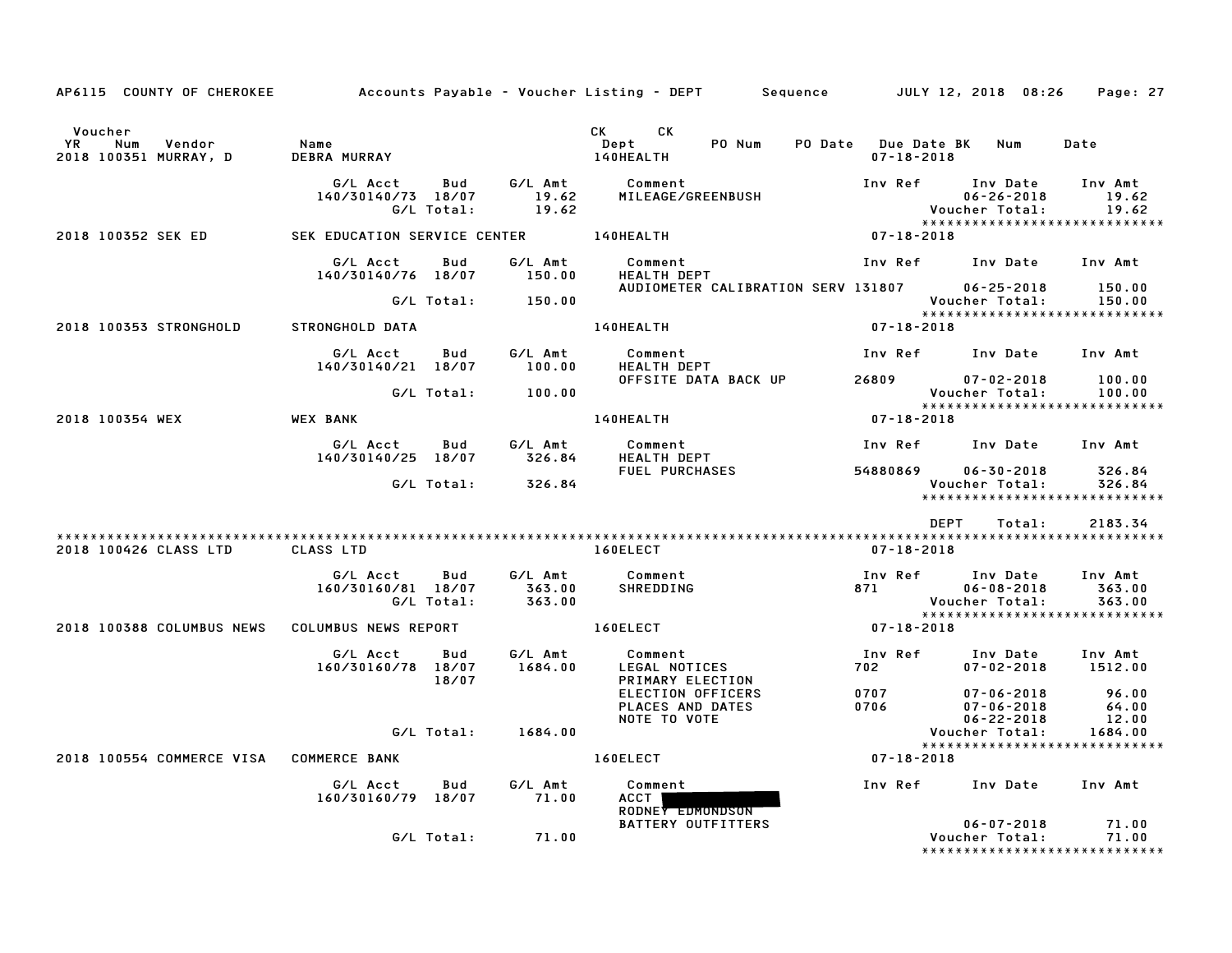| AP6115 COUNTY OF CHEROKEE                                             |                                                              |                               | Accounts Payable – Voucher Listing – DEPT – Sequence – JULY 12, 2018 08:26                                                                                                                                                                                          |                                                                                                                          | Page: 28                      |
|-----------------------------------------------------------------------|--------------------------------------------------------------|-------------------------------|---------------------------------------------------------------------------------------------------------------------------------------------------------------------------------------------------------------------------------------------------------------------|--------------------------------------------------------------------------------------------------------------------------|-------------------------------|
| Voucher<br>YR<br>Num<br>Vendor<br>2018 100395 LOCKWOOD                | Name<br>LOCKWOOD COMPANY                                     |                               | CK the control of the control of the control of the control of the control of the control of the control of the control of the control of the control of the control of the control of the control of the control of the contr<br>CK.<br>Dept<br>PO Num<br>160ELECT | PO Date Due Date BK Num<br>$07 - 18 - 2018$                                                                              | Date                          |
|                                                                       | G/L Acct<br>Bud<br>160/30160/21 18/07<br>18/07<br>G/L Total: | G/L Amt<br>572.52<br>572.52   | Comment<br>ADVANCE BALLOT ENVELOPES<br>ELECTION ENVELOPES                                                                                                                                                                                                           | Inv Ref Inv Date Inv Amt<br>121946 06-22-2018<br>121947<br>06-22-2018<br>Voucher Total:<br>***************************** | 351.70<br>220.82<br>572.52    |
| 2018 100389 CENTURYLINK2961 CENTURYLINK                               |                                                              |                               | 224911                                                                                                                                                                                                                                                              | DEPT<br>Total:<br>07-18-2018                                                                                             | 2690.52                       |
|                                                                       | G/L Acct<br>Bud<br>224/31224/01<br>G/L Total:                | G/L Amt<br>1173.82<br>1173.82 | Comment                                                                                                                                                                                                                                                             | Inv Ref Inv Date<br>$06 - 25 - 2018$<br>Voucher Total:<br>*****************************                                  | Inv Amt<br>1173.82<br>1173.82 |
| 2018 100558 COL TEL                                                   | COLUMBUS TELEPHONE COMPANY                                   |                               | 224911                                                                                                                                                                                                                                                              | $07 - 18 - 2018$                                                                                                         |                               |
|                                                                       | G/L Acct<br>Bud<br>224/31224/01                              | G/L Amt<br>1408.09            | Comment<br><b>ACCT</b>                                                                                                                                                                                                                                              | Inv Ref Inv Date<br>$07 - 01 - 2018$<br>07-01-2018                                                                       | Inv Amt<br>901.37<br>506.72   |
|                                                                       | G/L Total:                                                   | 1408.09                       |                                                                                                                                                                                                                                                                     | Voucher Total:<br>******************************                                                                         | 1408.09                       |
| 2018 100390 CRAW KAN TELEPH CRAW-KAN TELEPHONE COOPERATIVE INC 224911 |                                                              |                               |                                                                                                                                                                                                                                                                     | $07 - 18 - 2018$                                                                                                         |                               |
|                                                                       | G/L Acct<br>Bud<br>224/31224/01                              | G/L Amt<br>148.00             | Comment<br>FACILITY ACCESS SERVICE<br>1818SZ10901.025                                                                                                                                                                                                               | Inv Ref Inv Date<br>$07 - 01 - 2018$                                                                                     | Inv Amt<br>148.00             |
|                                                                       | G/L Total:                                                   | 148.00                        |                                                                                                                                                                                                                                                                     | Voucher Total:<br>*****************************                                                                          | 148.00                        |
| 2018 100392 STRONGHOLD                                                | STRONGHOLD DATA                                              |                               | 224911                                                                                                                                                                                                                                                              | $07 - 18 - 2018$                                                                                                         |                               |
|                                                                       | G/L Acct<br>Bud<br>224/31224/01<br>G/L Total:                | G/L Amt<br>110.00<br>110.00   | Comment<br>SONICWALL                                                                                                                                                                                                                                                | Inv Ref Inv Date Inv Amt<br>26735<br>$07 - 02 - 2018$<br>Voucher Total:<br>*****************************                 | 110.00<br>110.00              |
| 2018 100399 TBS                                                       | TBS ELECTRONICS, INC                                         |                               | 224911                                                                                                                                                                                                                                                              | 07-18-2018                                                                                                               |                               |
|                                                                       | G/L Acct<br>Bud<br>224/31224/01<br>G/L Total:                | 3703.00<br>3703.00            | G/L Amt Comment<br>REPEATER, DUPLEXER, LABOR                                                                                                                                                                                                                        | Inv Ref Inv Date<br>00094957<br>$06 - 26 - 2018$<br>Voucher Total:                                                       | Inv Amt<br>3703.00<br>3703.00 |
| 2018 100391 UR                                                        | UR SOLUTIONS                                                 |                               | 224911                                                                                                                                                                                                                                                              | ******************************<br>07-18-2018                                                                             |                               |
|                                                                       | G/L Acct<br>Bud<br>224/31224/01<br>G/L Total:                | G/L Amt<br>95.00<br>95.00     | Comment<br>OFFSITE SUPPORT                                                                                                                                                                                                                                          | Inv Ref Inv Date<br>20180606<br>$07 - 02 - 2018$<br>Voucher Total: 95.00                                                 | Inv Amt<br>95.00              |
| 2018 100393 VERIZON                                                   | VERIZON WIRELESS                                             |                               | 224911                                                                                                                                                                                                                                                              | *****************************<br>$07 - 18 - 2018$                                                                        |                               |
|                                                                       | G/L Acct<br>Bud<br>224/31224/01<br>G/L Total:                | G/L Amt<br>1000.25<br>1000.25 | Comment<br>ACCT 986487568 00001                                                                                                                                                                                                                                     | Inv Ref<br>Inv Date<br>9809338811  06-18-2018<br>Voucher Total:<br>*****************************                         | Inv Amt<br>1000.25<br>1000.25 |
|                                                                       |                                                              |                               |                                                                                                                                                                                                                                                                     | DEPT<br>Total:                                                                                                           | 7638.16                       |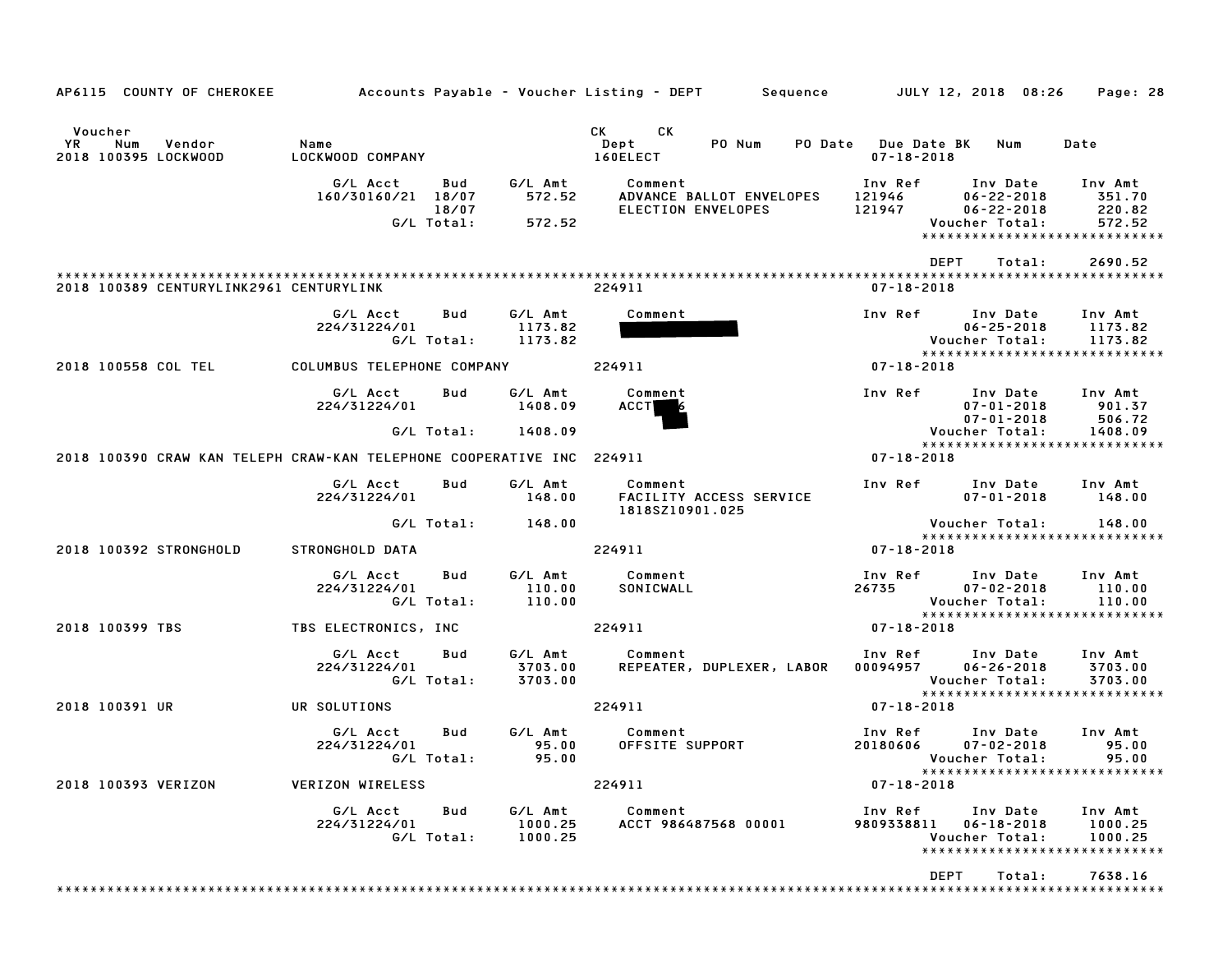| AP6115 COUNTY OF CHEROKEE                                   |                              |                     |                     | Accounts Payable – Voucher Listing – DEPT<br>Sequence    |                                        | JULY 12, 2018 08:26                  | Page: 29                      |
|-------------------------------------------------------------|------------------------------|---------------------|---------------------|----------------------------------------------------------|----------------------------------------|--------------------------------------|-------------------------------|
| Voucher<br>ΥR<br>Num<br>Vendor<br>2018 100565 COMMERCE VISA | Name<br><b>COMMERCE BANK</b> |                     |                     | СK<br>СK<br>Dept<br>PO Num<br>PO Date<br><b>230APP</b>   | <b>Due Date BK</b><br>$07 - 18 - 2018$ | Num                                  | Date                          |
|                                                             | G/L Acct<br>230/30230/30     | Bud<br>18/07        | G/L Amt<br>30.00    | Comment<br>ACCT 0                                        | Inv Ref                                | Inv Date                             | Inv Amt                       |
|                                                             | 230/30230/23                 | 18/07               | 110.48              | <b>ASHLEY KNIGHT</b><br>MCDONALDS                        |                                        | $06 - 04 - 2018$                     | 2.88                          |
|                                                             |                              |                     |                     | PHILLIPS 66<br><b>STARBUCKS</b>                          |                                        | $06 - 05 - 2018$<br>$06 - 05 - 2018$ | 30.00<br>11.29                |
|                                                             |                              |                     |                     | TACO BUENO                                               |                                        | $06 - 05 - 2018$                     | 7.83                          |
|                                                             |                              |                     |                     | CHICK FIL A                                              |                                        | $06 - 05 - 2018$                     | 10.26                         |
|                                                             |                              |                     |                     | <b>ARBYS</b>                                             |                                        | $06 - 06 - 2018$                     | 10.35                         |
|                                                             |                              |                     |                     | <b>STARBUCKS</b><br>OLIVE GARDEN                         |                                        | $06 - 06 - 2018$<br>$06 - 06 - 2018$ | 10.43<br>21.80                |
|                                                             |                              |                     |                     | <b>JERSEYS GRILL</b>                                     |                                        | $06 - 07 - 2018$                     | 20.00                         |
|                                                             |                              |                     |                     | <b>STARBUCKS</b>                                         |                                        | $06 - 07 - 2018$                     | 5.32                          |
|                                                             |                              |                     |                     | CHICK FIL A                                              |                                        | $06 - 07 - 2018$                     | 10.32                         |
|                                                             |                              | G/L Total:          | 140.48              |                                                          |                                        | Voucher Total:                       | 140.48                        |
|                                                             |                              |                     |                     |                                                          |                                        |                                      | ***************************** |
| 2018 100566 COMMERCE VISA                                   | <b>COMMERCE BANK</b>         |                     |                     | <b>230APP</b>                                            | $07 - 18 - 2018$                       |                                      |                               |
|                                                             | G/L Acct<br>230/30230/77     | <b>Bud</b><br>18/07 | G/L Amt<br>448.75   | Comment<br>ACCT                                          | Inv Ref                                | Inv Date                             | Inv Amt                       |
|                                                             | 230/30230/23                 | 18/07               | 12.72               | <b>ASHLEY KNIGHT</b>                                     |                                        |                                      |                               |
|                                                             |                              |                     |                     | SONIC<br><b>CANDLEWOOD</b>                               |                                        | $06 - 08 - 2018$<br>$06 - 08 - 2018$ | 7.40<br>448.75                |
|                                                             |                              |                     |                     | <b>STARBUCKS</b>                                         |                                        | $06 - 08 - 2018$                     | 5.32                          |
|                                                             |                              | G/L Total:          | 461.47              |                                                          |                                        | Voucher Total:                       | 461.47                        |
|                                                             |                              |                     |                     |                                                          |                                        |                                      | ***************************** |
| 2018 100470 KCAA                                            | <b>KCAA EDUCATION FUND</b>   |                     |                     | <b>230APP</b>                                            | $07 - 18 - 2018$                       |                                      |                               |
|                                                             | G/L Acct                     | Bud                 | G/L Amt             | Comment                                                  | Inv Ref                                | Inv Date                             | Inv Amt                       |
|                                                             | 230/30230/88 18/07           |                     | 450.00              | FUNDAMENTALS FOR REAL PROP                               | R24507                                 | $04 - 17 - 2018$                     | 450.00                        |
|                                                             |                              | G/L Total:          | 450.00              |                                                          |                                        | Voucher Total:                       | 450.00                        |
|                                                             |                              |                     |                     |                                                          |                                        |                                      | ***************************** |
| 2018 100458 KS ASSOC OF MAP KANSAS ASSOCIATION OF MAPPERS   |                              |                     |                     | <b>230APP</b>                                            | $07 - 18 - 2018$                       |                                      |                               |
|                                                             | G/L Acct                     | Bud                 | G/L Amt             | Comment                                                  | Inv Ref                                | Inv Date                             | Inv Amt                       |
|                                                             | 230/30230/75 18/07           |                     | 45.00               | MEMBERSHIP RENEWAL                                       | 02110                                  | $06 - 18 - 2018$                     | 45.00                         |
|                                                             |                              | G/L Total:          | 45.00               |                                                          |                                        | Voucher Total:                       | 45.00                         |
|                                                             |                              |                     |                     |                                                          |                                        |                                      | ***************************** |
|                                                             |                              |                     |                     |                                                          | <b>DEPT</b>                            | Total:                               | 1096.95                       |
| 2018 100555 MERITAIN                                        | MERITAIN HEALTH              |                     |                     | 260BENEFITS                                              | $07 - 18 - 2018$                       |                                      |                               |
|                                                             | G/L Acct<br>260/30260/15     | Bud<br>18/07        | G/L Amt<br>53757.40 | Comment<br>GROUP 02438<br>CHEROKEE COUNTY<br>AUGUST 2018 | Inv Ref                                | Inv Date<br>$07 - 11 - 2018$         | Inv Amt<br>53757.40           |
|                                                             |                              | G/L Total:          | 53757.40            |                                                          |                                        | Voucher Total:                       | 53757.40                      |
|                                                             |                              |                     |                     |                                                          |                                        | ******************                   | ************                  |
|                                                             |                              |                     |                     |                                                          | <b>DEPT</b>                            | Total:                               | 53757.40                      |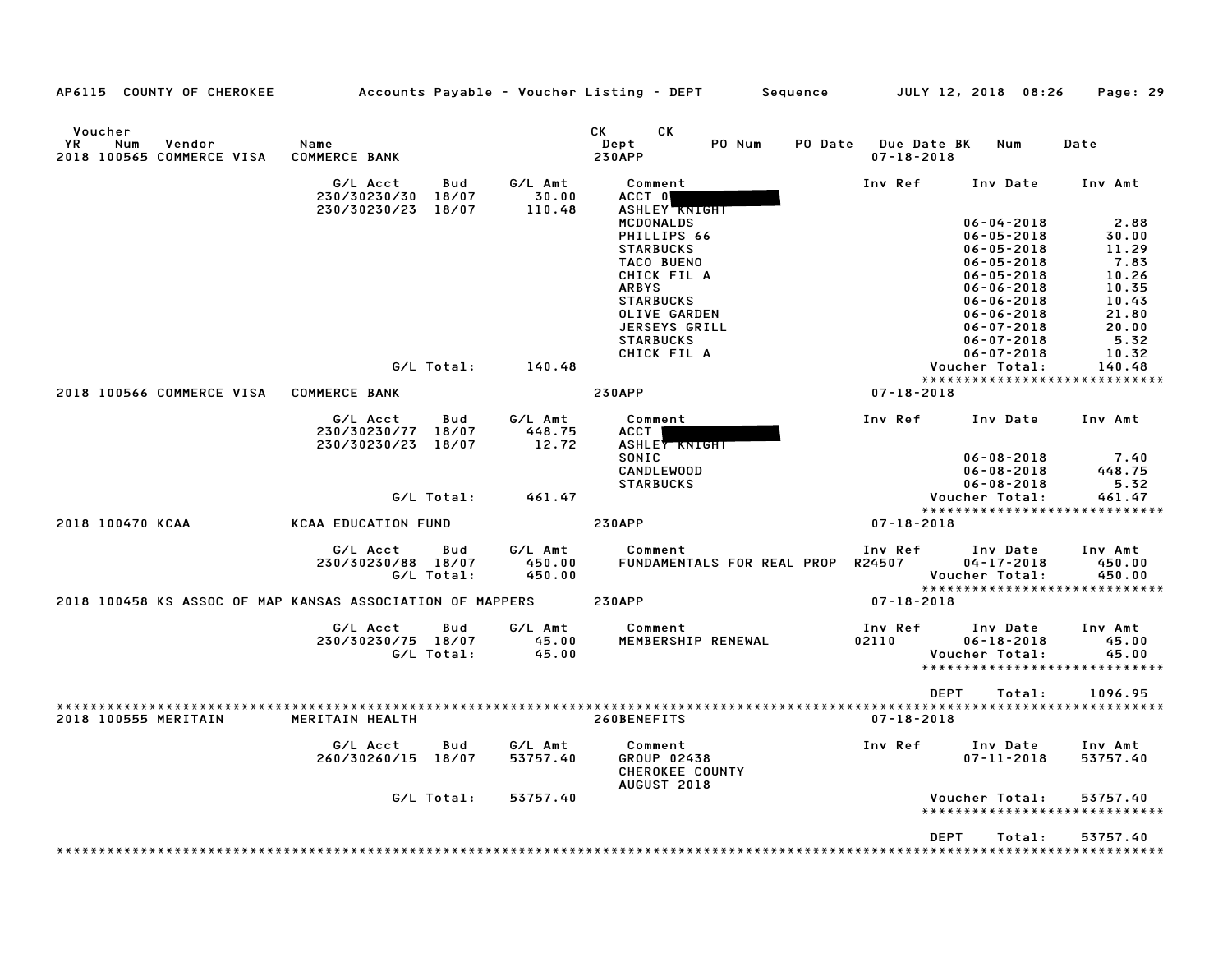| AP6115 COUNTY OF CHEROKEE                                                  |                                |                          |                             | Accounts Payable – Voucher Listing – DEPT<br>Sequence |                      | JULY 12, 2018 08:26                                                             | Page: 30                    |
|----------------------------------------------------------------------------|--------------------------------|--------------------------|-----------------------------|-------------------------------------------------------|----------------------|---------------------------------------------------------------------------------|-----------------------------|
| Voucher<br>YR.<br>Num<br>Vendor<br>2018 100459 CENTURYLINK2961 CENTURYLINK | Name                           |                          |                             | CK<br>CK.<br>Dept<br>PO Num<br>PO Date<br>300ELDERLY  | $07 - 18 - 2018$     | <b>Due Date BK</b><br>Num                                                       | Date                        |
|                                                                            | G/L Acct<br>300/30300/74 18/07 | Bud                      | G/L Amt<br>158.25           | Comment<br>ACCT 313571296<br>313355170                | Inv Ref              | Inv Date<br>$07 - 01 - 2018$                                                    | Inv Amt<br>79.80<br>78.45   |
|                                                                            |                                | G/L Total:               | 158.25                      |                                                       |                      | $07 - 01 - 2018$<br>Voucher Total:                                              | 158.25                      |
| 2018 100396 COLUMBUS                                                       | CITY OF COLUMBUS               |                          |                             | 300ELDERLY                                            | $07 - 18 - 2018$     | ******************************                                                  |                             |
|                                                                            | G/L Acct<br>300/30300/72 18/07 | Bud<br>G/L Total:        | G/L Amt<br>54.56<br>54.56   | Comment<br>ACCT 07-48820-01                           | Inv Ref              | Inv Date<br>$06 - 27 - 2018$<br>Voucher Total:<br>***************************** | Inv Amt<br>54.56<br>54.56   |
| 2018 100397 GALENA                                                         | CITY OF GALENA                 |                          |                             | 300ELDERLY                                            | 07-18-2018           |                                                                                 |                             |
|                                                                            | G/L Acct<br>300/30300/72 18/07 | Bud                      | G/L Amt<br>98.70            | Comment<br><b>ACCT 10006000</b><br>720 WALL ST        | Inv Ref              | Inv Date<br>$06 - 11 - 2018$                                                    | Inv Amt<br>98.70            |
|                                                                            |                                | G/L Total:               | 98.70                       |                                                       |                      | Voucher Total:                                                                  | 98.70                       |
| 2018 100398 KS GAS                                                         | KANSAS GAS SERVICE             |                          |                             | 300ELDERLY                                            | $07 - 18 - 2018$     | *****************************                                                   |                             |
|                                                                            | G/L Acct<br>300/30300/72 18/07 | Bud<br>G/L Total:        | G/L Amt<br>33.98<br>33.98   | Comment                                               | Inv Ref              | Inv Date<br>$06 - 27 - 2018$<br>Voucher Total:<br>***************************** | Inv Amt<br>33.98<br>33.98   |
|                                                                            |                                |                          |                             |                                                       |                      | <b>DEPT</b><br>Total:                                                           | 345.49                      |
| 2018 100413 BROOKS JEFFREY BROOKS-JEFFREY MARKETING, INC                   |                                |                          |                             | 304SPIDER                                             | $07 - 18 - 2018$     |                                                                                 |                             |
|                                                                            | G/L Acct<br>304/31304/01       | <b>Bud</b><br>G/L Total: | G/L Amt<br>300.00<br>300.00 | Comment<br>WEB HOSTING JULY-SEPT 2018 182125          | Inv Ref              | Inv Date<br>$06 - 29 - 2018$<br>Voucher Total:<br>***************************** | Inv Amt<br>300.00<br>300.00 |
|                                                                            |                                |                          |                             |                                                       |                      | <b>DEPT</b><br>Total:                                                           | 300.00                      |
| 2018 100550 ADVANTAGE COMP ADVANTAGE COMPUTER ENTERPRISES INC 330SEWER     |                                |                          |                             |                                                       | $07 - 18 - 2018$     |                                                                                 |                             |
|                                                                            | G/L Acct<br>330/30330/89 18/07 | Bud<br>G/L Total:        | G/L Amt<br>880.00<br>880.00 | Comment<br>LASER 201 BILL CARDS                       | Inv Ref<br>40106     | Inv Date<br>$07 - 10 - 2018$<br>Voucher Total:<br>***************************** | Inv Amt<br>880.00<br>880.00 |
| 2018 100431 CENTURYLINK2961 CENTURYLINK                                    |                                |                          |                             | 330SEWER                                              | 07-18-2018           |                                                                                 |                             |
|                                                                            | G/L Acct<br>330/30330/72 18/07 | Bud<br>G/L Total:        | G/L Amt<br>175.18<br>175.18 | Comment<br><b>SEWER PHONE</b>                         | Inv Ref<br>438097159 | Inv Date<br>$06 - 23 - 2018$<br>Voucher Total:<br>***************************** | Inv Amt<br>175.18<br>175.18 |